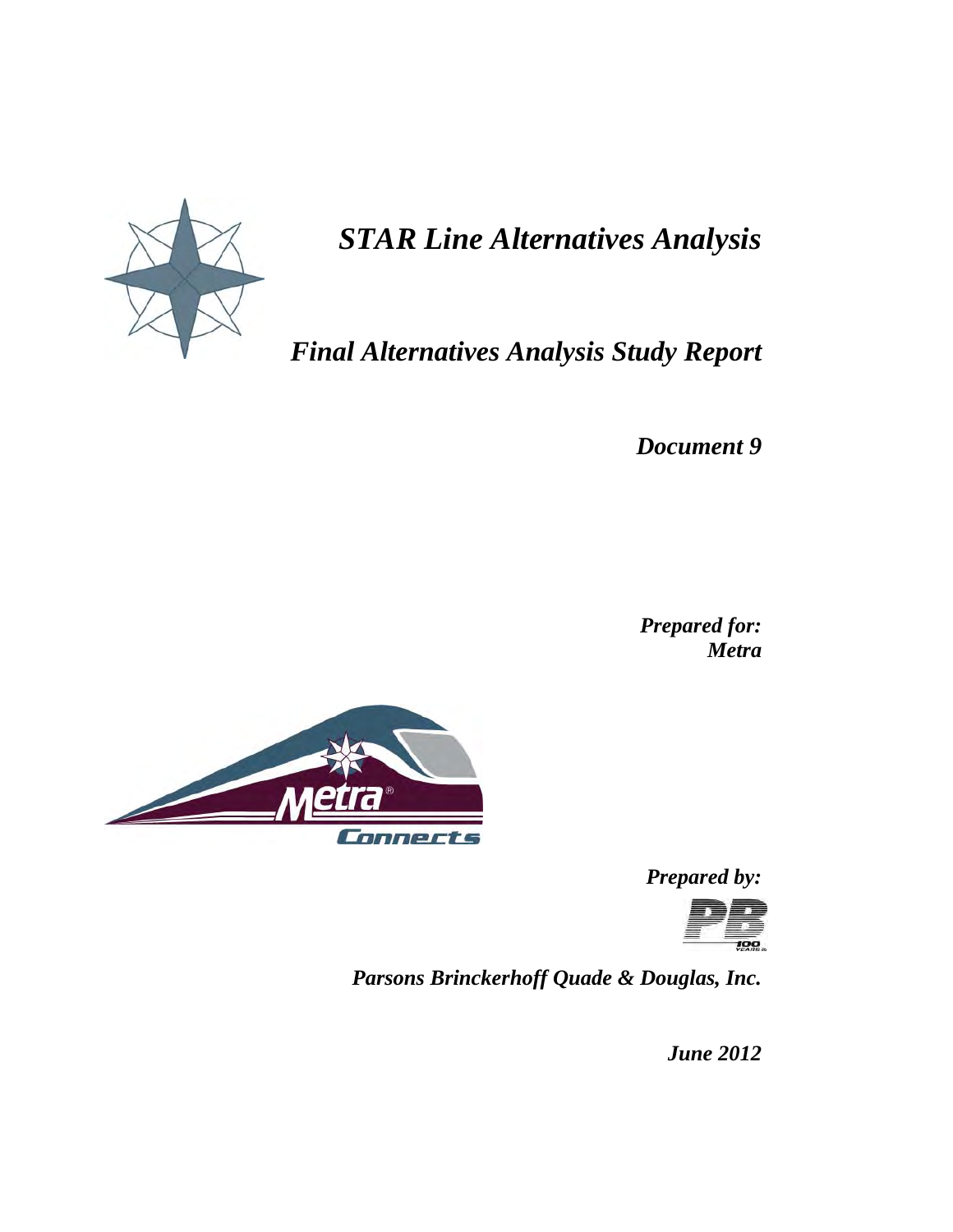#### **LIST OF STAR LINE ALTERNATIVES ANALYSIS DOCUMENTS**

- 1. Detailed Workscope
- 2. Purpose & Need
- 3. Initial Alternatives, Part I: Modes & Technologies
- 4. Evaluation Methodology
- 5. Initial Alternatives, Part I Screening and Part II Conceptual Design
- 6. Screening of Initial Alternatives, Part II
- 7. Feasible Alternatives: Detailed Descriptions
- 8. Screening of Feasible Alternatives
- 9. Final Alternatives Analysis Report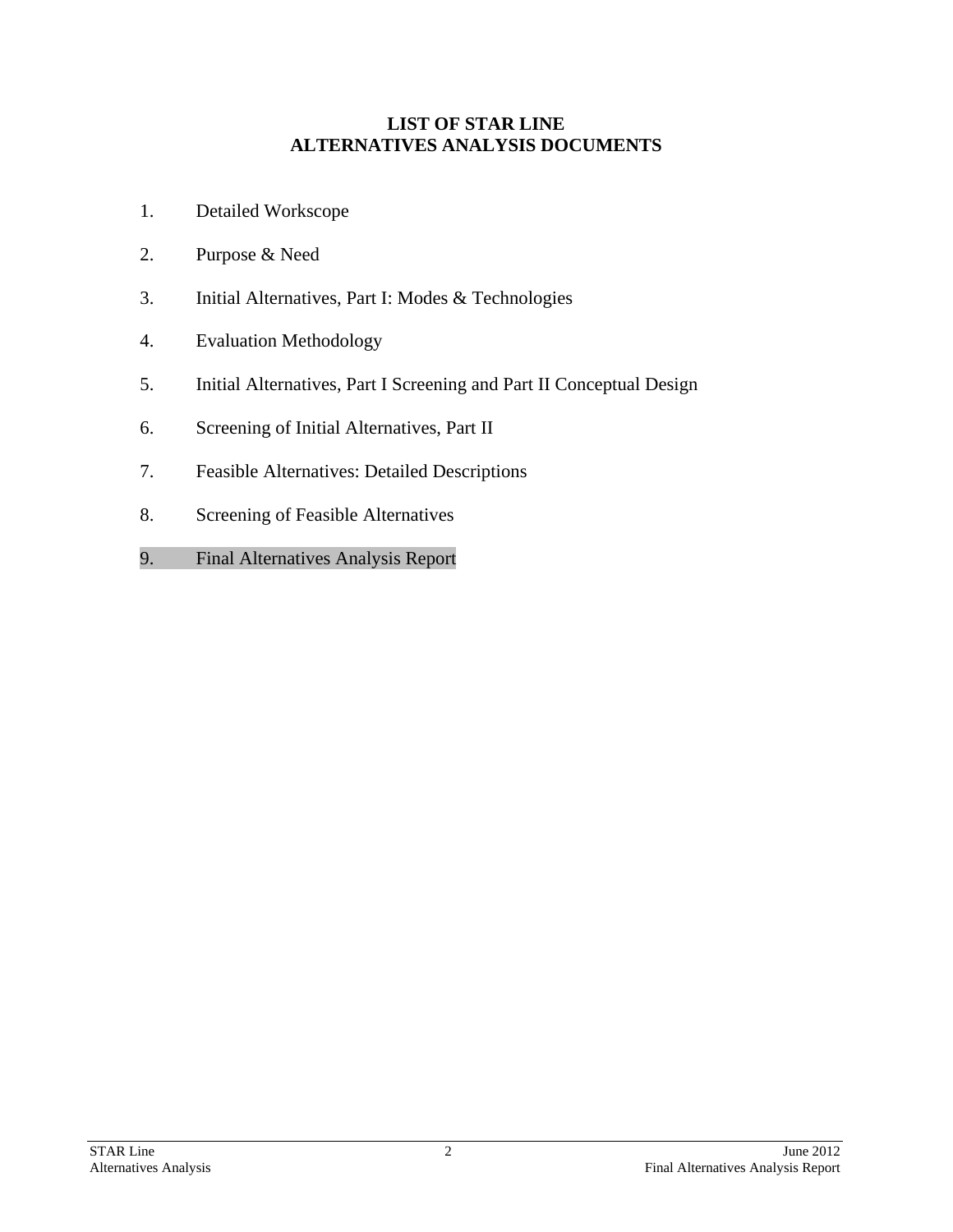# **TABLE OF CONTENTS**

#### **1.0 INTRODUCTION**

- 1.1 Purpose of Document
- 1.2 Background
- 1.3 Study Area
- 1.4 Purpose and Need for Improvements
- 1.5 Goals and Evaluation Measures
- 1.6 Evaluation Methodology

# **2.0 SUMMARY OF ALTERNATIVES ANALYSIS**

- 2.1 Definition and Screening of Initial Alternatives, Part I
- 2.2 Definition and Screening of Initial Alternatives, Part II
- 2.3 Definition of Feasible Alternatives
- 2.4 Detailed/Final Screening of Alternatives

# **3.0 PUBLIC INVOLVEMENT**

- 3.1 Summary of Meetings
- 3.2 Summary of Public Review Comments Regarding Conceptual Alternatives
- 3.3 Technical Advisory Committee and Public Review of Proposed Long Term Vision (LTV)
- 3.4 Summary of Public Review Comments Regarding the Proposed LTV

# **4.0 LONG TERM VISION**

- 4.1 General Description
- 4.2 Operations
- 4.3 Vehicles
- 4.4 Infrastructure
- 4.5 Stations
- 4.6 Connecting Services

# **5.0 COST ESTIMATES**

- 5.1 Capital Costs
- 5.2 Operating Costs

# **6.0 PROJECTED RIDERSHIP**

- 6.1 Ridership Projections
- 6.2 Transportation System User Benefits

# **7.0 NEXT STEPS**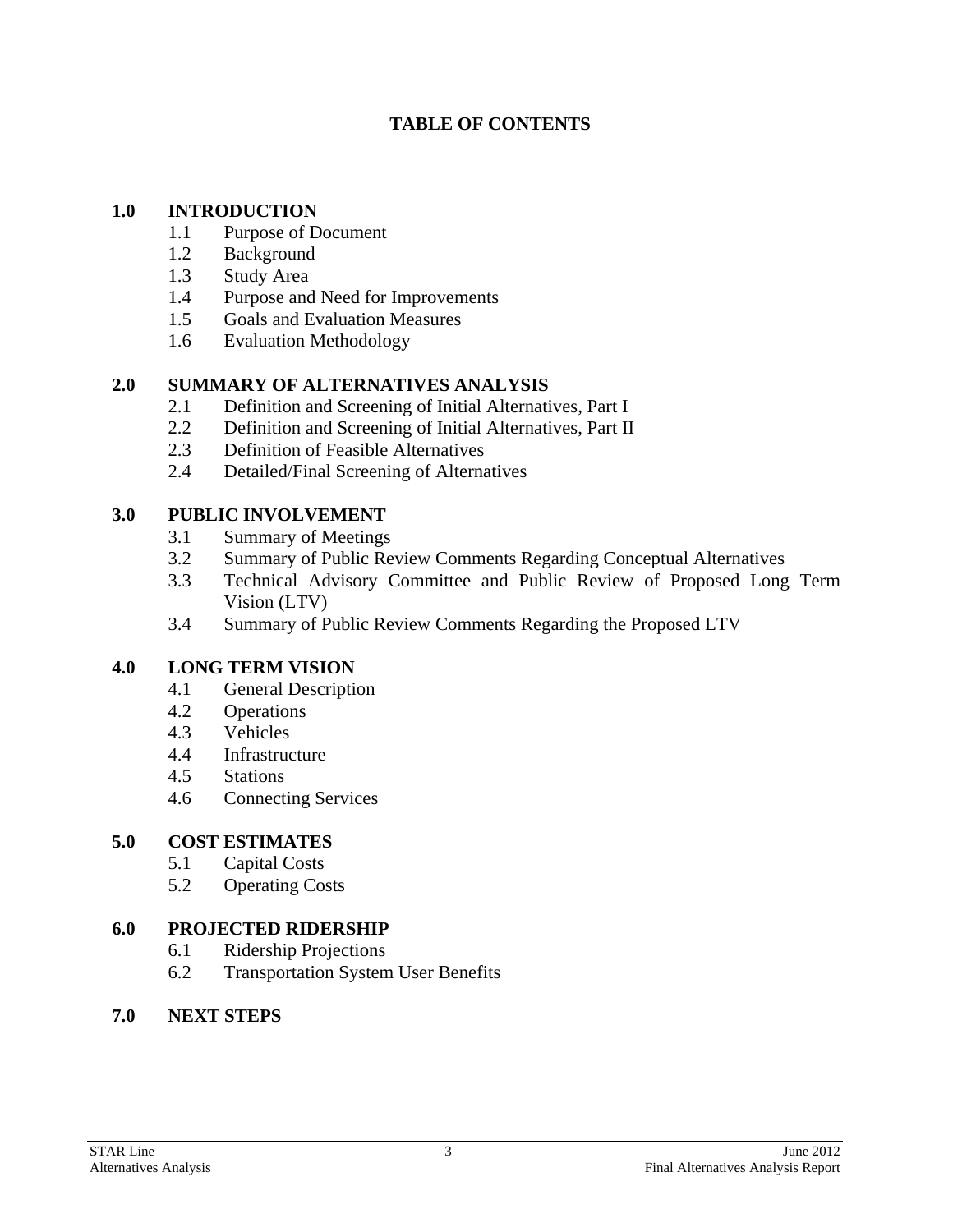# **LIST OF EXHIBITS**

- 1. STAR Line Corridor Study Area
- 2. Long Term Vision (Commuter Rail) Map
- 3. Typical Rail Cross Section for I-90 and CN/EJ&E Segments
- 4. Typical Commuter Rail Station Area Features on I-90
- 5. Typical Commuter Rail Station Area Features on CN/EJ&E
- 6. I-90 Corridor Planning Council Cross-Sections

# **LIST OF TABLES**

- 1. STAR Line Goals and Evaluation Measures
- 2. Summary Matrix Screening of Initial Alternatives
- 3. Summary Matrix Part II Alternative Screening
- 4. Summary Matrix Screening of Feasible Alternatives
- 5. Long Term Vision (Commuter Rail) Characteristics
- 6. Operating Characteristics of the Commuter Rail Alternative
- 7. Capital Cost Estimate by Project Element
- 8. Annual Operating & Maintenance Costs
- 9. Projected Ridership Estimates by Alternative
- 10. Estimated Transportation System User Benefits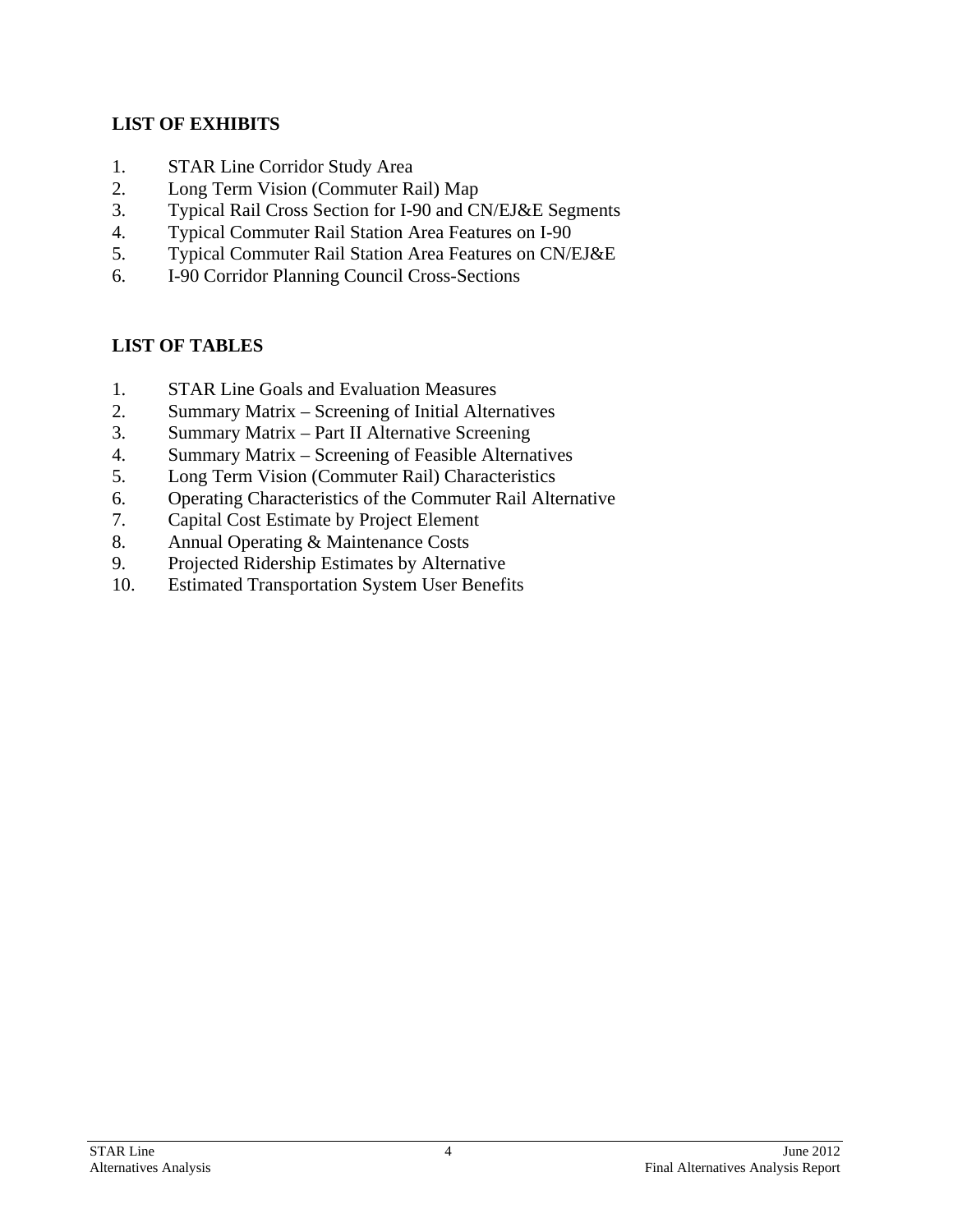# **1.0. INTRODUCTION**

# **1.1. Purpose of Document**

This document continues the series of technical reports describing the identification, definition, and evaluation of alternative transportation improvements in the STAR Line corridor in northeastern Illinois. The previous documents in this series defined and screened an extensive inventory of potential modes and technologies, to identify those feasible to consider as conceptual alternatives. Later documents described and then evaluated the alternatives determined to be feasible when compared against the goals and objectives.

The purpose of this report is to describe the Long Term Vision (LTV) for the STAR Line Corridor. This report is organized as follows:

- In addition to the purpose and organization of this report, Section 1.0 provides study background including the study area, purpose and need for improvements, goals and objectives developed from the project purpose, and a summary of the methodology used to evaluate alternatives.
- Section 2.0 provides a summary of the process for the entire study including early definitions of alternatives and screening, description of feasible alternatives, and a summary of the final screening leading to selection of a recommended LTV.
- Section 3.0 documents public involvement for the study, including Technical Advisory Committee meetings and public meetings.
- Section 4.0 provides a detailed description of the LTV, including new infrastructure, proposed operations, and rolling stock requirements.
- Section 5.0 provides estimates of both capital and operating costs.
- Section 6.0 documents the ridership projections, including the transportation system user benefits.
- Section 7.0 summarizes the next steps for implementation.

# **1.2. Background**

The STAR Line study area includes some of the fastest-growing communities in the northwest, west, and southwest suburbs of Chicago. The largest and fastest-growing work travel market in northeastern Illinois is the suburb-to-suburb and city-to-suburb commute market. Work travel within the STAR Line corridor is comparable to work travel from the corridor to central Chicago. However, developing these markets has been limited by the lack of high-capacity north-south roads and the lack of non-radial transit service. To address this issue, the STAR Line Alternatives Analysis was initiated by Metra and its planning partners in 2005.

Metra initiated this Alternatives Analysis to identify, evaluate, and ultimately select a preferred transit solution for the STAR Line study area. The goal of an Alternatives Analysis is to move from system-wide planning activities (where general needs have been identified) to specific corridor- or project-level improvements. An Alternatives Analysis is focused on developing and evaluating (according to a set of defined criteria at the outset), a set of reasonable alternatives with the purpose of recommending one alternative for further environmental documentation and preliminary engineering analyses. This recommended alternative is generally known as the *Locally Preferred Alternative*, or the *LPA*.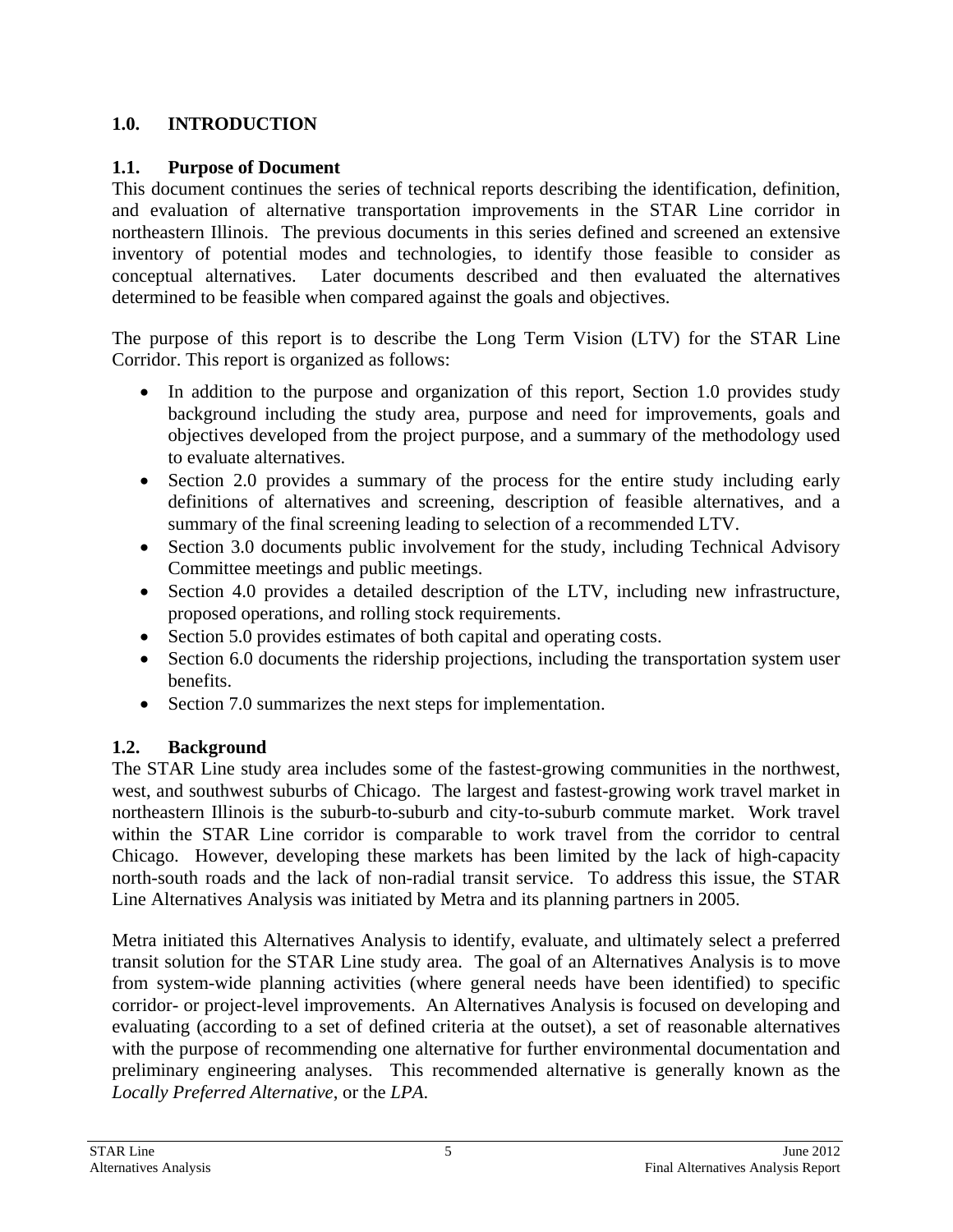As this study neared completion, Metra was facing the need to implement fare increases to address current capital and operating needs, including \$7.3 billion of capital needs over the next ten years for the existing commuter rail system. The significant capital and operating costs that were estimated for all the alternatives under consideration in this study meant that moving forward on any of these alternatives would be a long term proposition. Therefore, instead of this AA study resulting in an LPA, this study identifies a Long Term Vision (LTV) for the corridor. Metra will continue to work with other study partners and stakeholders to implement short- and medium-term solutions that support the ultimate implementation of the LTV.

# **1.3 Study Area**

The 55-mile study corridor extends from the Joliet area to the O'Hare International Airport area (Exhibit 1), linking nearly 100 cities, villages, and townships in five counties of northeastern Illinois. The study area is generally centered on the Canadian National/Elgin, Joliet and Eastern (CN/EJ&E) Railway in the north-south direction, and on the I-90/Northwest Tollway in the east-west direction.

#### **1.4 Purpose and Need for Improvements**

The STAR Line Corridor Alternatives Analysis is intended to respond to changes in metropolitan development and travel patterns that have occurred over the preceding decades in northeastern Illinois. Given that congestion is and will remain a fact of life, the goal of the STAR Line is to provide an alternative way of getting around in spite of congestion. The purpose of this Alternatives Analysis is to identify, evaluate and recommend transportation improvements that accomplish this goal by improving connectivity between activity centers while avoiding or minimizing adverse community and environmental impacts. *Document 2 – Purpose and Need* provides an in-depth discussion of the study area needs, as summarized below.



**Exhibit 1 STAR Line Corridor Study Area** 

The study area covers nearly 100 cities, villages, and townships in five counties, including some of the fastest growing communities in northeastern Illinois. The surface transportation network in the STAR Line study area has been placed under increasing strain by the changes in travel patterns. Although travel markets currently exist that could support a major transit improvement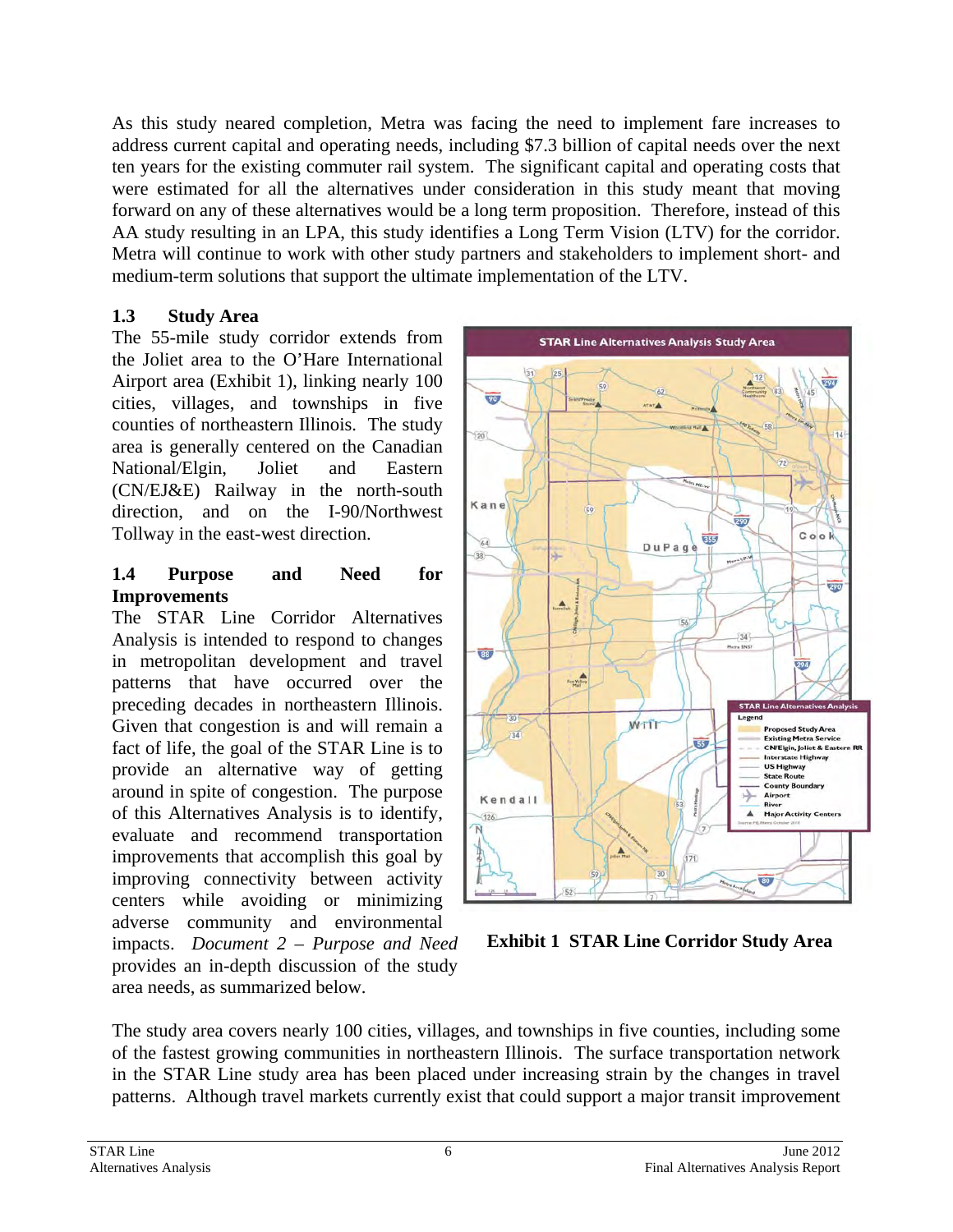in the STAR Line Corridor, these markets are not fully developed, because options are limited by the lack of high capacity function north-south roads and lack of non-radial transit service.

Continued residential and employment growth, underway and projected to continue, will exacerbate current conditions, as will the distribution of forecast growth in the study area corridor. The southern portions of the study area will have the highest population growth, approaching 50% of the total study area population by 2030. Significant employment growth is forecast for most parts of the STAR Line corridor, but even so the northeastern portion will have slightly more than 50% of total study area employment in 2030. With more residents drawn to housing in the southern portions, and jobs concentrated in the central and northeastern portions, north-south travel within the corridor will become increasingly problematic. The corridor's increasingly transit supportive densities, and the need to improve linkages between concentrations of jobs and housing in different parts of the corridor, further support a major transit improvement.

Analysis of work travel from the 2000 Census Transportation Planning Package (CTPP) shows that within the STAR Line study corridor, existing work travel flows are comparable to existing work travel flows from the corridor to the Central Chicago area. This comparison is significant because it demonstrates that potential transit work travel markets already are present in the corridor that are equivalent to an accepted transit work travel market. Coupled with the continued growth expected in this part of the region, both the need and the potential for a major transit facility in this corridor are well supported.

About 1.1 million residents live and nearly a million employees work in the STAR Line Corridor. Major activity and employment centers include Sears Holdings, Fermilab, Alcatel-Lucent, Tellabs, Nicor, Navistar, IKEA, Pfizer, Siemens, and Motorola Solutions. O'Hare International Airport, a key economic engine for the region and the corridor, anchors the eastern end. Several corporate, research and development, and light industrial parks are located within the corridor, along with satellite campuses of universities and junior colleges, medical centers, and regional shopping malls. The Sears Centre Arena, a multipurpose family entertainment, cultural and sports center at the Prairie Stone Business Park is located in Hoffman Estates. The Business Park is also the site of the major retail store Cabela's. The Schaumburg Convention Center at Meacham provides 100,000 sq ft of meeting space, including a 500 room hotel.

The study area is rich in transit service to downtown Chicago, primarily through five Metra lines crossing through or adjacent to the study area, and Pace express bus routes between O'Hare and Prairie Stone. The CTA Blue Line from downtown Chicago to O'Hare International Airport serves as a critical regional link to the employment hubs in and around the airport. However, non-radial service is limited. Local and express bus service provided by Pace operates on a chronically congested roadway network. The transit provider's ability to offer competitive, reliable service is severely limited, which has resulted in a decreased role for roadway-based bus transit service in the area.

A number of roadway capacity enhancements are programmed in the region's Transportation Improvement Program or identified in the 2030 Regional Transportation Plan. This added capacity may improve conditions locally and in the near term; but it is universally agreed that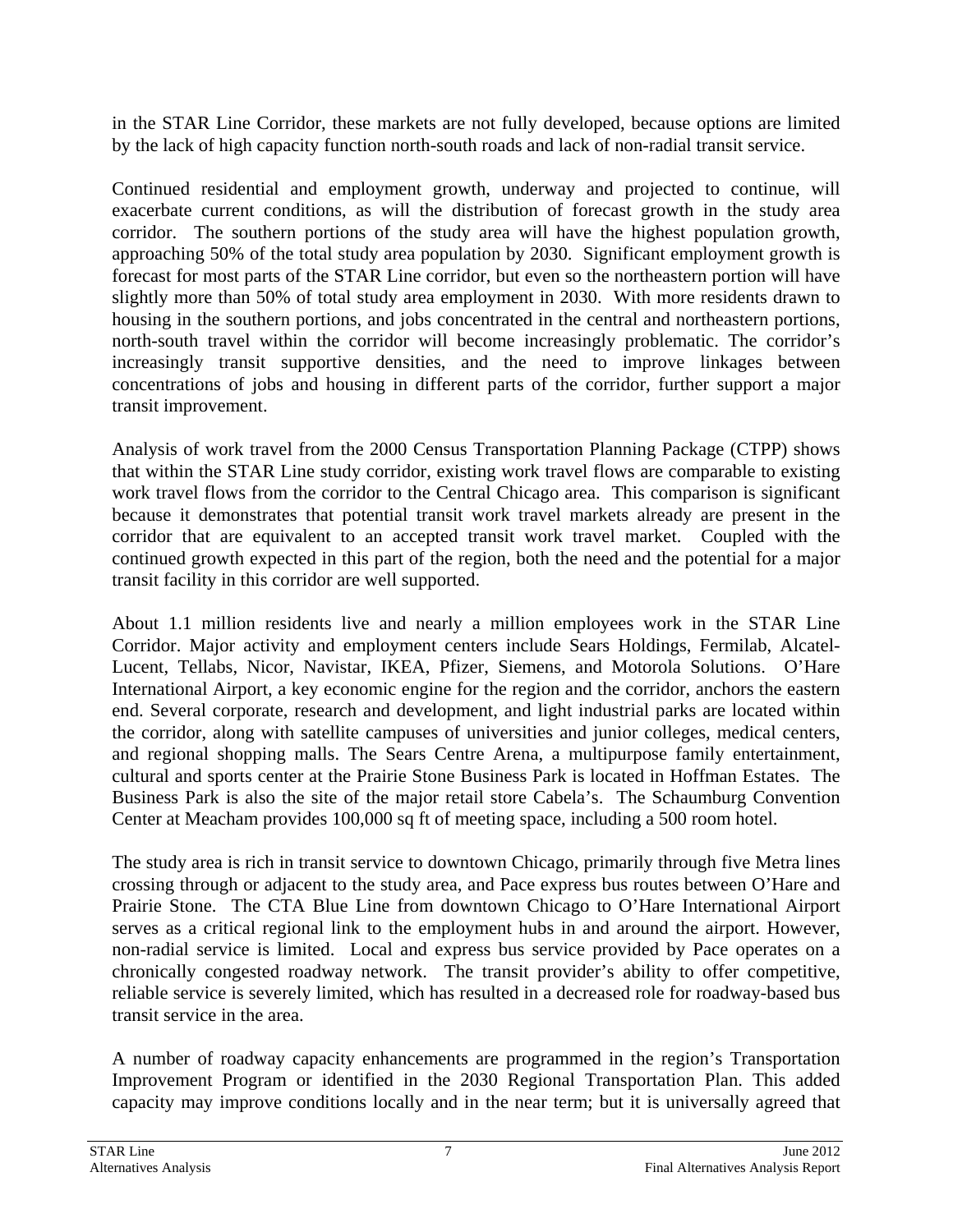new development will far outpace the region's ability, or desire, to expand the roadway network. Without the availability of competitive non-auto modes, increasing congestion will continue to characterize the study area roadway network even with planned improvements.

Regional travel patterns in northeastern Illinois have changed significantly over time. As compared to the traditional suburb to center city (Loop area) travel market, the travel market not related to center city trips became dominant in 1980 and has grown more dominant every decade since. This market includes the suburb-to-suburb market as well as the city-to-suburb reverse commuter market. This largest and fastest growing work travel market is not well served by the region's existing transit system. Nowhere is this more apparent than in the unique, circumferential STAR Line corridor. A transit investment in the STAR Line Corridor has emerged from the regional planning process as the preferred way to serve this unmet need.

#### **1.5 Goals and Evaluation Measures**

STAR Line evaluation criteria were developed as appropriate to the level of screening that reflects FTA criteria and STAR Line goals. In several cases, the evaluation criteria are the same, for example, ridership projected in the study year (2030) and jobs and population within  $\frac{1}{2}$  mile of stations. In other cases the local evaluation measures are more detailed and relevant to the goals established specifically for the STAR Line. The STAR Line AA goals and evaluation measures for the screening of feasible alternatives are shown in Table 1.

| Goal           | Objective           | <b>Evaluation Measures</b>                                                       |
|----------------|---------------------|----------------------------------------------------------------------------------|
|                | Improve mobility    | 2030 forecast transit<br>$\bullet$                                               |
|                | in the study area   | Impact on study area highways                                                    |
|                |                     | Multimodal integration                                                           |
|                |                     | Transit-dependent population served                                              |
|                |                     | <b>Environmental Justice considerations</b>                                      |
| $\overline{2}$ | Provide a reliable, | Travel time competitiveness                                                      |
|                | competitive travel  | Availability of new travel service                                               |
|                | choice              | Consistency with regional planning                                               |
| 3              | Connect             | Linkage between residential and employment densities                             |
|                | population and      | Station planning initiatives                                                     |
|                | employment          | Jobs within $\frac{1}{2}$ mile, 1 mile, and 2 miles of access point/station      |
|                | concentrations      | Low income population within $\frac{1}{2}$ mile, 1 mile, and 2 miles of stations |
| 4              | Support economic    | Linkage to area employment                                                       |
|                | development         | Linkage to O'Hare Airport                                                        |
|                |                     | Linkage to DuPage Airport                                                        |
|                |                     | Permanence of infrastructure investment in support of development                |
| 5              | Preserve and        | Potentially affected environmental resources within 200' of alignment            |
|                | protect the         | Reduction in vehicles miles of travel                                            |
|                | environment         | Community support for Transit Oriented Development (TOD)                         |
|                |                     | Implementation of transit oriented development                                   |

**Table 1: STAR Line Goals and Evaluation Measures**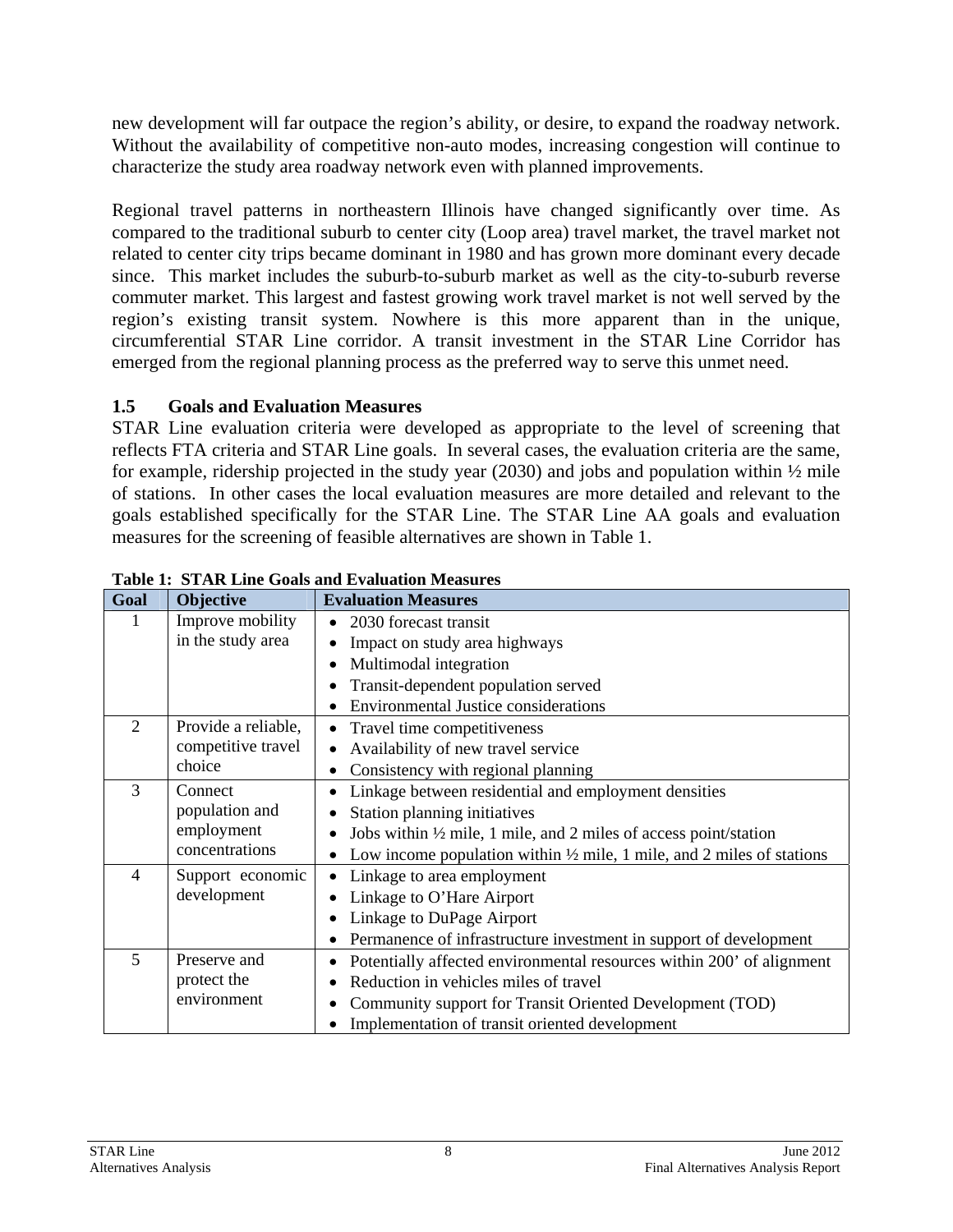| 6 | Provide a feasible,<br>cost-effective<br>transportation<br>investment  | Estimated annualized total costs (annualized capital, annual O&M, and<br>finance cost)<br>• Transportation system user benefits<br>2030 incremental cost per transportation system user benefits (CEI)<br>• Degree of local financial commitment |
|---|------------------------------------------------------------------------|--------------------------------------------------------------------------------------------------------------------------------------------------------------------------------------------------------------------------------------------------|
|   | Provide an invest-<br>ment consistent<br>with stakeholder<br>consensus | • Consistency with right-of-way owner's policies and/or operations<br>Consistency with modal operator's policies<br>Expressed local community support                                                                                            |

#### **1.6 Evaluation Methodology**

The purpose of the evaluation process is to identify key benefits, costs and impacts of each feasible alternative to identify the alternative most likely to successfully address the STAR Line AA goals. The STAR Line evaluation process, defined in Document 4*: Evaluation Methodology*, was an interactive process that was expected to evolve, as alternatives were refined throughout the study process. The STAR Line AA employed a three-phase process, initially in a modal analysis to identify the appropriateness of initial types of modes or technologies for the corridor. Second, following the identification of modes to retain, alternatives were defined and more detailed criteria used in the second screening. The third, and last, was the screening of feasible alternatives. The second and third screenings assessed the effectiveness of the specific candidate alternatives in meeting the project goals. The three-phase process is described in more detail below. Section 2.0 summarizes the key inputs, outcomes, and decisions made using this methodology.

#### **2.0 SUMMARY OF ALTERNATIVES ANALYSIS**

The Alternatives Analysis study began with an initial range of conceptual alternatives, including transit and highway options. This initial range focused on modes and broad "families" of potential infrastructure improvements. The differences between alternatives/modes are sometimes minor, and reflect continuums of options rather than discrete, uniformly grouped characteristics. Advanced technology systems, for example, generally represent rail transit engineering achievements which have come to fruition since the 1960s. This section provides a summary of the process and results of each step of the AA.

#### **2.1 Definition and Screening of Initial Alternatives, Part I**

Under Part I of the Definition and Screening, initial alternatives were developed. The conceptual modes/technologies described in Document 3 – *Initial Alternatives, Part 1: Modes & Technologies* are listed below.

- *Bus Technologies*
	- Conventional Bus and Enhanced Bus
	- $-$  Bus Rapid Transit (BRT)
- *Rail Transit Technologies* 
	- Streetcar
	- Intercity Rail
- Light Rail Transit (LRT)
- Heavy Rail Transit (HRT)
- Locomotive-Powered Commuter Rail
- Electric Commuter Rail
- Diesel Multiple Unit (DMU) Commuter Rail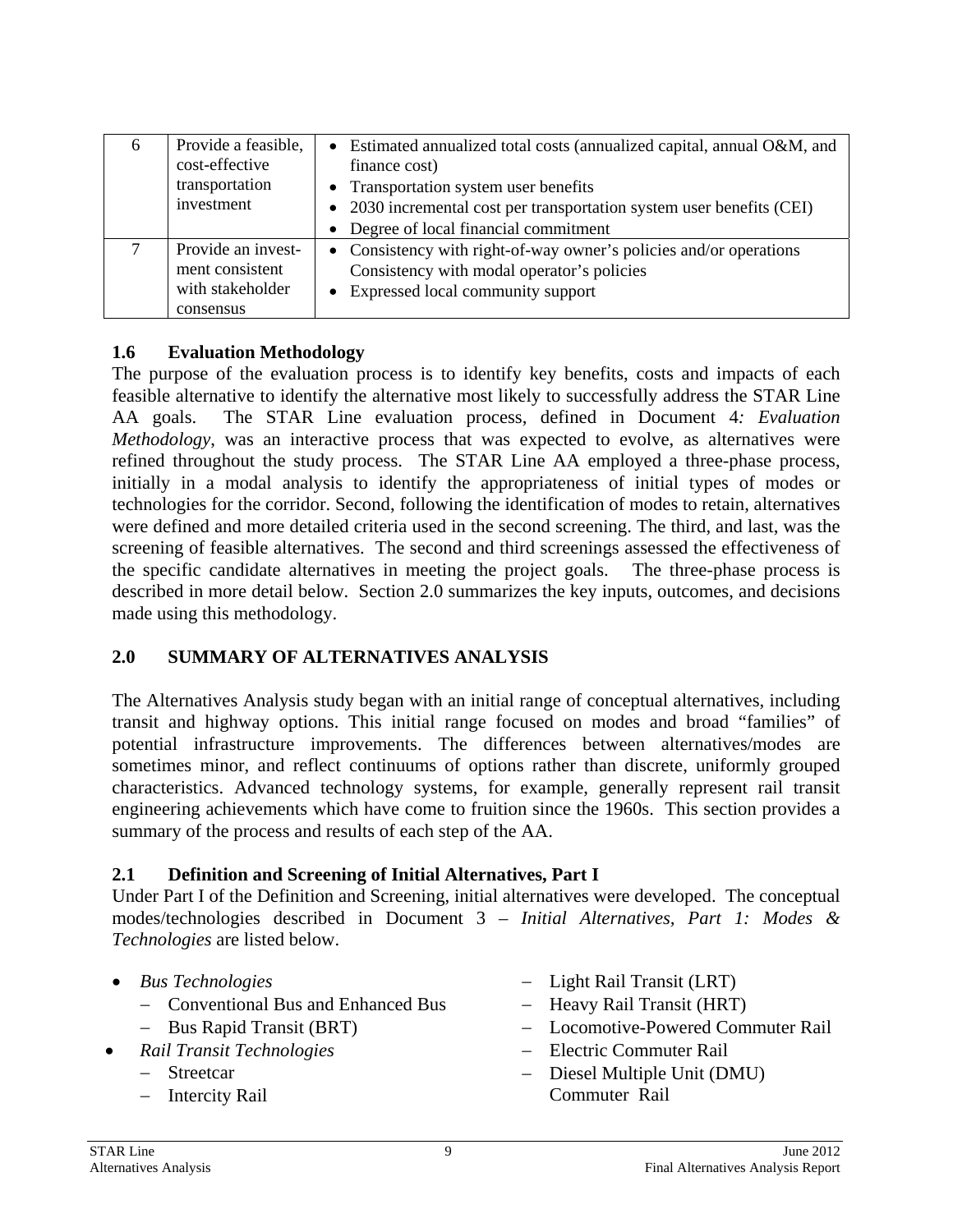- *Advanced Rail Technologies* 
	- Automated Guideway Transit (AGT)
	- Personal Rapid Transit (PRT)
	- High Speed Rail
	- Magnetic Levitation
- *Highway Improvements* 
	- New Roadways
	- High Occupancy Vehicle (HOV) Lanes
	- High Occupancy Toll (HOT) Lanes
	- Bus Shoulder Lanes

These modes were evaluated based on goals and objectives stated in the Purpose and Need document and criteria defined in Document 4: *Evaluation Criteria*. This initial evaluation screened a broad list of conceptual alternatives to determine their physical and financial feasibility for the region and the corridor. An alternative that failed in a significant way to meet one or more of these criteria was eliminated from consideration. For this initial screening, the following evaluation criteria were applied:

- *Proven Technology*
- *Operating Environment*
- *Potential Adverse Community Impact*
- *Implementation Feasibility*
- *Identification in the Regional Transportation Plan*
- *Typical Capital Costs*
- *Typical Operating Costs*

Ratings were applied to each mode/technology. Four conceptual modes were recommended to be carried forward for additional consideration: conventional bus, bus rapid transit (BRT), commuter rail (diesel locomotive push-pull or diesel multiple unit, DMU), and high occupancy vehicle (HOV) lanes. These modes offered the maximum opportunity for feasible implementation and consistency with the region's transportation plans. Of the seven evaluation criteria, the key features of each mode/technology relevant to the STAR Line corridor conditions are summarized below, along with the related rating symbol (previously defined) and recommendation for each mode.

For each of the evaluation criteria, levels of "ratings" were developed, using the following indicators: N/A Not available

- Most adverse impacts or least appropriate
- ◑ Moderate impacts or appropriateness
- Minimal adverse impacts or most appropriate

#### **Proven Technology in Corridor Application**

- Not implemented in a similar corridor application
- Implemented in a similar corridor application

# **Operating Environment**

- Most affected by roadway congestion
- ◑ Moderately affected by roadway congestion
- Least affected by roadway congestion

# **Potential Adverse Community Impact**

- Significant adverse impacts
- ◑ Moderate impacts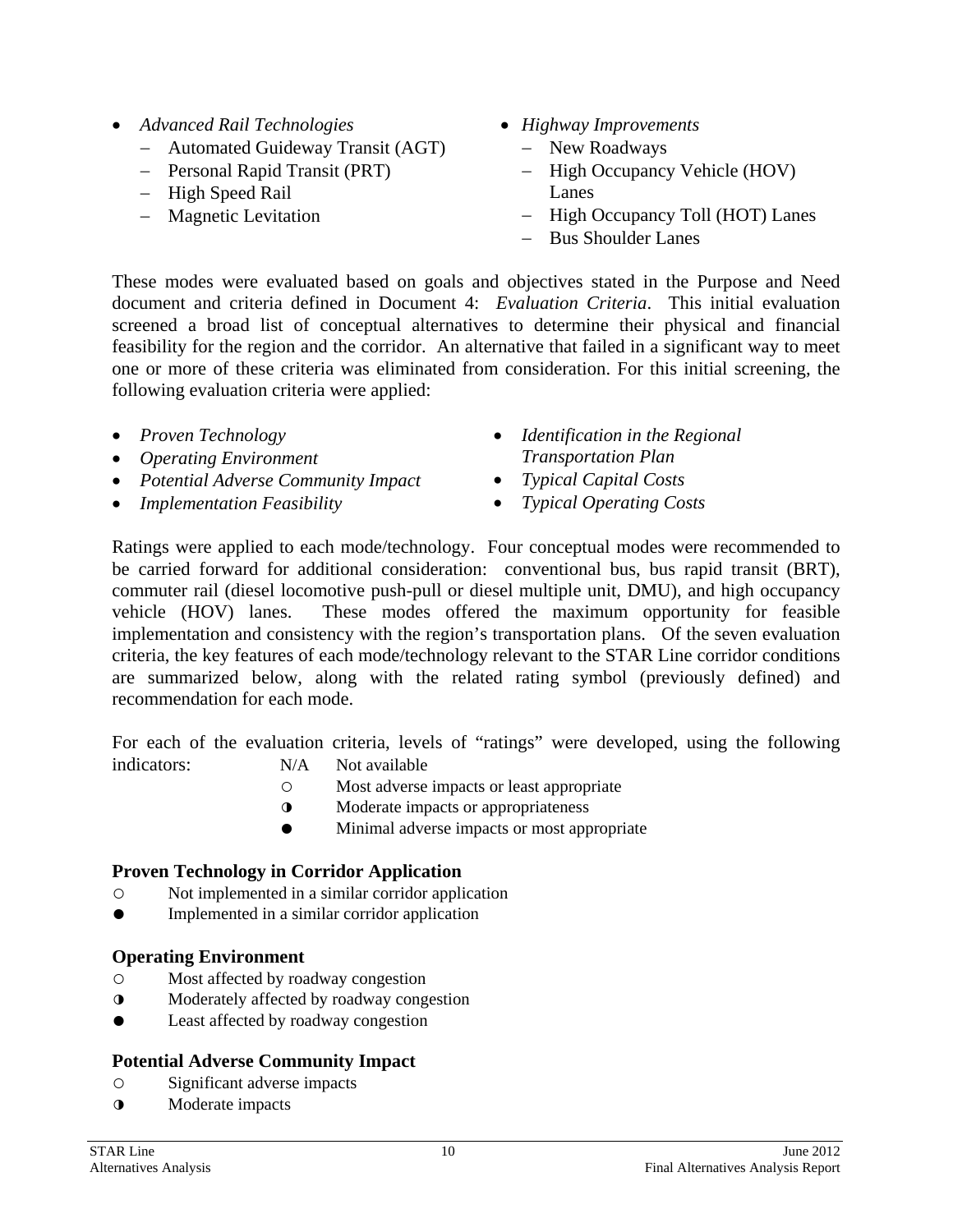● Minimal impacts

# **Implementation Feasibility**

- Right of way unavailable or substantial conflicts with existing developments or other constraints, or does not meet FRA guidelines for shared r/w operations
- ◑ Right of way acquisition difficult but may be possible, or could meet FRA guidelines for shared r/w operations
- Right of way appears to be available, or meets FRA guidelines for shared r/w operations

# **Identified in the Regional Transportation Plan**

- Not identified in the Regional Transportation Plan
- ◑ Identified as an "optional mode" in the Regional Transportation Plan
- Identified in the Regional Transportation Plan

# **Typical Capital Costs (2005 \$)**

- Greater than \$75 million/mile
- $\Omega$  \$25 \$75 million/mile
- $\bullet$  Less than \$25 million/mile

# **Typical Operating Costs (2005 \$)**

- Greater than \$16/vehicle revenue mile
- ◑ \$11 \$15/vehicle revenue mile
- Less than \$10/vehicle revenue mile

Table 2 presents the ratings for each mode/technology.

# **2.1.1 Initial Screening Part I Results**

Based on the results of the initial mode/technology screening, four alternative modes and the No Build Alternative were recommended to be carried forward to the Definition of Alternatives. These modes included: Conventional Bus, Bus Rapid Transit (BRT), Commuter Rail, and High Occupancy Vehicle (HOV) / High Occupancy Toll (HOT) Lanes. These modes appeared to meet the evaluation criteria, receiving high ratings in terms of ROW availability, positive economic impacts, minimal environmental impacts, inclusion in regional plans, and costs.

# **2.1.2 Modes Carried Forward to Part II Conceptual Design and Screening**

# *No Build*

The No-Build alternative provides the baseline for establishing the environmental impacts of the alternatives, the financial condition of the transit operator, and the cost-effectiveness of the TSM alternative. It includes those transportation facilities and services that are likely to exist in the forecast year.

# *Conventional/Base Bus (including Enhanced Express Bus)*

Conventional bus alternative(s) optimized transportation facilities and services in the corridor, but generally without major capital expenditures in guideway construction. This alternative is usually a component of a TSM approach, which represents the best that can be done for mobility without constructing a new guideway.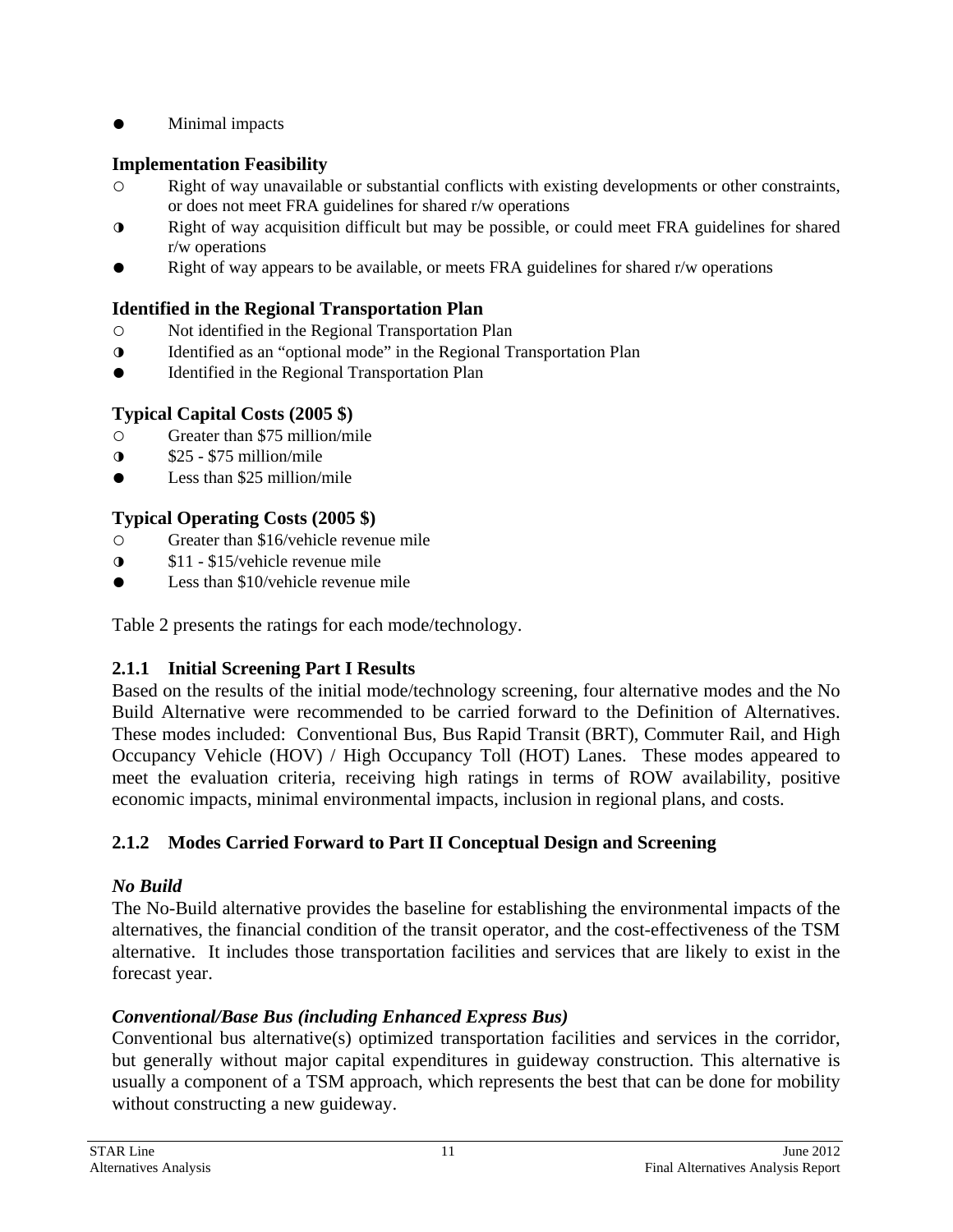An enhancement to conventional bus service, express bus service is a flexible, rubber-tired transit mode intended to run faster than normal line-haul bus routes. Express buses often run between the downtown sections of cities or major shopping and employment destinations and the more residential suburban or outer areas. Express buses provide faster service to a destination by not making as many stops as regular bus routes and often operate on routes that regular line-haul buses usually do not, such as along freeways. In many areas express bus operations are considered a low-cost form of BRT, but for these discussions, BRT and express bus are treated separately.

For the purposes of the AA, the following constituent elements were assumed to be a necessary part of any express bus service: limited stop service, mixed traffic running or limited access right-of-way, and on-vehicle fare collection. Optional constituent elements could include: specialized vehicles, service branding, bus stops that could include small park-n-ride locations, traffic signal priority, and queue jumping to allow buses to advance ahead of other vehicles in the queue at an intersection.

#### *Bus Rapid Transit (BRT)*

BRT combines the flexibility of buses with the frequency and travel time advantages of rail transit. BRT combines stations, vehicles, services, running ways, and Intelligent Transportation System (ITS) elements into an integrated system with a strong positive identity that evokes a unique image. BRT applications are designed to be appropriate to the market they serve and their physical surroundings, and they can be incrementally implemented in a variety of environments. A typical bus rapid transit guideway is a two-lane, bus-only roadway a minimum of 28 feet in width. BRT can also operate in bus-only lanes within limited-access highways, and can also serve locations not on the dedicated guideway to provide additional flexibility. BRT systems typically offer high frequency, limited-stop bus operations in primarily exclusive rightof-way. The use of exclusive right-of-way, limited-stop operations, and on-line stations provides passengers with quick and reliable service.

#### *Commuter Rail (Diesel Locomotive and DMU)*

Commuter rail technology can encompass a range of rail services, differentiated by operating plans, station spacing, and type of equipment. The commuter rail services proposed as alternatives are FRA compliant - being capable of operating on the tracks of the existing national railroad network - but not primarily focusing on trips between suburbs and city centers. Instead, to address the Purpose and Need, the service would be more geared to trips between suburbs and from the city to the suburbs. The spacing of stations when utilizing DMUs is closer than for conventional commuter rail, even approaching the spacing of stations on urban light rail systems.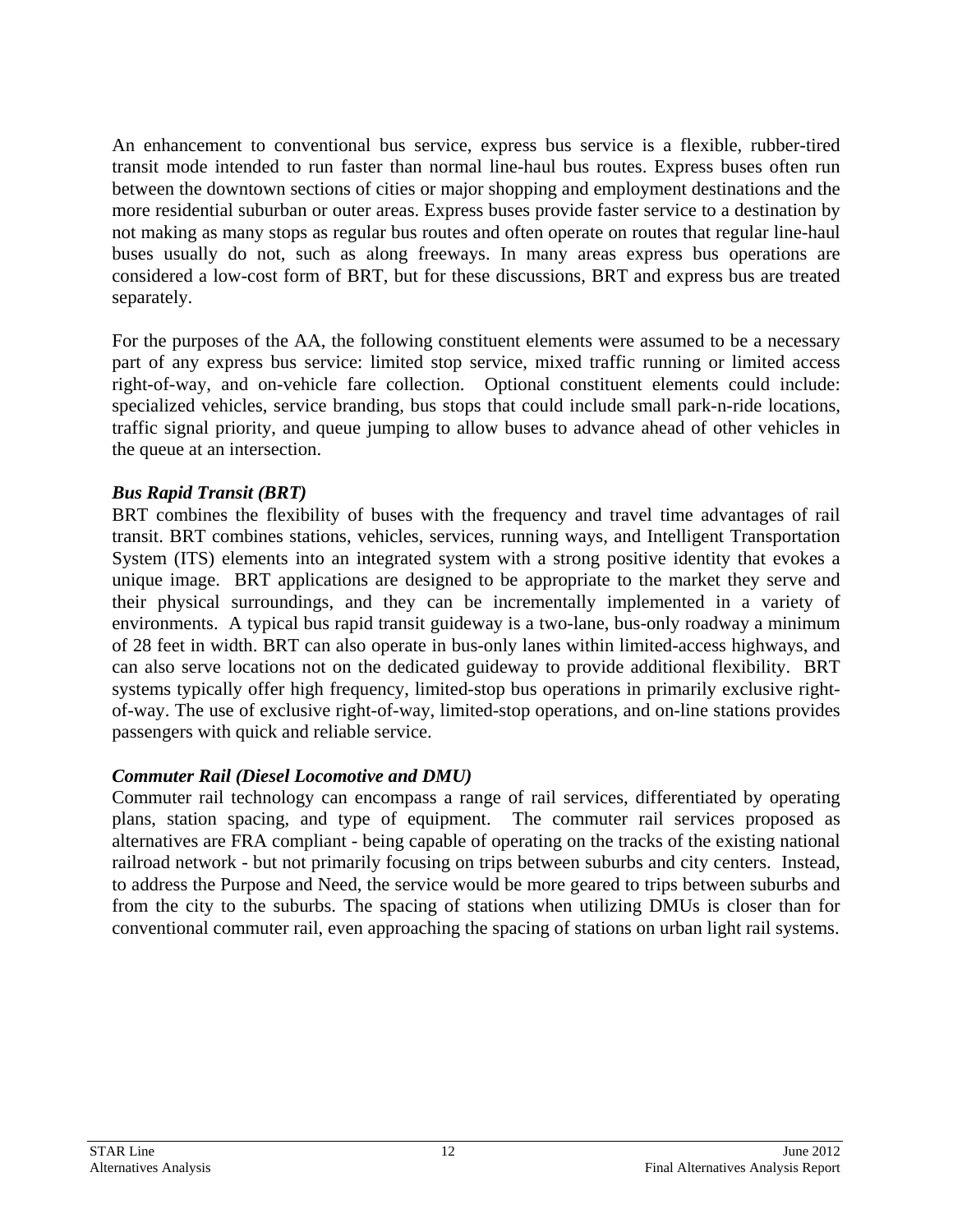| <b>Modes/Technologies</b>                                      | Proven<br><b>Technology</b><br>in Similar<br><b>Corridor</b><br><b>Application</b> | <b>Operating</b><br><b>Environmen</b><br>t | <b>Potential</b><br><b>Adverse</b><br><b>Community</b><br><b>Impact</b> | Implementation<br><b>Feasibility</b> | <b>Identified</b><br>in RTP | <b>Typical</b><br><b>Capital Costs</b><br>$\mathbf{(excludes } r/w)$ | <b>Typical</b><br><b>Operating</b><br><b>Costs</b> | Recommendation                            |
|----------------------------------------------------------------|------------------------------------------------------------------------------------|--------------------------------------------|-------------------------------------------------------------------------|--------------------------------------|-----------------------------|----------------------------------------------------------------------|----------------------------------------------------|-------------------------------------------|
| <b>Bus Technologies</b>                                        |                                                                                    |                                            |                                                                         |                                      |                             |                                                                      |                                                    |                                           |
| <b>Conventional Bus</b><br>(including Enhanced<br>Express Bus) | $\bullet$                                                                          | $\circ$                                    |                                                                         | ●                                    | ●                           |                                                                      | $\bullet$                                          | Retain                                    |
| <b>Bus Rapid Transit</b>                                       | $\bullet$                                                                          | $\bullet$                                  | $\bigcirc$                                                              | $\mathbf 0$                          | $\bullet$                   | $\bigcirc$                                                           | $\bullet$                                          | Retain                                    |
| Rail Transit Technologies                                      |                                                                                    |                                            |                                                                         |                                      |                             |                                                                      |                                                    |                                           |
| Streetcar                                                      | $\circ$                                                                            | $\bigcirc$                                 | $\bigcirc$                                                              | $\mathbf 0$                          | $\bigcirc$                  | $\bigcirc$                                                           | $\bigcirc$                                         | Eliminate                                 |
| <b>Light Rail Transit</b>                                      | $\bullet$                                                                          | $\mathbf 0$                                | $\mathbf 0$                                                             | $\bullet$                            | $\mathbf 0$                 | $\bullet$                                                            | $\bigcirc$                                         | Eliminate                                 |
| Heavy Rail Transit                                             | $\bullet$                                                                          | $\bullet$                                  | $\circ$                                                                 | $\mathbf 0$                          | $\bullet$                   | $\circ$                                                              | $\mathbf 0$                                        | Eliminate                                 |
| <b>Commuter Rail</b><br>(Diesel push-pull)                     |                                                                                    |                                            | $\bullet$                                                               |                                      | ●                           |                                                                      | $\bullet$                                          | Retain                                    |
| Commuter Rail<br>(Electrified)                                 | $\bullet$                                                                          | $\bullet$                                  | $\bigcirc$                                                              | $\bullet$                            | $\bullet$                   | $\bigcirc$                                                           | $\mathbf 0$                                        | Eliminate                                 |
| <b>Commuter Rail</b><br>(DMU)                                  | $\bullet$                                                                          | $\bullet$                                  | $\bullet$                                                               | $\bullet$                            | $\bullet$                   | $\bullet$                                                            | $\bullet$                                          | Retain                                    |
| <b>Intercity Rail</b>                                          | $\circ$                                                                            | $\bullet$                                  | $\mathbf 0$                                                             | $\bullet$                            | $\circ$                     | $\mathbf 0$                                                          | $\circ$                                            | Eliminate                                 |
| <b>Advanced Rail Technologies</b>                              |                                                                                    |                                            |                                                                         |                                      |                             |                                                                      |                                                    |                                           |
| <b>High Speed Rail</b>                                         | $\bigcirc$                                                                         | $\bullet$                                  | $\circ$                                                                 | $\bigcirc$                           | $\circ$                     | $\bigcirc$                                                           | $\bigcirc$                                         | Eliminate                                 |
| Magnetic Levitation                                            | $\bigcirc$                                                                         | $\bullet$                                  | $\bigcirc$                                                              | $\bigcirc$                           | $\circ$                     | $\circ$                                                              | $\bullet$                                          | Eliminate                                 |
| <b>Automated Guideway</b>                                      | $\circ$                                                                            | $\bullet$                                  | $\circ$                                                                 | $\circ$                              | $\circ$                     | $\circ$                                                              | $\circ$                                            | Eliminate                                 |
| Personal Rapid Transit                                         | $\circ$                                                                            | $\bullet$                                  | $\circ$                                                                 | $\bigcirc$                           | $\circ$                     | $\bigcirc$                                                           | N/A                                                | Eliminate                                 |
| <b>Highway Improvements</b>                                    |                                                                                    |                                            |                                                                         |                                      |                             |                                                                      |                                                    |                                           |
| New Roadway(s)                                                 | $\bullet$                                                                          | $\bigcirc$                                 | $\bigcirc$                                                              | $\bigcirc$                           | $\bullet$                   | $\bigcirc$                                                           | N/A                                                | Eliminate                                 |
| <b>HOV Lanes</b>                                               | $\bullet$                                                                          | $\bullet$                                  | $\bigcirc$                                                              | $\mathbf 0$                          | $\bullet$                   |                                                                      | N/A                                                | Retain                                    |
| <b>HOT Lanes</b>                                               |                                                                                    | ●                                          | $\bigcirc$                                                              | $\bigcirc$                           | $\circ$                     |                                                                      | $\bullet$                                          | Eliminate                                 |
| <b>Bus Shoulder Lanes</b>                                      |                                                                                    | $\mathbf 0$                                | $\bullet$                                                               | $\mathbf 0$                          | $\circ$                     |                                                                      | N/A                                                | Consider as part of<br>other alternatives |

**Table 2: Summary Matrix - Screening of Initial Alternatives**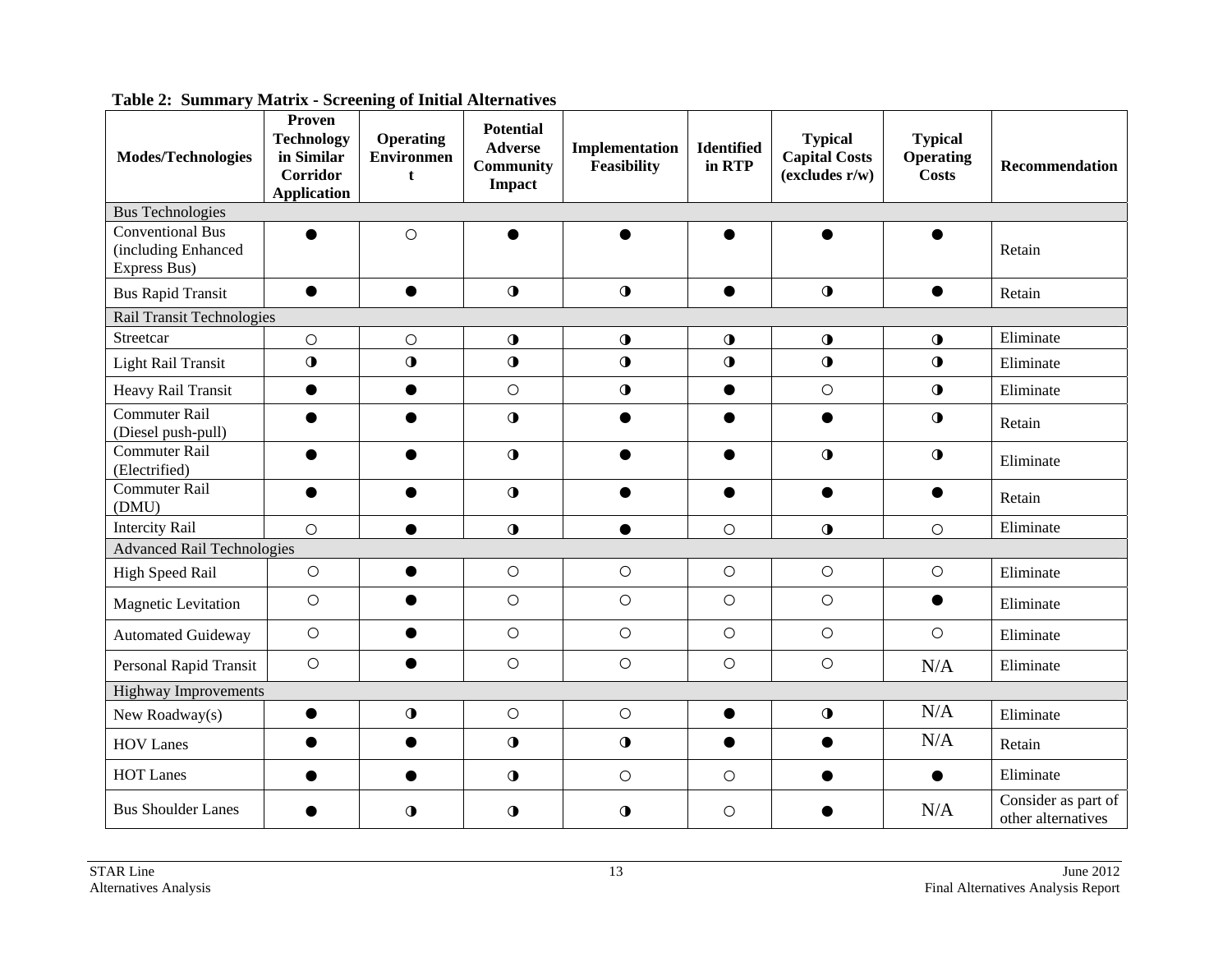Both conventional push-pull and DMU service were included in the AA process. Neither requires electrification, facilitating their implementation on existing railroad trackage. Dieselpowered push-pull commuter rail is consistent with current Metra lines through the study area. The use of DMU equipment would simplify adjusting train lengths to add or remove cars, enhance cost-effectiveness by matching ridership to frequency of operation and passenger capacity of the trains, and have other advantages that will be explored in more detail in later phases of this project.

#### *High Occupancy Vehicle (HOV) Lanes*

HOV lanes provide a travel advantage to carpools, vanpools, and express bus routes, freeing them from competing with general traffic while using existing transportation right-of-way. A STAR Line HOV alternative could use the I-90 right-of-way in the east-west segment of the corridor, and a new roadway adjacent to the CN/EJ&E railroad in the north-south segment. Although this alternative is envisioned to be an HOV improvement, in the east-west segment on the Tollway, it could more accurately be considered a hybrid HOV/HOT, since it was not proposed that the HOV lanes would avoid tolls. HOV users would pay normal tolls to use the highway, but an additional toll for single-occupant users to use available capacity in the HOV lane – the purpose of a HOT lane - is not proposed. The segment between Prairie Stone and Joliet would be constructed as a two-lane facility, one lane in each direction, for the sole and exclusive use of multiple occupant vehicles. This segment would not be tolled. Construction within the CN/EJ&E right-of-way would require a buffer and separation wall, but does appear feasible.

# **2.2 Definition and Screening of Initial Alternatives, Part II**

A summary of the conceptual alternatives is presented below, as defined in detail in Document 5: *Initial Alternatives Part I Screening and Part II Conceptual Design*. Conceptual alternatives were designed at a similar level of detail to ensure a fair evaluation. The Part II screening was comparative – each alternative was compared to the others under consideration. A measure common to all alternatives – for example, access to the four Metra rail lines which traverse the study area, shared by all alternatives – was not a differentiating factor and thus not an evaluation measure. Evaluation criteria were directly tied to STAR Line goals and objectives and listed below. The asterisk (\*) indicates an FTA- required measure.

- Goal  $1$  Improve Mobility in the Study Area
	- o Multimodal integration defined as connections to rail, bus, and park-and-ride facilities, and proximity to bicycle trails, at stations.
	- o Transit-dependent population within ½ mile\*, 1 mile and 2 miles of access point/stations – defined as the number of persons below 16 and over 65, households with no automobile, and low income persons.
- Goal  $2$  Provide a reliable, competitive travel choice
	- o New travel choice defined as service for travel to the Chicago CBD, reverse-commute, and/or suburb-to-suburb
	- o Operating environment defined as operating in a facility most, moderately, or least affected by roadway congestion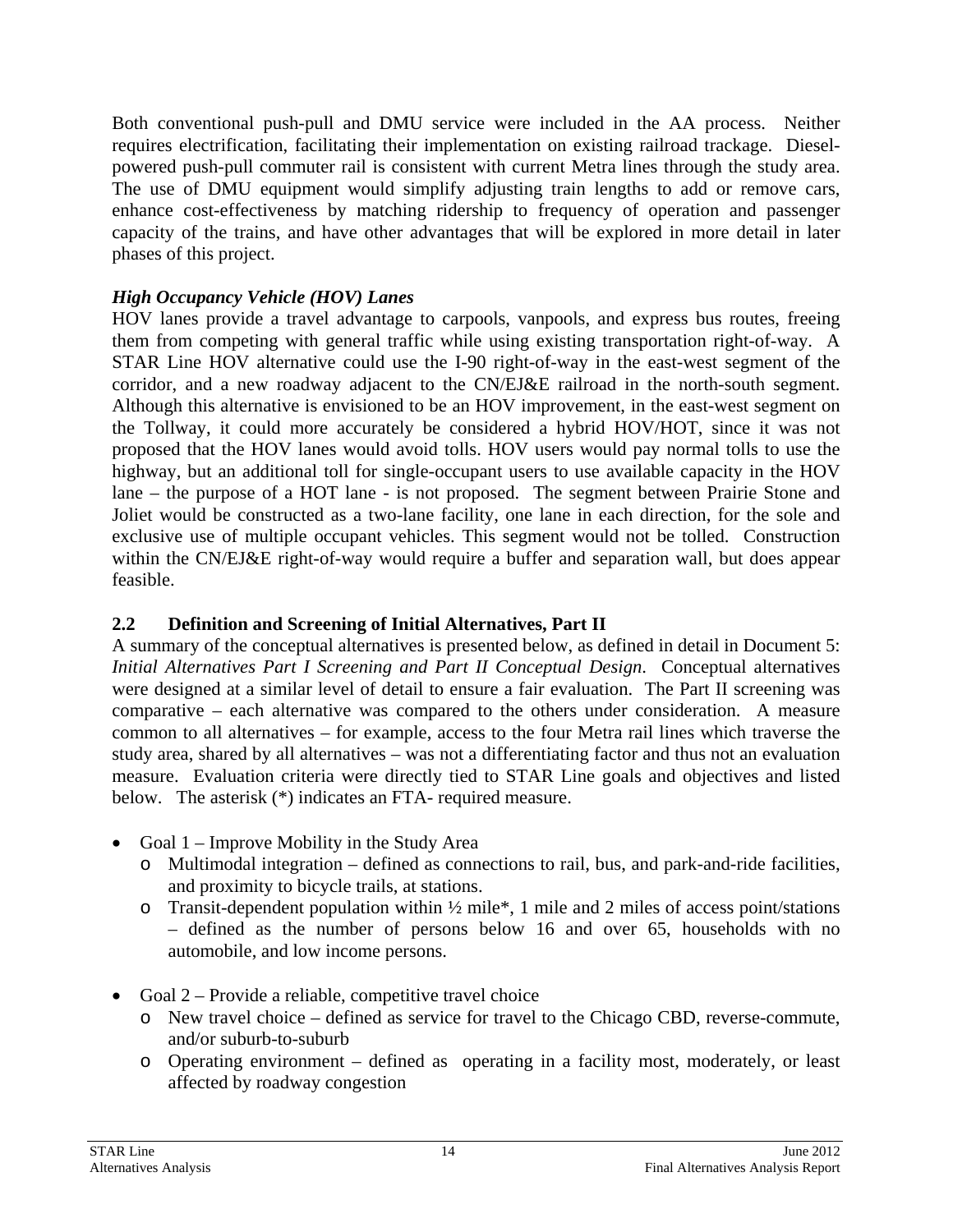- o Reported on-time performance by mode defined as reported by Pace for bus operations, Metra for commuter rail operations, and an FTA summary of variability in schedule adherence for representative national BRT systems
- o Consistency with regional planning defined as in the Regional Transportation Plan (RTP) and in the STAR Corridor, in the RTP but not in the STAR corridor, or not in the RTP but in the STAR Corridor
- Goal 3 Connect Population and Employment Concentrations
	- o Linkage from 2030 preliminary market analysis defined as qualitative assessment of population and employment within 1 mile of principal alignments, from preliminary 2030 market analysis using NIPC forecasts
	- o Station planning initiatives defined as local planning activities for station area planning and development
	- $\degree$  2030 population within  $\frac{1}{2}$  miles and 2 miles of station
	- o 2030 employment within 1/2 mile \*, 1 mile, and 2 miles of station
- Goal 4 Support Economic Development
	- o Provide access that supports area businesses and local economies defined as linkage to employment/jobs within ½ mile, 1 mile and 2 miles of stations; qualitative review of location of major employers
	- o Linkage to O'Hare Airport
	- o Linkage to DuPage Airport
	- o Permanence of infrastructure investment in support of development
- Goal 5 Preserve and Protect the Environment
	- o Areas of potential environmental impacts within 200 feet of assumed center line of alignment – defined as acres of parkland, natural areas/preserves, landfills, flood zones, wetlands, and areas with threatened or endangered species (negatives); also proximity to community facilities (positives) Note: Noise and air quality impacts will be assessed as part of a detailed environmental analysis in a subsequent phase of project development.
	- o Community support for Transit Oriented Development (TOD)\* defined as the number of communities under each alternative, with planning and/or policy initiatives in support for transit
- Goal 6 Provide a Feasible, Cost Effective Transportation Investment
	- o Estimated capital cost defined as estimated preliminary capital costs including right-ofway and vehicles
	- o Estimated operating and maintenance cost defined as estimated preliminary operating costs based on assumed service plan
- Goal 7 Provide an Investment Consistent with Stakeholder Consensus
	- o Consistency with right-of-way owner's policies and/or operations
	- o Consistency with modal operator's policies
	- o Expressed local community support defined as stated support for mode and/or alignment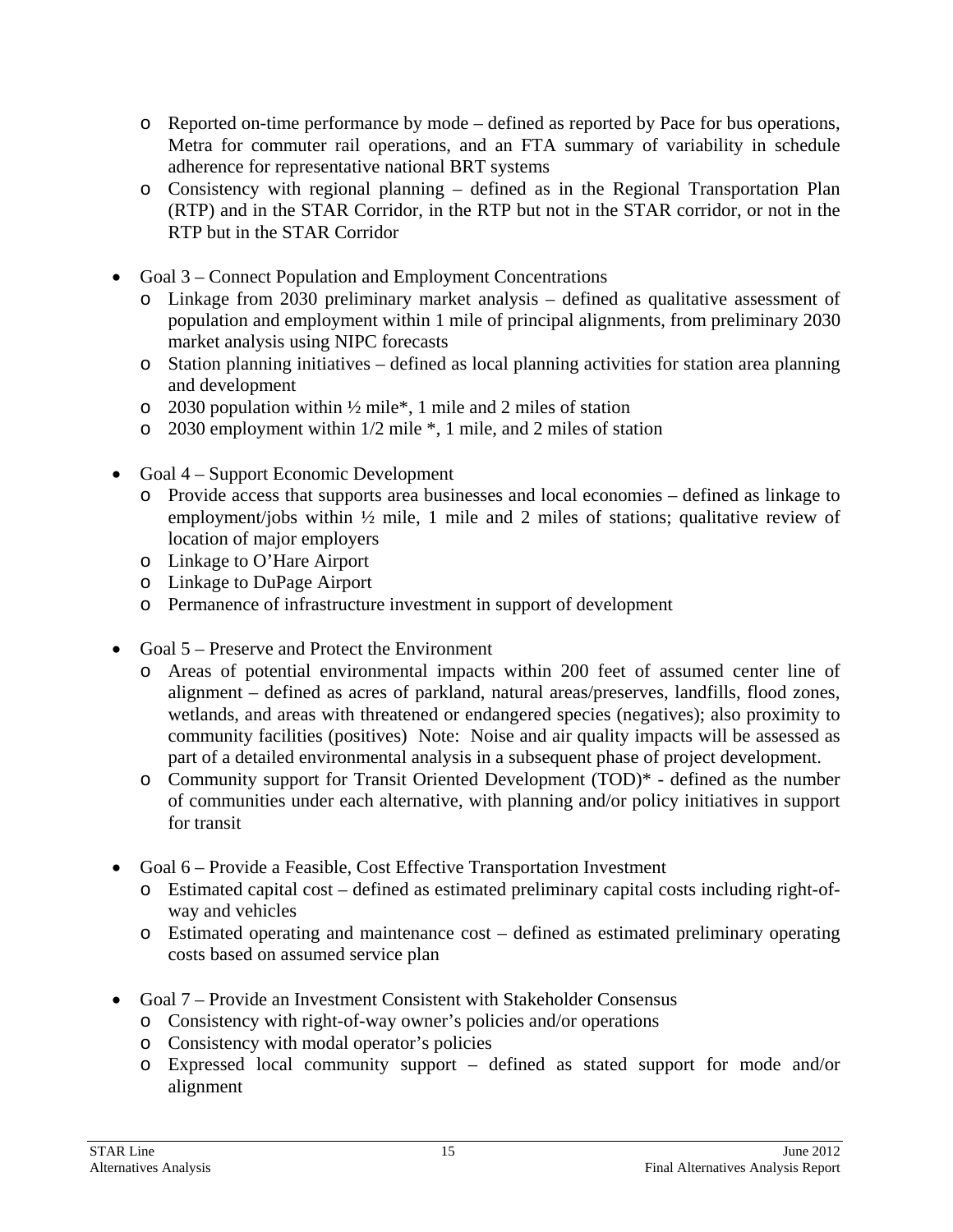This second round screening assessed the effectiveness of the specific candidate alternatives in meeting the project goals and objectives. For each goal, two levels of screening were conducted. The first level compiled and compared raw data for each evaluation measure. The second round then ranked each goal into comparative categories, for example, high-medium-low, to permit a comparison of alternatives against each other. The screening results were then summarized together by project goal.

The screening results were used to recommend whether each alternative should be retained or dismissed. The more limited number of retained alternatives were then further developed and evaluated in the next phase of the Alternatives Analysis. The assessment presented in Table 3 used the following indicators:

| N/A                |           | not applicable (used for some HOV ratings)                      |
|--------------------|-----------|-----------------------------------------------------------------|
| LOW                | $\circ$   | least appropriate/least attractive/most adverse impacts         |
| LOW/MEDIUM         | $\bullet$ | moderate to low attractiveness/moderate to high adverse impacts |
| <b>MEDIUM</b>      | $\bullet$ | moderately appropriate or attractive/moderate adverse impacts   |
| <b>MEDIUM HIGH</b> | $\bullet$ | moderate to high attractiveness/moderate to low adverse impacts |
| HIGH               |           | most attractive/most appropriate/least adverse impacts          |

#### **2.3 Summary of Feasible Alternatives**

Specific details such as an operating plan, infrastructure changes required, station locations and features, and other relevant details were presented in Document 7 *– Feasible Alternatives: Detailed Descriptions*. As noted in Document 7 *– Feasible Alternatives: Detailed Descriptions*, refinements were made to Commuter Rail and Bus Build alternatives, as described below. This section provides a summary of the retained alternatives. There are five alternatives in addition to the required No Build Alternative. The feasible alternatives remaining after initial screening part II were defined in greater detail to allow for preliminary estimates of ridership and costs.

Stakeholder feedback suggested additional options be considered for the recommended commuter rail alternative described in Document 6: *Screening of Initial Alternatives, Part II*. The FTA also requested consideration of shorter segments (minimum operable segment, or MOS) as viable alternatives. To address these concerns, the commuter rail alternative was broadened to offer two multimodal options:

- Multimodal Alternative A (MMA): Commuter rail on I-90 (east-west segment) and conventional bus on IL 59 (north-south segment)
- Multimodal Alternative B (MMB): Conventional bus on I-90 (east-west segment) and commuter rail on CN/EJ&E (north-south segment)

Both options were composed of previously evaluated elements of recommended alternatives, combined in new ways to leverage the advantages of commuter rail and the characteristics of the corridor.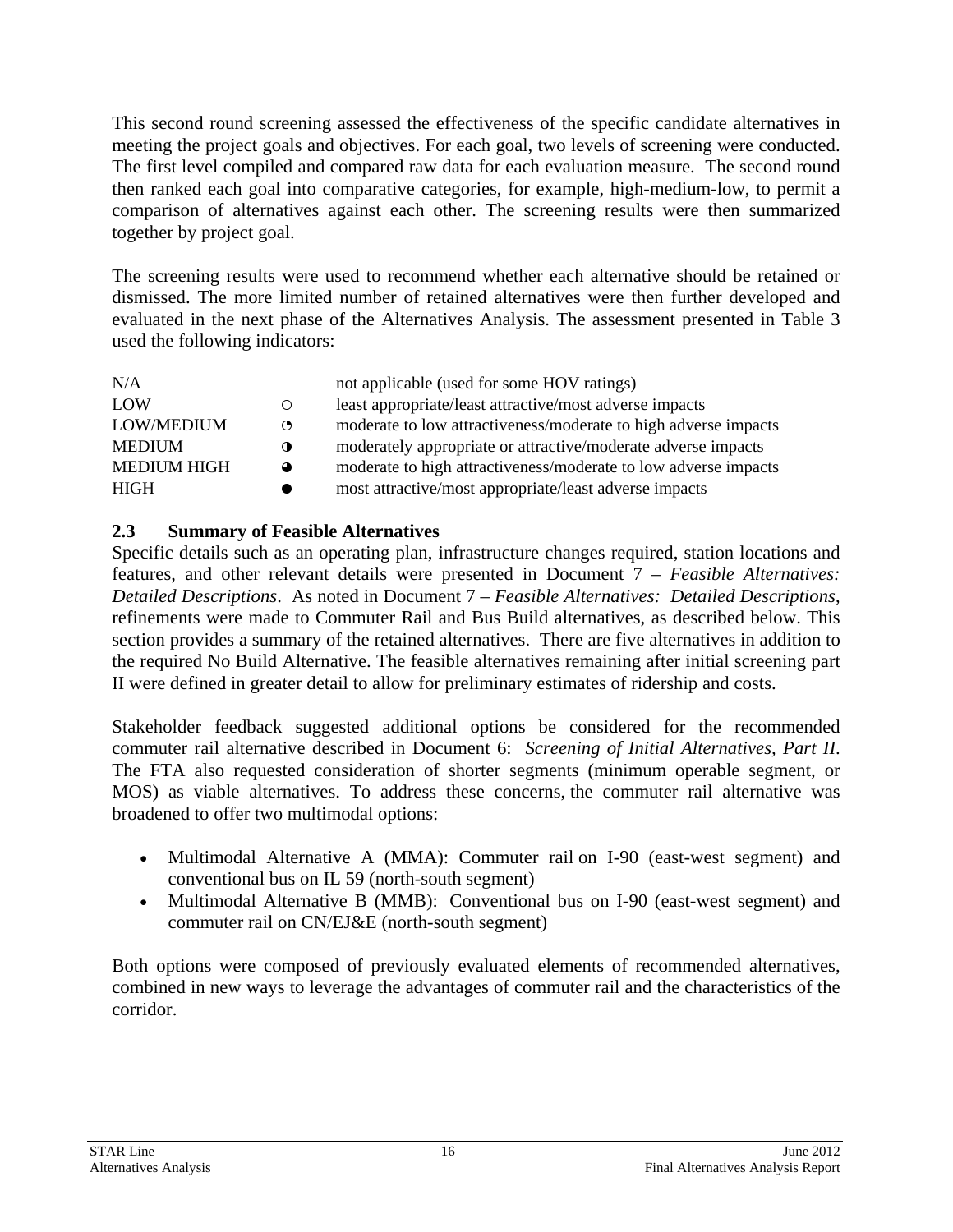| <b>Alternatives</b>                      | Route<br><b>Description</b> | Goal 1<br><b>Mobility</b> | Goal 2<br>Reliable,<br>Competitiv<br>e | Goal 3<br><b>Connect</b><br>Pop, Emp | Goal 4<br>Economic<br><b>Developmen</b><br>t | Goal 5<br><b>Environmenta</b><br>l Impacts | Goal 7<br><b>Stakeholde</b><br>r<br><b>Consensus</b> | Recommendatio<br>$\mathbf n$ |
|------------------------------------------|-----------------------------|---------------------------|----------------------------------------|--------------------------------------|----------------------------------------------|--------------------------------------------|------------------------------------------------------|------------------------------|
| TSM #1                                   | IL 72 & IL 59               | $\mathbf 0$               | $\bullet$                              | $\mathbf 0$                          | $\mathbf 0$                                  | $\bullet$                                  | $\bullet$                                            | <b>Retain</b>                |
| TSM #2                                   | I-90 & IL 59                | $\mathbf 0$               | $\bullet$                              | $\mathbf 0$                          | $\mathbf 0$                                  | $\bullet$                                  | $\mathbf 0$                                          | <b>Dismiss</b>               |
| <b>Enhanced Express</b><br>Bus $#1$      | I-90 & IL 59                | $\mathbf 0$               | $\bigcirc$                             | $\mathbf 0$                          | $\mathbf 0$                                  |                                            | $\mathbf 0$                                          | <b>Retain</b>                |
| <b>Enhanced Express</b><br><b>Bus #2</b> | I-90 & IL 59                | $\circ$                   | $\mathbf 0$                            | $\odot$                              | $\odot$                                      | ◕                                          | $\mathbf 0$                                          | <b>Dismiss</b>               |
| <b>Bus Rapid Transit</b><br>$(BRT)$ #1   | I-90 & CN/EJ&E              | ●                         | $\bullet$                              | $\bullet$                            | $\bullet$                                    | $\circ$                                    | $\mathbf 0$                                          | <b>Dismiss</b>               |
| <b>BRT#2</b>                             | I-90, CN/EJ&E &<br>WiKaDuKe | $\bullet$                 | $\bullet$                              | $\bullet$                            | $\bullet$                                    | $\bigcirc$                                 | $\mathbf 0$                                          | <b>Dismiss</b>               |
| <b>BRT#3</b>                             | IL 72 & IL 59               | $\mathbf 0$               | $\bullet$                              | $\mathbf 0$                          | $\bullet$                                    | $\bigcirc$                                 | $\bullet$                                            | <b>Dismiss</b>               |
| <b>BRT #4</b>                            | IL 72 & CN/<br>EJ&E         |                           | $\bullet$                              | $\mathbf 0$                          | $\bullet$                                    | $\circ$                                    | $\mathbf 0$                                          | <b>Dismiss</b>               |
| <b>BRT #5</b>                            | I-90 & IL 59                | $\bullet$                 | $\bullet$                              | $\mathbf 0$                          | $\bullet$                                    | $\bullet$                                  | $\bullet$                                            | <b>Retain</b>                |
| Commuter Rail #1<br>(Basic)              | I-90 & CN/EJ&E              | $\mathbf 0$               |                                        | $\bullet$                            | $\bullet$                                    | $\odot$                                    | $\mathbf 0$                                          | <b>Dismiss</b>               |
| Commuter Rail #2<br>(Enhanced)           | I-90 & CN/EJ&E              | $\mathbf 0$               |                                        | $\bullet$                            | $\bullet$                                    | $\odot$                                    |                                                      | <b>Retain</b>                |
| Commuter Rail #3<br>(Dedicated)          | I-90 & CN/EJ&E              | $\mathbf 0$               |                                        | $\bullet$                            | $\bullet$                                    | $\odot$                                    | $\bullet$                                            | <b>Dismiss</b>               |
| <b>HOV Lane</b>                          | I-90 & CN/EJ&E              | $\bigcirc$                | ◕                                      | $\mathbf 0$                          | $\mathbf 0$                                  | $\circ$                                    | $\ddot{\mathbf{C}}$                                  | <b>Dismiss</b>               |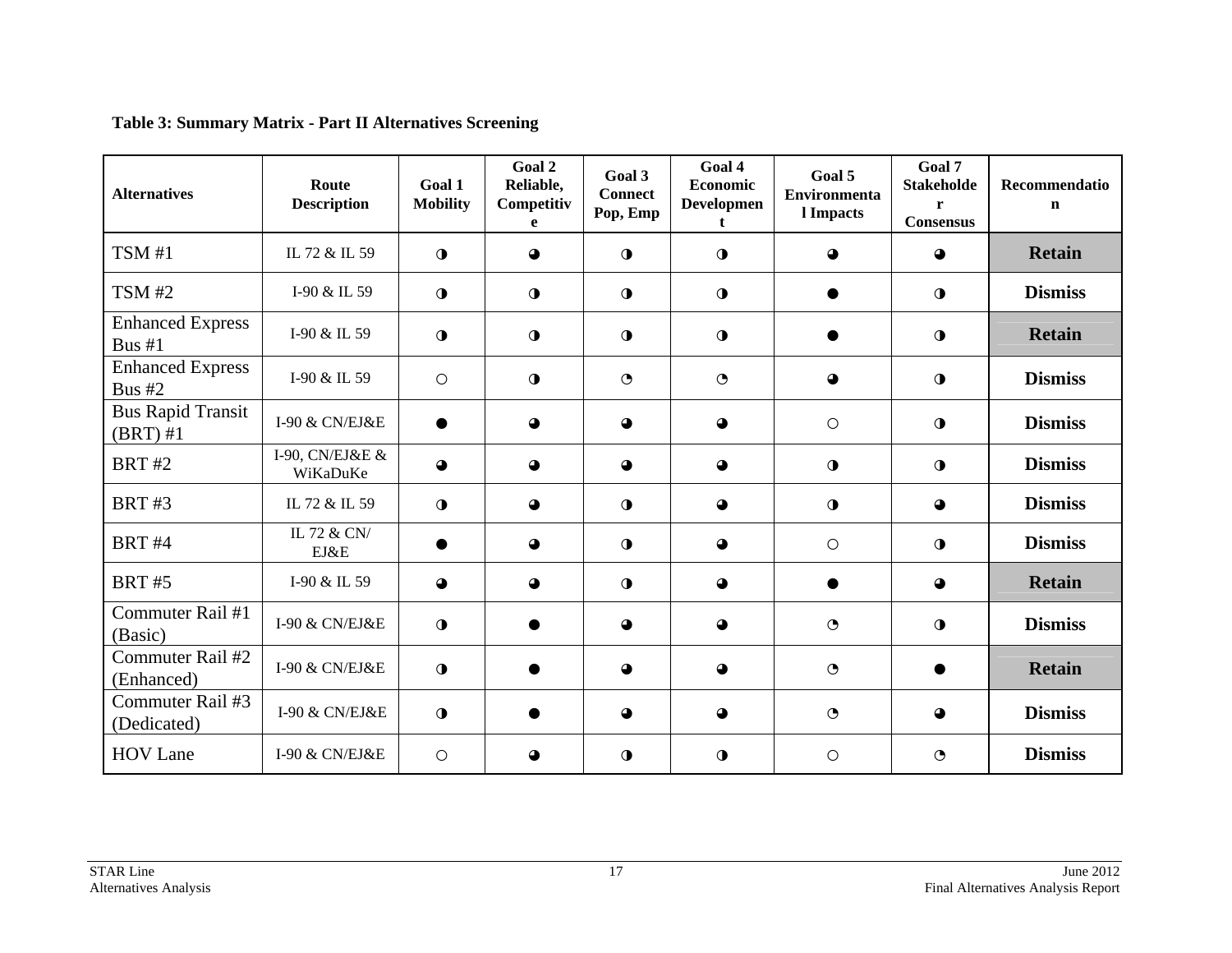Additionally, on-going communications between Metra, Pace, the RTA, and the Illinois State Toll Highway Authority (Tollway) resulted in a third bus build alternative. This alternative, the Express Bus with Stations (EBS) alternative, was a "hybrid" of both the EEB and BRT alternatives. The EBS Alternative was then further developed from an initial Tollway concept to become the primary bus build alternative. EBS would operate on I-90 in the east-west segment and along IL59 in the north-south segment. On I-90, EBS would operate in a combined express bus/managed lane (HOT lane), with dedicated access lanes to median station locations. Based on the extensive inter-agency coordination process, including input from Pace, the RTA, and the Tollway, the EBS Alternative was selected as the primary bus build alternative.

All alternatives shared:

- 1. Terminal stations in the same general locations: Rosemont/River Road near O'Hare Airport, Prairie Stone in Hoffman Estates, and Renwick Road north of Joliet.
- 2. Consistent headways (15/30 minute headways in peak/off-peak-periods in the east-west segment and 30/60 minute headways in the peak/off-peak-periods in the north-south segment). Weekend service headways are the same as for off-peak service.
- 3. Assumed that existing regional transit operators of Pace (bus) and Metra (commuter rail) will continue to be the operators of the proposed new services. Existing fare policy for Pace is assumed for non-rail options such as well as all proposed new feeder services. For the EBS alternative a premium fare (\$4) is assumed. Existing Metra fare structure is assumed for the CR Alternative and the rail-segments of the multimodal alternatives.
- 4. Assumptions for service days are roughly consistent across all alternatives. For CR and the multimodal alternatives, the first trains or buses will start between 4:30AM and 5:00AM with service continuing until just before midnight. For the TSM and EBS alternatives, the service day is assumed to be similar but somewhat less extensive. Refinement of these schedules is expected to continue through the project development process.
- 5. Generally, a total of 25 new dedicated feeder bus routes were identified on a preliminary basis to be necessary to link the STAR Line alternatives to area major employers, institutions of higher education and major activity centers. While final implementation of new feeder bus service and modifications of connecting service may have slight variations depending on the alternative, all alternatives (except the no-build) were compared to one another with a common set of feeder buses. The exception to this is that the TSM and EBS alternatives have one fewer feeder buses than other routes due to minor variations in station locations at the Devon, Barrington Road, and Prairie Stone stations.

# **2.3.1 No-Build**

The No-Build alternative provides the comparison point for establishing the environmental impacts of the alternatives, the financial condition of the transit operator, and the costeffectiveness of the TSM alternative. It incorporates planned improvements to the existing system that were included in the fiscally constrained long-range plan (RTP). These include projects for which need, commitment, financing, and public and political support were identified and reasonably expected to be implemented by 2030. Lists of conformed projects from the CMAP 2030 RTP and the FY2005-2009 TIP that are in or proximate to the STAR study area were included in Document 5: *Initial Alternatives, Part I Screening and Part II Conceptual Design*.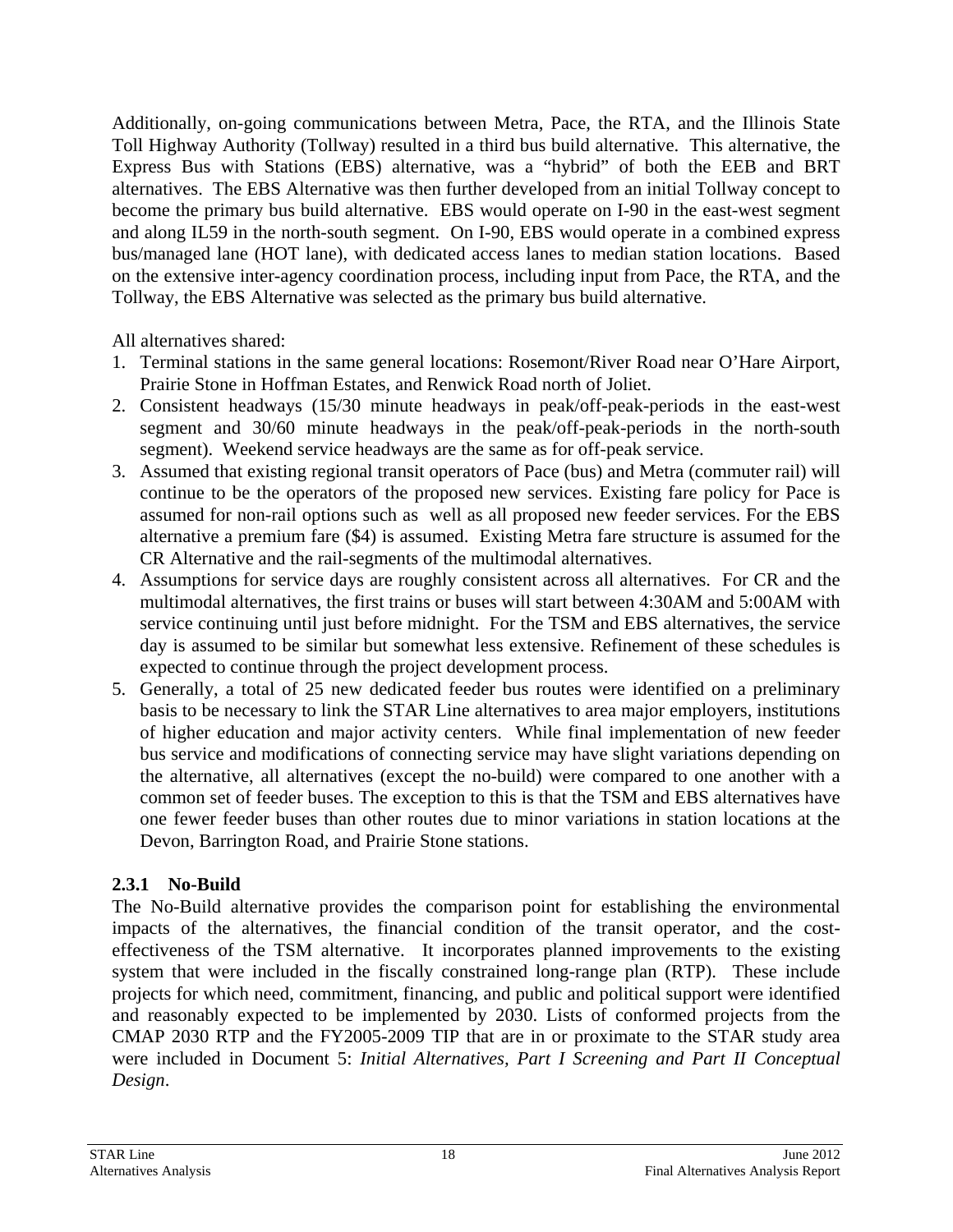#### **2.3.2 Transportation System Management Alternative: IL 72 & IL 59**

The TSM alternative provides conventional bus service on existing IL 72 (Higgins Rd.) and IL 59, while avoiding the need for new guideway. The alternative makes use of applicable relatively low-cost TSM features, similar to Pace's "Arterial Rapid Transit" concept included in the agency's Vision 2020 Plan. This alternative would operate via existing roadway lanes. The approximate route length from O'Hare Airport to Joliet is 57 miles with 18 proposed stations along the route.

The east-west route would extend from the Rosemont/River Road Station near O'Hare Airport via River Road to IL 72, then via IL 72 to Trillium Boulevard and into the existing Prairie Stone bus facility at Trillium. Buses on the north-south segment would leave the Prairie Stone Transportation Center bus facility by operating via Pratum Avenue to Columbine Boulevard to IL 59, and then on IL 59 from I-90 to Joliet Road; and finally, on Joliet Road to Renwick Road near I-55. The terminal station for the Joliet area was assumed to be on Renwick Road in the vicinity of the CN/EJ&E right-of-way and I-55.

#### **2.3.3 Express Bus with Stations Alternative: I-90 & IL 59**

The EBS alternative builds on the concept of the TSM Alternative by adding a new "high occupancy toll" (HOT)/Bus lane to provide a lower-cost but improved express bus operation which avoids congestions on the I-90. The HOT/Bus lanes, which would be managed to reduce congestion, are presumed to be located in the median of the highway, consistent with the conceptual design for rail alternatives. On IL 59, service would operate via existing roadway lanes. The route would extend from the O'Hare Airport vicinity to Prairie Stone along I-90 in the east-west direction, and from Prairie Stone to the terminal station at Renwick Road near Joliet along IL 59 and a portion of Joliet Road in the north-south direction. The approximate route length from O'Hare Airport to Joliet is 55 miles and there are a total of 19 stations along the route.

The terminal station for the O'Hare Airport vicinity, the proposed Rosemont/River Road Station, would be located north of and adjacent to the existing CTA Blue Line Rosemont Station. STAR Line buses would leave the I-90 median and enter the station area via a new aerial approach structure. Convenient connections between the STAR Line and Pace and CTA services would be provided by pedestrian walkways with vertical circulation. Stations along the I-90 HOT/Bus segment are assumed to be configured such that buses will pull out of the HOT/Bus lane onto dedicated bus lanes to access the station platforms. The Prairie Stone terminal could support the through operation of buses between the I-90 and IL 59 corridor segments. Off-street bus facilities may be provided to facilitate local bus access at some stations.

# **2.3.4 Commuter Rail Alternative: I-90 and CN/EJ&E**

The CR alternative would include a new commuter rail service over the length of the STAR Line corridor. The east-west segment extends about 20 miles west from the Rosemont/River Road Station to Prairie Stone along I-90, and the north-south segment extends 35 miles from Prairie Stone to the terminal station at Renwick Road near Joliet and Plainfield near I-55, along the CN/EJ&E Railway. The approximate route length from O'Hare Airport to Joliet is 55 miles with 19 proposed stations.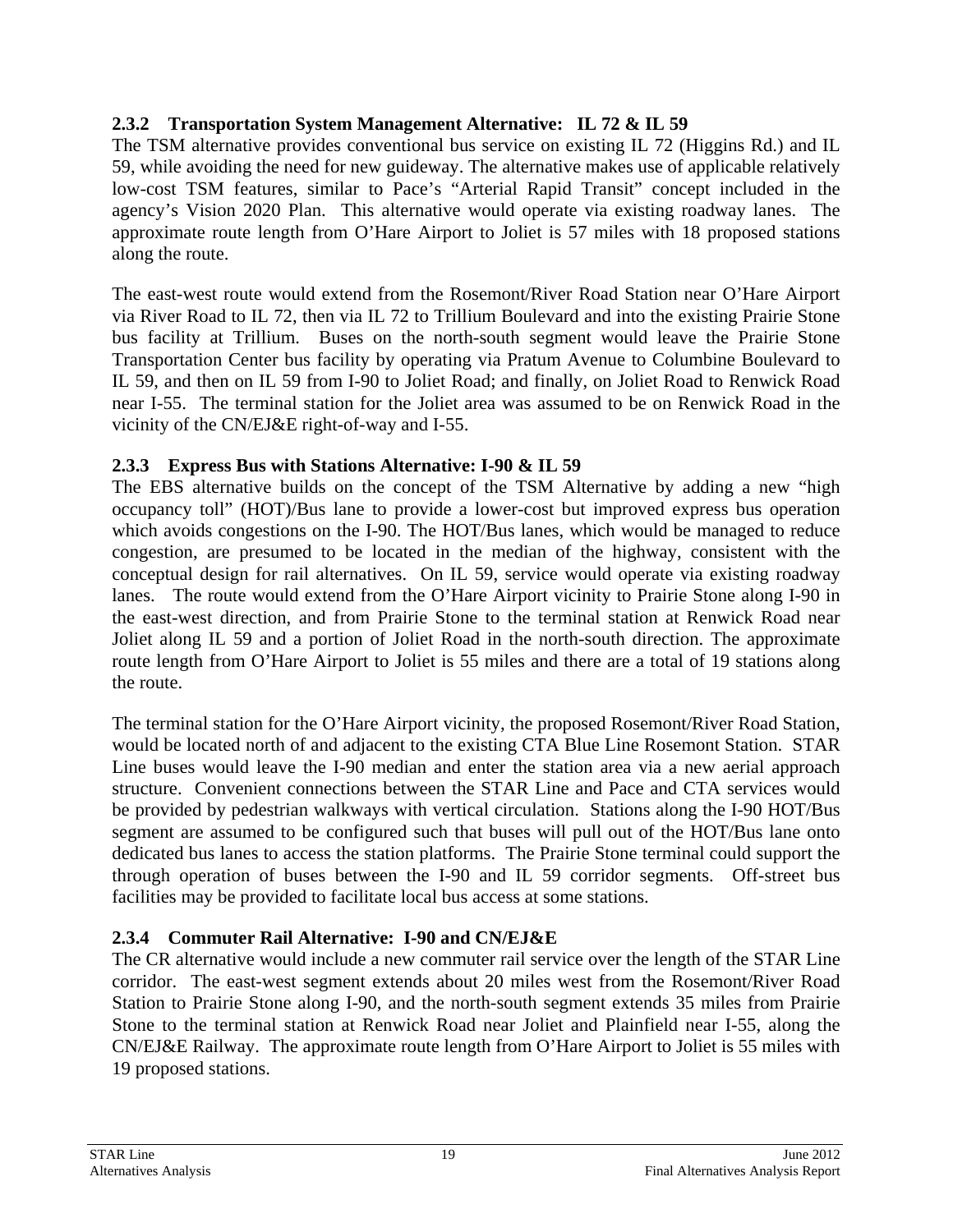The east-west segment was proposed to include a new passenger-only, double-track rail line constructed in the median of I-90. Based on considerations to date, this median location appeared preferable to a shoulder location because it would reduce impacts on roadway entrance and exit ramps and roadways that cross overhead. Further evaluation of utility and other construction issues would be appropriate in future engineering phases of the project. On the north-south CN/EJ&E segment (Prairie Stone to Joliet), rail freight and commuter operations would share trackage. An additional main track was proposed to augment the existing CN/EJ&E single track and sidings. Additional infrastructure would also be provided on the CN/EJ&E right-of-way sufficient to increase capacity, improve reliability, and permit the additional service levels to be operated without impacting current and anticipated future growth in CN/EJ&E and other railroad trackage rights freight services.

The terminal station for the O'Hare Airport vicinity, the proposed Rosemont/River Road Station, would be located north of and adjacent to the existing CTA Blue Line Rosemont Station. STAR Line trains would leave the Tollway median and enter the station area via a new aerial approach structure. Convenient connections between the STAR Line and Pace and CTA services would be provided by pedestrian walkways. Rail stations along the I-90 segment were assumed to be a center island configuration, allowing for a single platform to serve trains operating in either direction and be sufficiently wide to minimize conflicts between passenger flows from trains simultaneously stopped at the platform. The Prairie Stone terminal could support the through operation of trains between the Tollway and CN/EJ&E corridor segments. In the north-south segment, stations would use dual platforms, one located on each side of the double-track rail right-of-way.

The rail service is proposed to be operated by high-performance Diesel Multiple Unit (DMU) equipment. The service frequency proposed for STAR Line is higher than for most commuter rail services, lending economic advantage to a DMU's ability to form shorter and more flexible train consists compared to push-pull equipment.

# **2.3.5 Multimodal Alternative A: I-90 Commuter Rail & IL 59 Conventional Bus**

This alternative would provide new commuter rail service in the east-west portion of the STAR Line corridor, and new bus service in the north-south portion of the corridor. Similar to the full rail alternative, the commuter rail portion would use high performance, DMU vehicles. Conventional bus service would be provided on existing IL 59, similar to the TSM alternative and making use of applicable relatively low-cost conventional bus features, similar to the "Arterial Rapid Transit" (ART) concept included in the Pace Vision 2020 Plan. The east-west segment of the route would extend about 20 miles from a new Rosemont/River Road Station near O'Hare Airport to Prairie Stone along I-90. The approximate route length from O'Hare Airport to Joliet is 55 miles with 19 proposed stations.

In the east-west segment, this alternative is as described previously in the Commuter Rail alternative: a new passenger-only, double-track rail line assumed to be constructed in the median of I-90. Rail stations along the I-90 segment would be a center island platform configuration to serve trains operating in either direction. Platforms would be sufficiently wide to minimize conflicts between passenger flows from trains simultaneously stopped at the platform. In the north-south segment, this alternative is as described previously in the TSM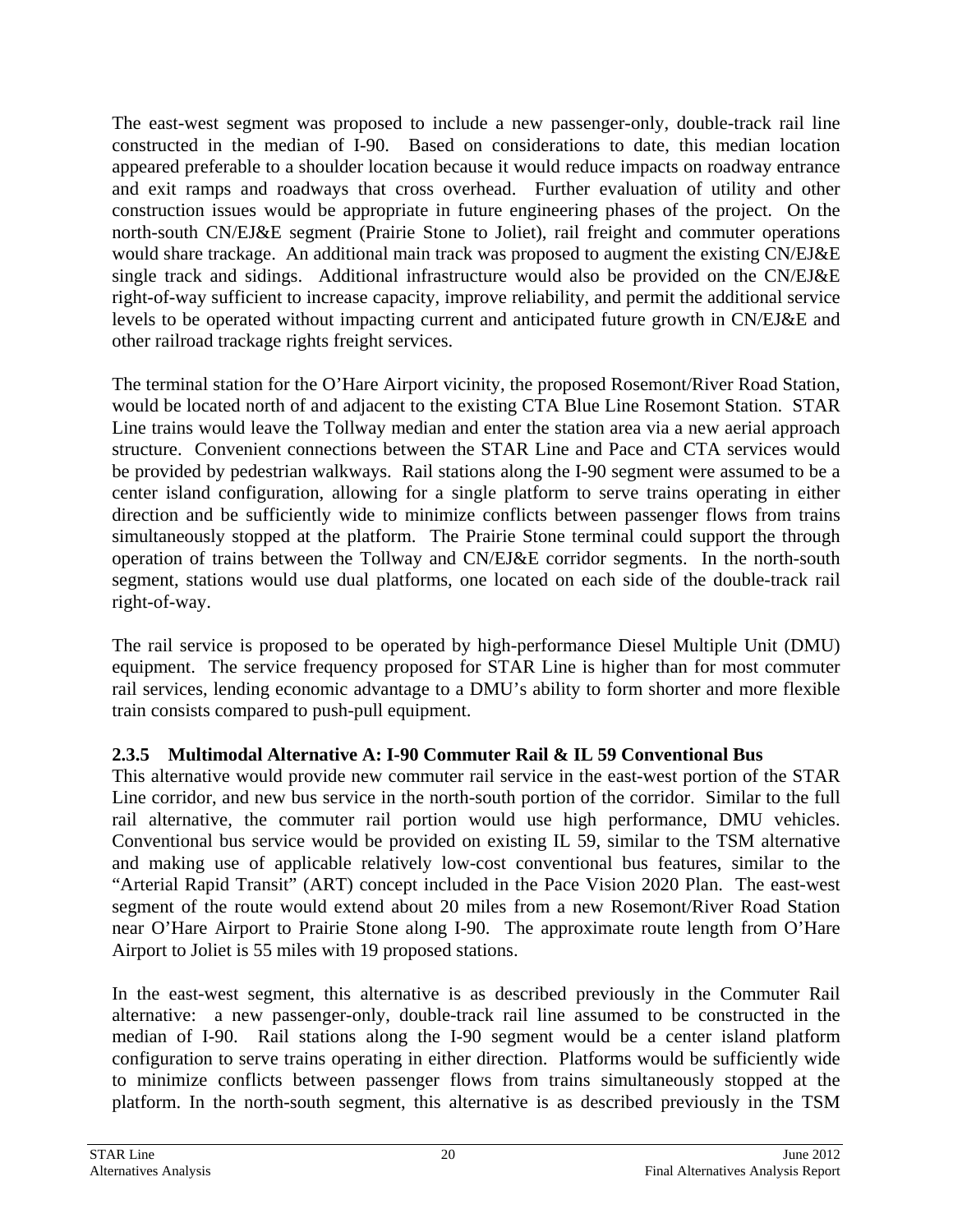alternative: conventional bus service from Prairie Stone to Renwick Road on IL 59. For those stops not tied to existing Metra station locations, the stops along IL 59 were proposed to be located on improved shoulder sections of the roadway.

# **2.3.6 Multimodal Alternative B: I-90 Conventional Bus & Commuter Rail on CN/EJ&E**

This alternative would provide conventional bus service on I-90 between the Rosemont/River Road Station and Prairie Stone, and commuter rail service on the CN/EJ&E rail line between Prairie Stone and the Renwick Road station. In the east-west segment, this alternative would operate on existing roadway lanes to avoid the need for new guideway/infrastructure, with applicable relatively low-cost TSM features. The approximate route length from O'Hare Airport to Joliet is 55 miles with 19 proposed stations.

Bus stops along I-90 were proposed to be located on pull-offs from existing outside throughhighway lanes beyond the shoulder. A passenger shelter and vertical circulation elements would be provided where required to access road/street level. Separate platforms by direction would be provided at each stop location, with separate vertical circulation elements to street level where required. In the north-south segment, this alternative is as described previously in the Commuter Rail alternative. A new commuter rail service would operate in the CN/EJ&E corridor using high-performance, DMU vehicles. This segment would extend about 35 miles from Prairie Stone to the terminal station at Renwick Road. Additional infrastructure generally including a second main track would be provided on the CN/EJ&E right-of-way to increase capacity, improve reliability, and permit the additional service levels to be operated without impacting CN/EJ&E (and trackage rights-provided) freight services. In the north-south segment, stations would use dual platforms located on each side of the double-track rail right-of-way.

# **2.4 Detailed/Final Screening of Alternatives**

This section provides the quantitative and qualitative summary evaluation for the remaining alternatives. The evaluation presented in Document 8: *Screening of Feasible Alternatives*, represented a refinement of the previous screening of alternatives against project goals, described in Document 6, *Screening of Initial Alternatives, Part II*. While the STAR Line goals did not change, several of the evaluation measures were specific to this third evaluation process and appeared for the first time, such as ridership and cost estimates. Other criteria were carried over from the previous screening, such as environmental resources. Some data that was previously presented on a corridor level was now presented at a station level. The parameters in this third-level screening were again targeted to identify the effectiveness of each feasible alternative in meeting project goals.

# **2.4.1 Detailed Screening Results by Goal**

This section describes the results of the evaluation of feasible alternatives. The evaluation criteria reflect the values of study area communities, and incorporate critical evaluation measures of the FTA New Starts process. Table 4 illustrates the overall evaluation summary. For this table, the following indicators were developed:

LOW  $(L)$  – least appropriate / least attractive / most adverse impacts MEDIUM (M) – moderately appropriate or attractive/moderate adverse impacts HIGH (H) – most attractive / most appropriate / least adverse impacts

**Table 4: Summary Matrix – Screening of Feasible Alternatives**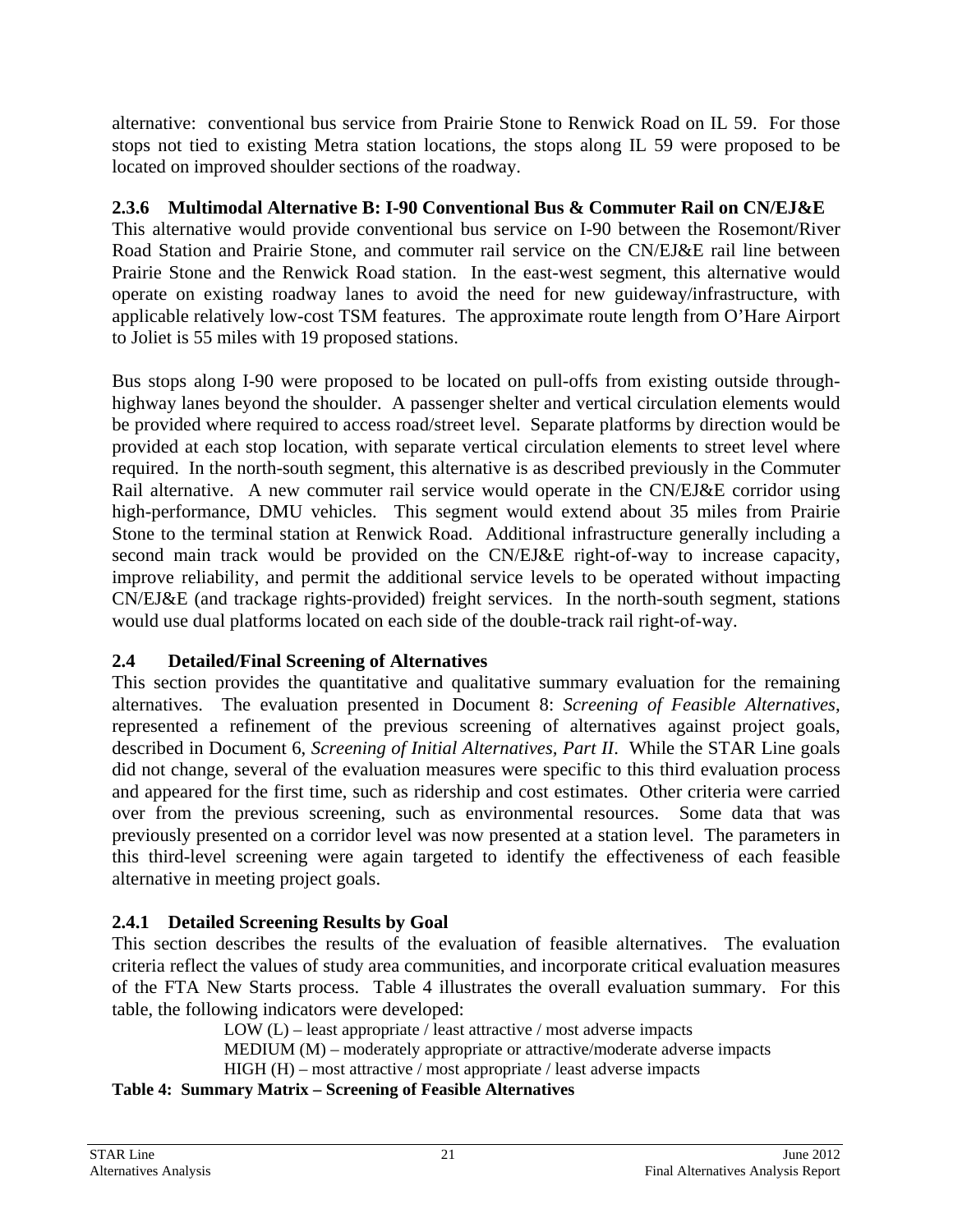|                              | <b>ALTERNATIVES</b> |                    |                 |                     |                     |  |  |  |
|------------------------------|---------------------|--------------------|-----------------|---------------------|---------------------|--|--|--|
|                              | <b>TSM</b>          | <b>Express Bus</b> | <b>Commuter</b> | <b>Multimodal A</b> | <b>Multimodal B</b> |  |  |  |
|                              |                     | with Stations      | Rail            |                     |                     |  |  |  |
| <b>GOALS</b>                 | IL 72 & IL 59       | I-90 & IL 59       | I-90 & CN/EJ&E  | I-90 CR / IL 59 Bus | I-90 Bus/CN/EJ&E CR |  |  |  |
| <b>GOAL 1 - Mobility</b>     | L                   | M                  | M/H             | M                   | M                   |  |  |  |
| <b>GOAL 2 – Reliable,</b>    | M                   | M                  | H               | M                   | M                   |  |  |  |
| Competitive                  |                     |                    |                 |                     |                     |  |  |  |
| $GOAL3 -$                    | L                   | M                  | M/H             | M/H                 | M                   |  |  |  |
| <b>Connect Pop &amp; Emp</b> |                     |                    |                 |                     |                     |  |  |  |
| <b>GOAL 4- Economic</b>      | M                   | M                  | H               | M                   | M                   |  |  |  |
| <b>Development</b>           |                     |                    |                 |                     |                     |  |  |  |
| $GOAL 5 -$                   | M                   | $\bf H$            | M               | M                   | M                   |  |  |  |
| <b>Environmental Impacts</b> |                     |                    |                 |                     |                     |  |  |  |
| $GOAL 6 -$                   | L                   | L                  | H               | M                   | M                   |  |  |  |
| <b>Cost Effectiveness</b>    |                     |                    |                 |                     |                     |  |  |  |
| $GOAL 7 -$                   | M                   | M                  | H               | M                   | M                   |  |  |  |
| <b>Stakeholder Consensus</b> |                     |                    |                 |                     |                     |  |  |  |
| <b>OVERALL RATING</b>        | L/M                 | M                  | $\bf H$         | М                   | M                   |  |  |  |
| <b>RECOMMENDATIO</b><br>N    | <b>Dismiss</b>      | <b>Dismiss</b>     | <b>Retain</b>   | <b>Dismiss</b>      | <b>Dismiss</b>      |  |  |  |

Note: Detailed information supporting the summary assessment of performance against goals is included in Document 8: *Screening of Feasible Alternatives and Appendix A*, with data tables describing the individual screenings and raw data by goal.

#### **3.0 PUBLIC INVOLVEMENT**

#### **3.1 Summary of Meetings**

Public involvement proceeded throughout the AA process from initial review of the project purpose and need throughout the recommended LPA. Metra held meetings with individual stakeholders and with the general public to receive input and gain consensus. Comments were incorporated at each step of the study. Public involvement included the following meetings:

*Municipal Task Force Steering Committee* 

- Sept. 16, 2004
- Oct. 28, 2004
- Oct. 28, 2005
- Jan. 17, 2006
- March 16, 2006
- Feb. 14, 2008
- Sept. 18, 2008
- October 19, 2009
- July 13, 2010
- June 9, 2011
- November 3, 2011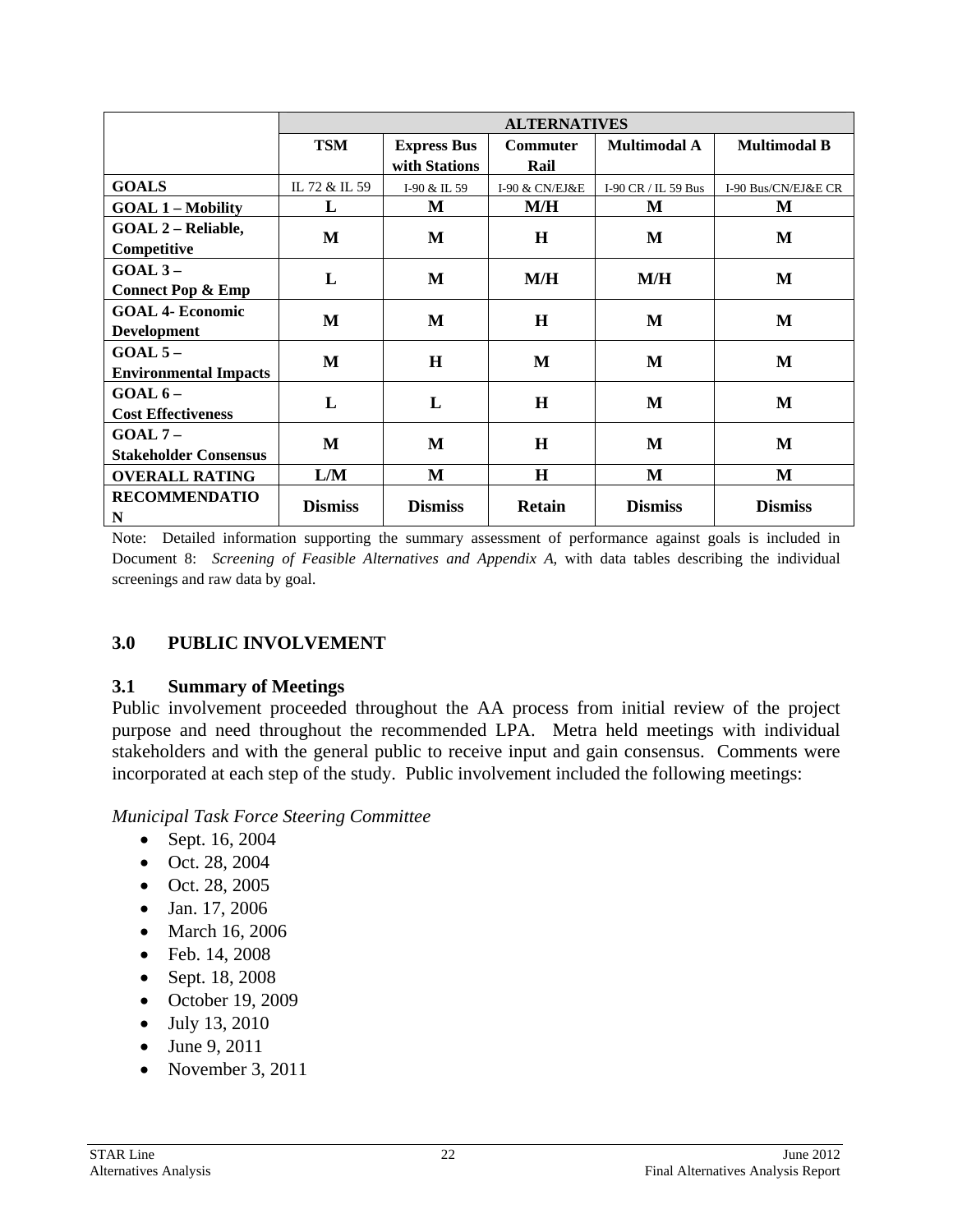#### *Technical Advisory Committee*

- Feb. 28, 2006
- June 20, 2006
- $\bullet$  December 5, 2011

#### *Counties*

- DuPage County/DuPage Mayors & Managers Aug. 22, 2005
- Will County Aug. 23, 2005
- Kane County Aug. 30, 2005
- Cook County/Northwest Municipal Conference Sept. 12, 2006

#### *Communities*

- $\bullet$  Joliet April 10, 2006
- $\bullet$  Bartlett April 10, 2006
- Rolling Meadows April 12, 2006
- Schaumburg April 13, 2006
- $\bullet$  Aurora April 17, 2006
- Plainfield April 19, 2006
- Naperville April 20, 2006
- Warrenville May 3, 2006
- $\bullet$  Hoffman Estates May 3, 2006
- $\bullet$  Des Plaines May 3, 2006
- Arlington Heights May 9, 2006
- South Barrington May 12, 2006
- Rosemont May 15, 2006
- Mount Prospect May 18, 2006
- Elk Grove Village May 26, 2006
- $\bullet$  West Chicago May 30, 2006
- $\bullet$  Elgin June 9, 2009

#### *Other Meetings*

- Business Alliance
	- » June 9, 2005
	- » May 4, 2006
- Pace
	- » May 1, 2006
	- » November 9, 2009
	- » July 13, 2010
	- » August 24, 2010
- Illinois Dept. of Transportation (IDOT) Aug. 25, 2005
- EJ&E May 1, 2006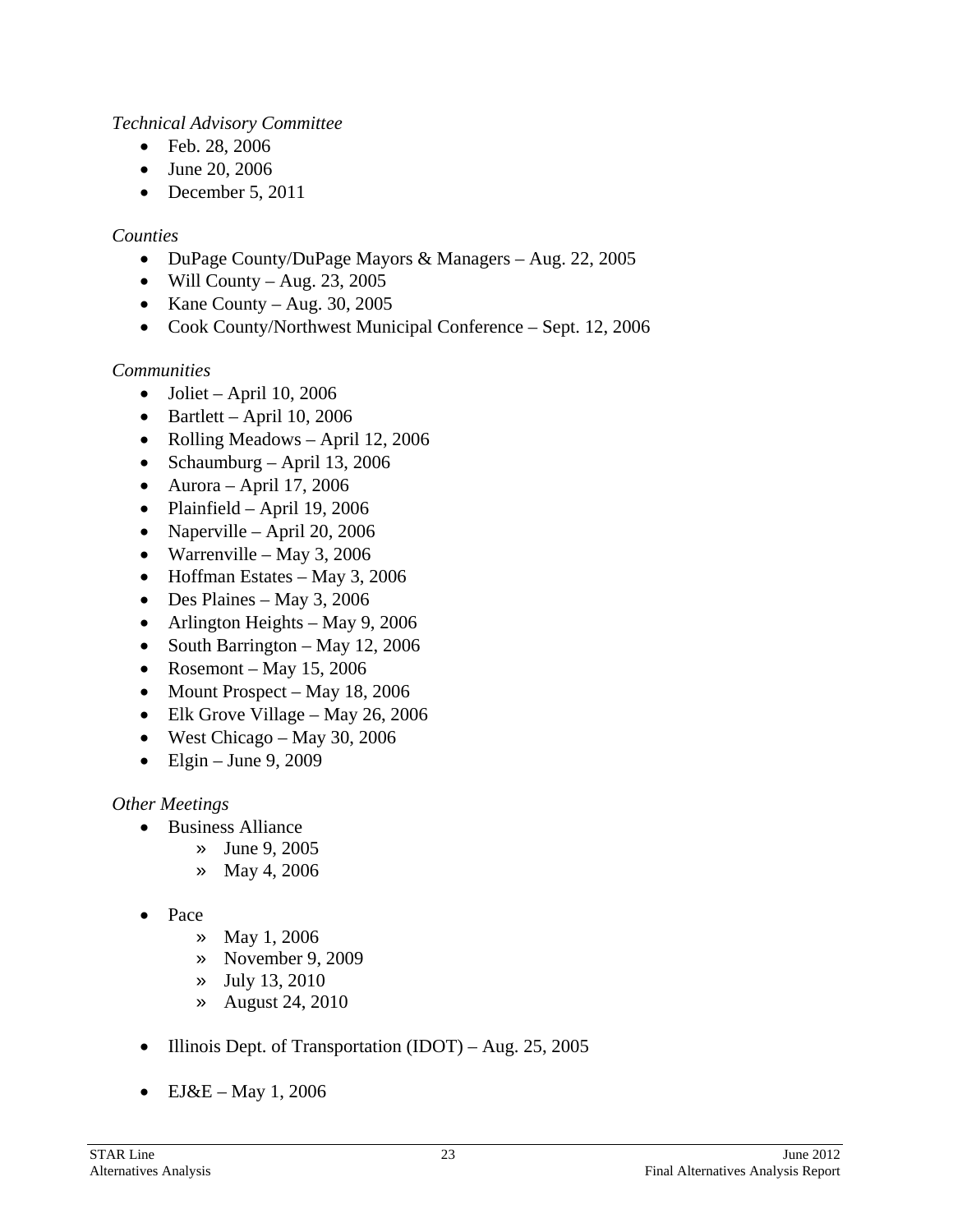- Illinois State Toll Highway Authority ("Tollway")
	- » April 8, 205
	- » November 9, 2005
	- » January 25, 2006
	- » May 16, 2006
	- » June 7, 2007
	- » August 2, 2007
	- » October 4, 2007
	- » January 10, 2008
	- » April 14, 2008
	- » September 12, 2008
	- » May 13, 2009
	- » July 20, 2009
	- » October 16, 2009
	- » October 21, 2009
	- » October 27, 2009
	- » October 29, 2009
	- » November 6, 2009
	- » November 10, 2009
- » November 12, 2009
- » November 18, 2009
- » November 24, 2009
- » December 7, 2009
- » December 23, 2009
- » December 29, 2009
- » January 6, 2010
- » January 13, 2010
- » February 19, 2010
- » June 29, 2010
- » June 7, 2011 *VPG*
- » June 23, 2011 *CPC*
- » July 11, 2011 *VPG*
- » July 13, 2011 *CPC*
- » July 26, 2011 *CPC*
- » August 19, 2011 *CPC*
- » November 2, 2011, VPG
- » November 14, 2011, CPC

#### V*PG: I-90 Value Planning Group CPC: I-90 Corridor Planning Council*

- Prairie Stone June 27, 2006
- DuPage Airport July 14, 2006
- O'Hare Modernization Project Meeting, July 7, 2009
- CN (for US 30 & US 34 at EJ&E/CN Railroad project) August 27, 2010
- STAR Line Legislative Update Meetings
	- » December 8, 2009
	- » May 4, 2010

# *Public Meetings*

- $\bullet$  July 10, 2006 (Elgin)
- July 11, 2006 (Arlington Heights)
- July 20, 2006 (Naperville)
- January 10, 2012 (Naperville)
- January 19, 2012 (Arlington Heights)

In addition to the variety of meetings attended by Metra and consulting staff, the Metra Connects website (http://metraconnects.metrarail.com/star.php) provided information on the study progress and schedule, and provided a method for public comments. Following each round of meetings, comments that were received were addressed and incorporated into the study where appropriate. Meeting comments are summarized in the following sections.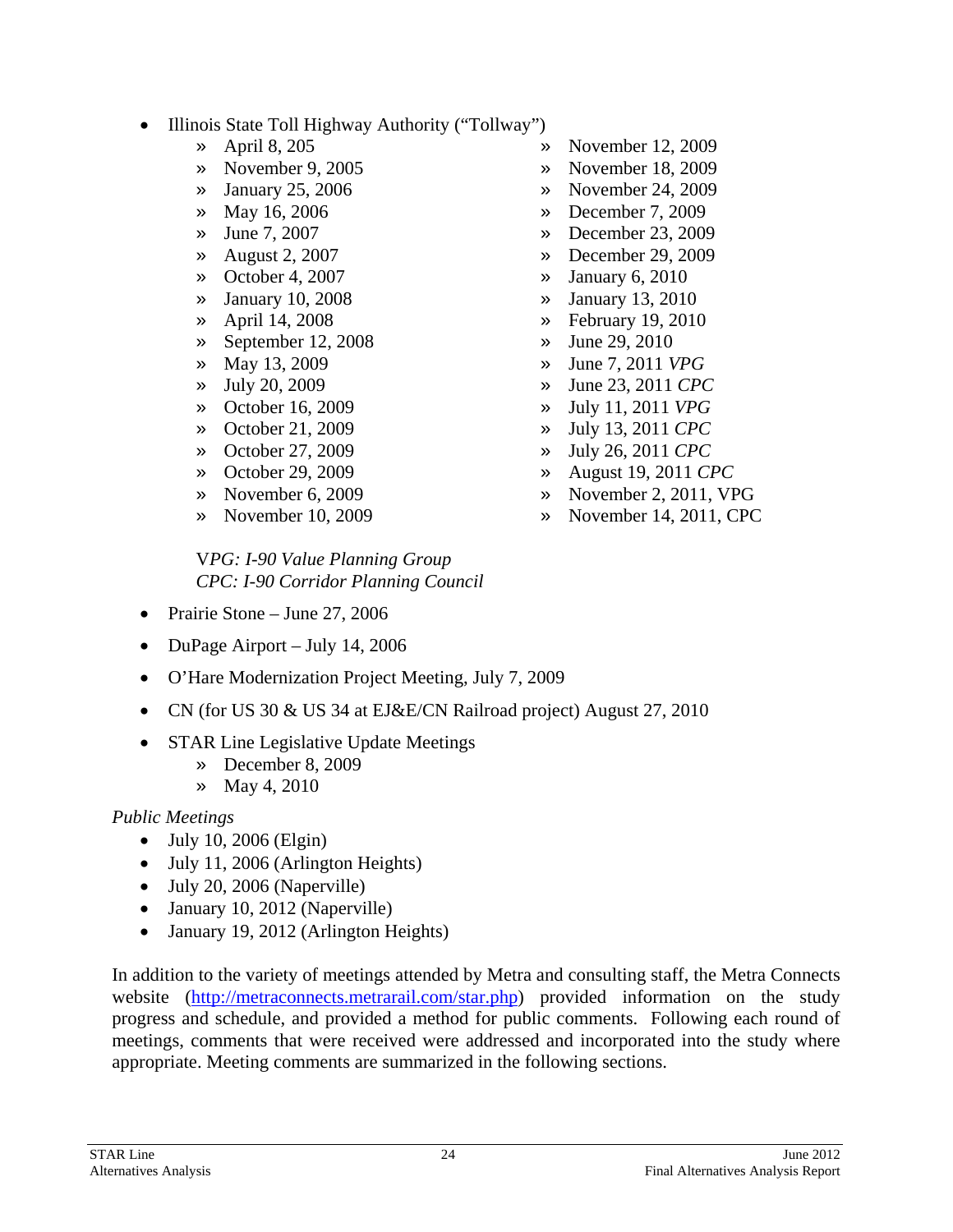#### **3.2 Summary of Public Meeting Comments Regarding Conceptual Alternatives**

A series of three public informational meetings were held on July 10, 11, and 20, 2006 to present information developed to date regarding the STAR Line Alternatives Analysis. The public meetings also provided an opportunity for the public to offer feedback on the alternatives and indicate a preference for any of the proposed alternatives. Meetings were held in an open house format. A PowerPoint Presentation was given at about 6:15 pm. The introductory slides were presented by Metra staff, followed by a presentation of the process and alternatives by the Corridor Consultant. Display boards were arranged around the room for public viewing. A summary of each meeting is presented below.

*City of Elgin:* The first public meeting was held on July 10, 2006 in the City of Elgin. Twelve attendees signed in, including citizens, representatives from the local press, chamber of commerce, municipalities, and government agencies. No public comments were received at this meeting. Articles reporting on the meeting appeared in the local press.

*Village of Arlington Heights:* The second public meeting was held on July 11, 2006. Sixteen attendees signed in, including citizens, representatives the local press, chamber of commerce, municipalities, and government agencies. Public comments were all in support of the STAR Line commuter rail option. Bus service was not supported. Several communities in attendance have initiated planning activities for STAR Line stations. Articles reporting on the meeting appeared in the local press.

*City of Naperville:* The final public meeting was held in the City of Naperville on July 20, 2006. This meeting had the largest attendance, with 31 attendees signed the attendance list. The attendees included citizens, representatives from the local press, chamber of commerce, businesses, municipalities, and government agencies. Twelve comments were received, all in support of the commuter rail option. Many comments addressed a dislike for any bus option, and several addressed congestion problems along IL 59. One community requested assistance to get local businesses involved in the STAR Line Business Alliance. Several communities in attendance have initiated planning activities for STAR Line stations. Articles reporting on the meeting appeared in the local press.

#### **3.3 Technical Advisory Committee (TAC) and Public Review of Proposed Long Term Vision (LTV)**

A Technical Advisory Committee meeting was held on December 5, 2011 at the Village of Hoffman Estates. Via PowerPoint, Metra presented the AA process and study background, including work completed, study goals and objectives, and public involvement activities. Following the background information, Metra summarized the alternatives considered, preliminary findings, and the recommended alternative as the Long Term Vision for the corridor. Finally, next steps in the AA, study schedule, and public meeting schedule was presented. TAC members expressed their support for commuter rail option and supported the coordination and cooperation between Metra and the Tollway. Questions and comments from TAC members included:

A. Further information on the bus options considered and the development of the EBS alternative.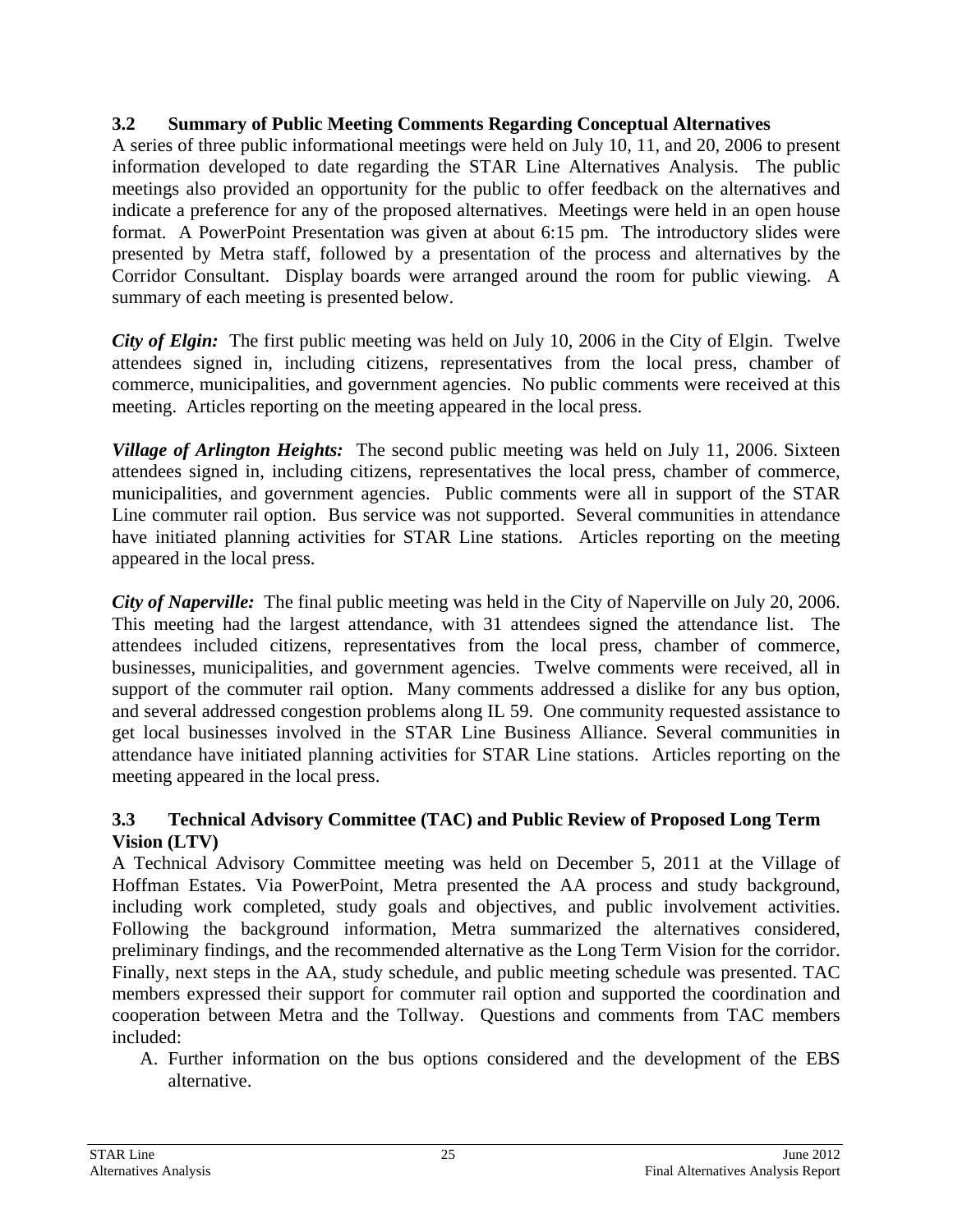- B. FTA cost effectiveness criteria and how this relates to projects that exceed the medium threshold of \$24.99.
- C. With the development of the Long Term Vision, future work that may be completed by the Tollway should be considered as capital costs are updated.

#### **3.4 Summary of Public Review Comments Regarding the Proposed LTV**

Public information meetings were held on January10, 2012 in Naperville, IL and on January 19, 2012 in Arlington Heights, IL to explain the STAR Line study and AA process, describe the alternatives being considered, and take public comments on those alternatives and the study findings. Eighteen individuals attended the meeting at the Naperville Municipal Center and thirty-two individuals attended the meeting at the Arlington Heights Village Hall.

Metra reviewed the steps being followed in the STAR Line AA process via a PowerPoint presentation. This presentation summarized the alternatives considered, preliminary findings, and the recommended alternative as the Long Term Vision for the corridor. Following the presentation, attendees were asked to comment on the alternatives and recommendation of commuter rail on both the I-90 east/west segment and the CN/EJ&E north/south segment as the Long Term Vision. Attendees received a handout on the STAR Line AA process and the recommended Long Term Vision. Displays and maps of all alternatives were provided for public review. A question/answer session followed the presentation. Comments were invited via comment cards available at the meetings as well as via the Metra web site at www.metraconnects.metrarail.com.

The majority of attendees who expressed their opinion favored the commuter rail option and would like it to be built soon. Most attendees stated that transit improvements in the STAR Line corridor are needed and expressed that the commuter rail alternative would be the alternative to attract the most riders. Generally, the issues identified by the public at the meetings and by individuals who commented on the web site to date can be grouped as follows:

- A. Support for transit improvements in the STAR Line corridor.
- B. Support for the commuter rail alternative.
- C. Environmental and station location concerns including noise and traffic impacts.
- D. Consideration should be given to direct access to O'Hare Airport and Joliet.
- E. Station location and connectivity was considered essential to generating ridership. Stations located in suburban downtowns and the inclusion of new, connecting circulators and transit routes were suggested.

These concerns are being addressed as follows:

- A. While the STAR Line is the recommended Long Term Vision for the STAR Line corridor, interim steps will likely be taken to build and expand the transit market. As these steps move forward, including Pace I-90 bus expansion, station locations and connecting services will continue to be evaluated.
- B. Metra will continue to work with partner agencies, municipalities, and the Northwest Municipal Conference to support short- and medium-term solutions to build the corridor's transit market and continue station area studies.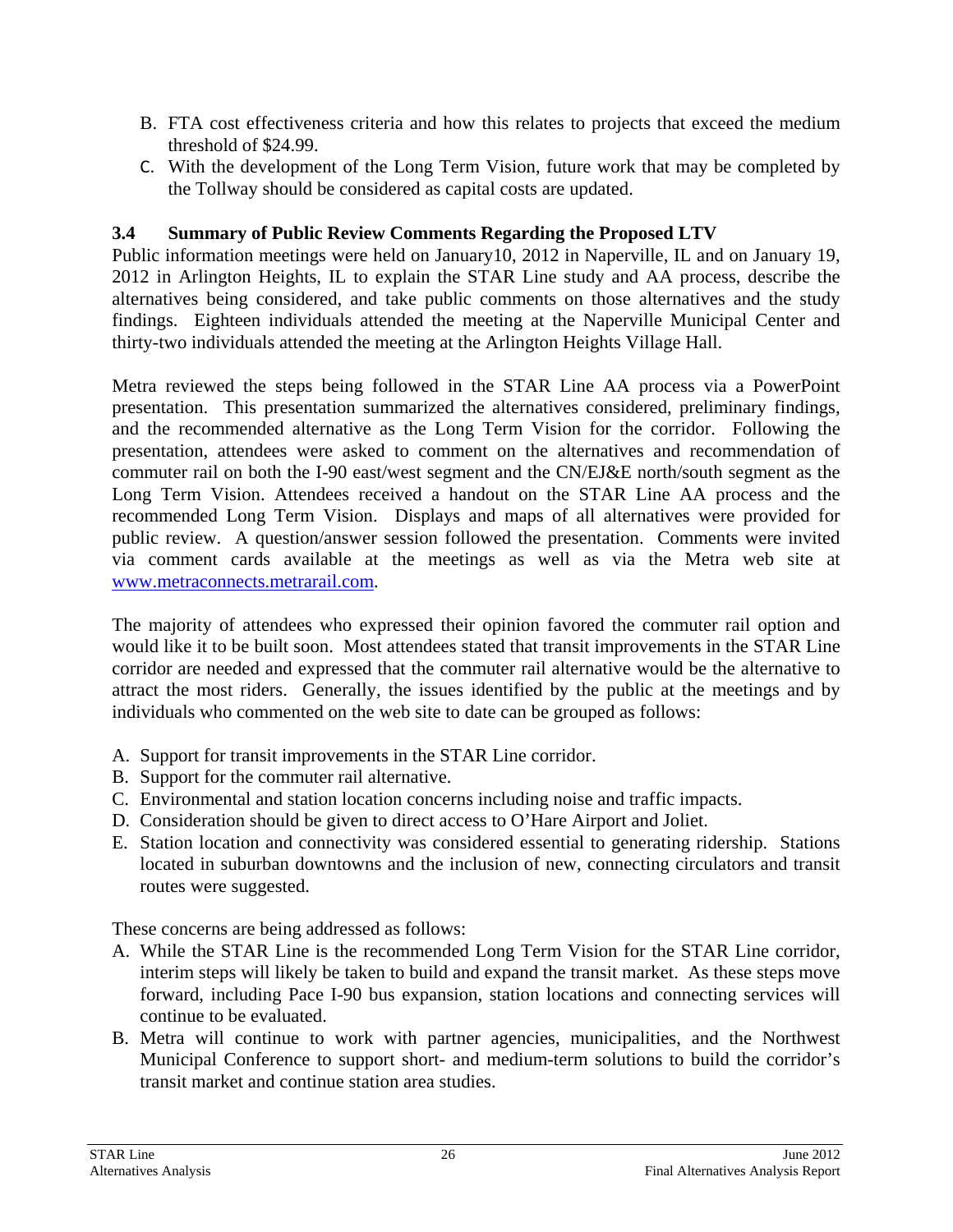- C. Metra will continue to work with the Illinois Tollway and the CN to move forward to implementing the Long Term Vision along I-90 and in the EJ&E corridor.
- D. Environmental factors will be considered with any future environmental and preliminary engineering studies, although financial resources are not currently available for these studies.
- E. Once the O'Hare Western Access project becomes an official "committed project" in the region, future STAR Line planning will work to include a direct connection to O'Hare.
- F. Future STAR Line expansion plans have been identified that could include further north and south connections.

# **4.0 LONG TERM VISION**

This section provides a detailed description of the selected LTV – the Commuter Rail (CR) alternative.

# **4.1 General Description**

The CR alternative would provide a new commuter rail service in the STAR Line corridor using high-performance DMU vehicles. In the east-west segment, the route would extend about 20 miles from the Rosemont/River Road Station near O'Hare Airport to Prairie Stone along I-90. In the north-south segment, the route would extend 35 miles from Prairie Stone to the terminal station at Renwick Road near Joliet near I-55, along the CN/EJ&E Railway. The approximate route length from O'Hare Airport to Joliet is 55 miles and there are total of 19 proposed rail stations along the route. Characteristics of the LTV alternative is described in Table 5 and shown in Exhibit 2.

| <b>Project Definition</b> | Length (miles)            | New: 55 miles                          |
|---------------------------|---------------------------|----------------------------------------|
|                           | Mode/Technology           | Commuter Rail                          |
|                           | <b>Number of Stations</b> | New: 18                                |
|                           | Number of vehicles /      | Proposed New DMU cab cars: 28          |
|                           | rolling stock             | Proposed New DMU non-cab cars: 28      |
|                           |                           | Proposed New Van-Type Feeder Buses: 86 |

# **Table 5: LTV (Commuter Rail) Characteristics**

# **4.2 Operations**

For the 20 miles between O'Hare Airport and Prairie Stone, the one-way travel time for the trains is projected to be 36 minutes, which equates to an average speed of about 33 mph. On the CN/EJ&E segment between Prairie Stone and Joliet (35 miles), it was projected that trains could maintain a 44 mph average speed and a travel time of 48 minutes for the Prairie Stone-Joliet segment, including intermediate stops. Average speed on this segment is projected to be higher than the east-west segment because of the longer distance between stations.

On the I-90 segment, a dedicated, double-track passenger-only line would be constructed that could support speeds up to 79 mph wherever safe/practical. On the CN/EJ&E segment, trains would operate over both new track and upgraded existing CN/EJ&E track, also with speeds of up to 79 mph wherever safe and practical. Most north-south segment trains are assumed to operate through the Prairie Stone terminal onto the east-west segment. Table 6 presents operating characteristics, including schedule and headways.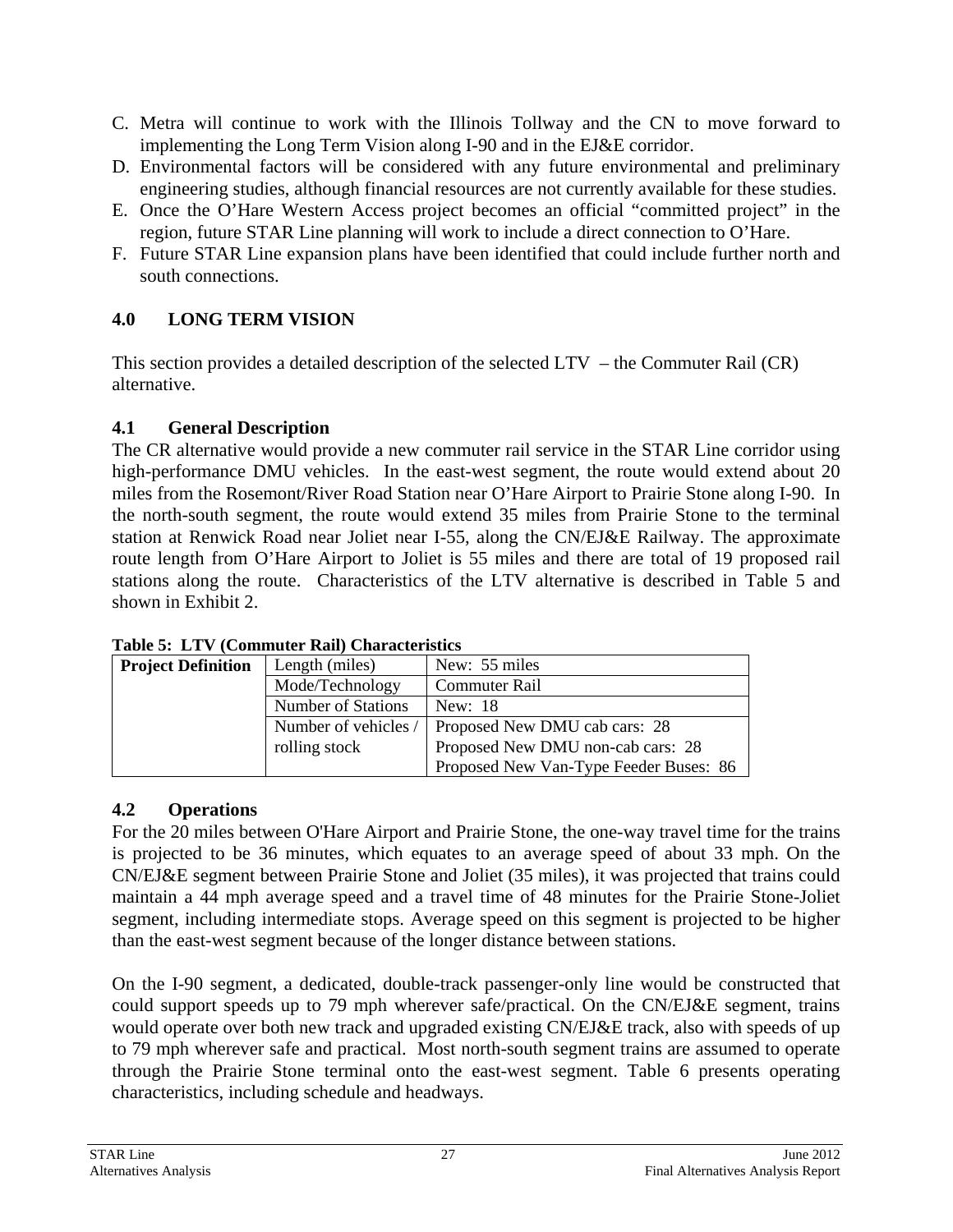

**Exhibit 2: Long Term Vision – Commuter Rail**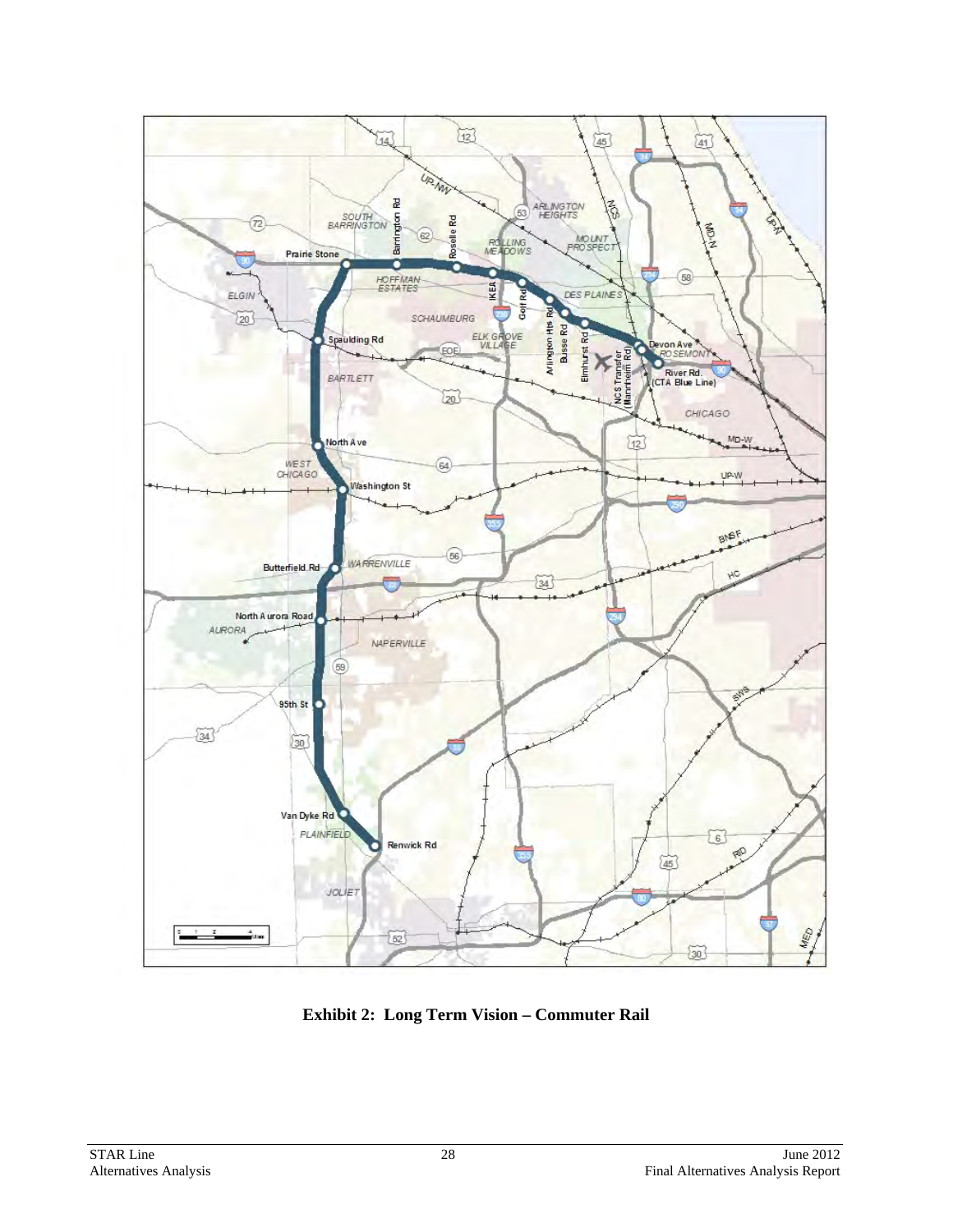| # of<br><b>Stops</b> |        | <b>Headway</b> (min)<br>(Peak/Off-Peak) |        | <b>Running</b><br>Time (min) |        | <b>Route Length</b><br>(miles) |        | Average<br>Speed (mph)         |                                                                                                                                                                               | <b>Span of Service</b>                                                                                                                                                          |
|----------------------|--------|-----------------------------------------|--------|------------------------------|--------|--------------------------------|--------|--------------------------------|-------------------------------------------------------------------------------------------------------------------------------------------------------------------------------|---------------------------------------------------------------------------------------------------------------------------------------------------------------------------------|
|                      | $I-90$ | $\mathbf{L}$<br>59/EJ&E                 | $I-90$ | IL59/<br>CN/<br>EJ&E         | $I-90$ | IL<br>59/CN/<br>EJ&E           | $I-90$ | $\mathbf{L}$<br>59/CN/<br>EJ&E | $1-90$                                                                                                                                                                        | IL $59/$<br>CN/EI&E                                                                                                                                                             |
| 19                   | 15/30  | 30/60                                   | 36     | 48                           | 20     | 35                             | 33     | 44                             | $1st$ trip from<br>River Rd. at<br>$4:40$ am, last<br>trip departs at<br>11:40 pm.<br>$1st$ trip from<br>Prairie Stone<br>at $4:25$ am, last<br>trip departs at<br>$11:25$ pm | $1st$ trip from<br>Prairie Stone<br>at $5:23$ am, last<br>trip departs at<br>11:53pm.<br>$1st$ trip from<br>Renwick Rd.<br>at $5:00$ am last<br>trip departs at<br>12 midnight. |

**Table 6: Operating Characteristics of the Commuter Rail Alternative** 

#### **4.3 Vehicles**

A new fleet of DMU type vehicles would be used for rail service on both segments. On the I-90 segment, peak-period service would require six trainsets to cover the scheduled service, plus two spare trainsets for maintenance purposes. The schedule would provide reasonable layovers at each end of the line in order to recover from delays en route, etc. On the CN/EJ&E segment, peak-period service would also require four trainsets, with two spare trainsets for maintenance and including reasonable layovers.

The DMU fleet size for the CR alternative is projected to be 56 cars (28 each cab cars and trailers) with four-car consists. A total of 32 cars would be required in the east-west segment and 24 cars would be required in the north-south segment. This includes provision for two complete spare trains serving each segment (i.e. 16 spare cars have been provided). All trainsets, including the spares, follow the same consist configuration.

#### **4.4 Infrastructure**

#### **4.4.1 Railroad Infrastructure**

#### East-West Segment on I-90

Construction of a dedicated, double-track passenger-only rail line is proposed over the 20-mile distance from Hoffman Estates/Prairie Stone to the Rosemont/River Road terminal. On the I-90 segment, a significant infrastructure improvement is proposed to carry trains from the Rosemont/River Road terminal, and then gain access to I-90 at a point east of the I-90/I-294 interchange via a new overhead bridge structure. Potential alignments for this structure have been developed that are conceptually suitable for both the proposed EBS and commuter rail alternatives. Clearances and loadings for this and other structures and facilities are assumed to be sufficient to accommodate the proposed DMU equipment and maintenance equipment.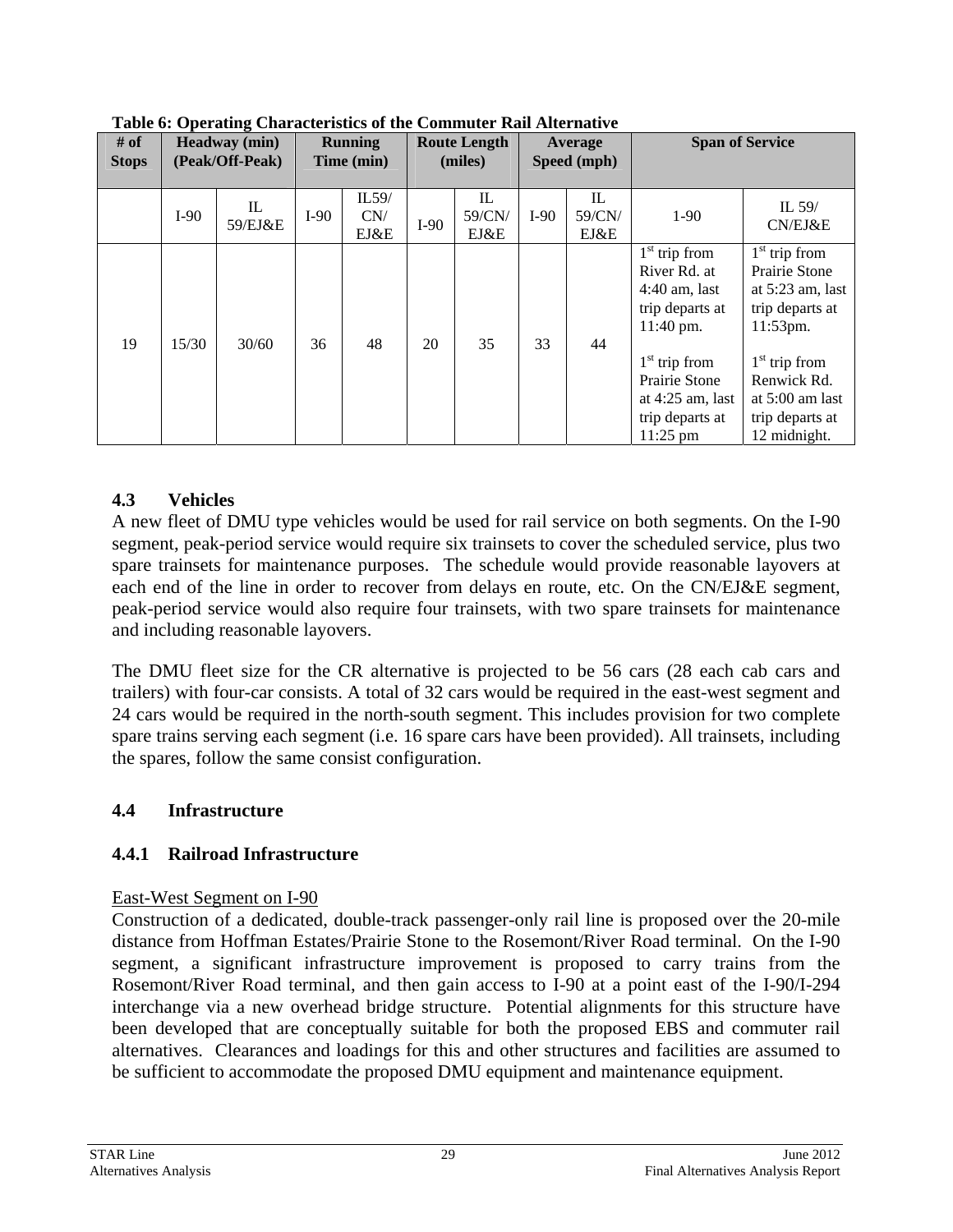Sidings for the storage of additional/spare trains would be provided on the approach to the Rosemont/River Road terminal. This is necessary for layover of trains at night, and to provide a location for basic maintenance of the equipment. It is not envisioned that all trains would return to the proposed maintenance and storage facility (MSF) site, which is currently proposed to be located in the vicinity of Spaulding Road. A new, middle-platform, two-track rail terminal is assumed to be constructed at Prairie Stone to serve both the I-90 and CN/EJ&E segment commuter trains. An affiliated bus interchange facility is also assumed.

Universal crossovers are proposed on a frequent spacing of approximately every four miles due to peak-period frequencies that are half that of the north-south segment, which uses the Metra suggested standard of seven mile spacing between crossovers. This closer spacing on the eastwest segment would facilitate maintenance and exceptional operating needs, increasing the flexibility of the physical plant. Provisions for switches and switch heaters are based on Metra standards and policies.

Given the frequency of train operation, the entire east-west corridor would be equipped with Centralized Train Control (CTC) for safety and to provide operational flexibility and reliability. Interlockings are included at the Rosemont/River Road lay-up sidings, at the terminal approach crossovers and at the intermediate crossovers. Wayside signal bridges have been assumed for the approach to either end of interlockings, but the actual method of handling wayside signals (using masts, overhead) may change as this project advances.

# North-South Segment on CN/EJ&E

The distance from Hoffman Estates/Prairie Stone to the Renwick Road terminal near Joliet is about 35 miles. Passenger services would operate over a combination of new and upgraded existing trackage owned by the CN. The existing line is primarily single-track, with several passing sidings, and has seen increased freight train movements over the entire segment since the STAR Line Feasibility Study was conducted.

Potential options for adding commuter rail on the CN/EJ&E were explored, including:

- Fully dedicated passenger rail facility
- Shared freight and passenger rail facility with passing sidings

Based on operational evaluations, and initial coordination with the CN, it was determined that a shared freight/passenger rail facility with passing sidings would be preferred. An additional main track could be constructed over almost the entire line to provide two main tracks, for joint use of passenger and freight services, along with additional sidings for staging of freight trains, interchange, and local freight services. Both a shared freight and passenger facility and the fully dedicated passenger facility options will be carried forward with the final decision being made during future studies of the project. This decision will be based on resulting coordination with the host railroad and other stakeholders. An exception is West Chicago, where a new single track section is proposed to provide a grade separated crossing over the existing Metra UP-West line and nearby roadways. The crossing would be single-track, with relatively steep grades suitable for DMU equipment but not freight operations to minimize construction costs.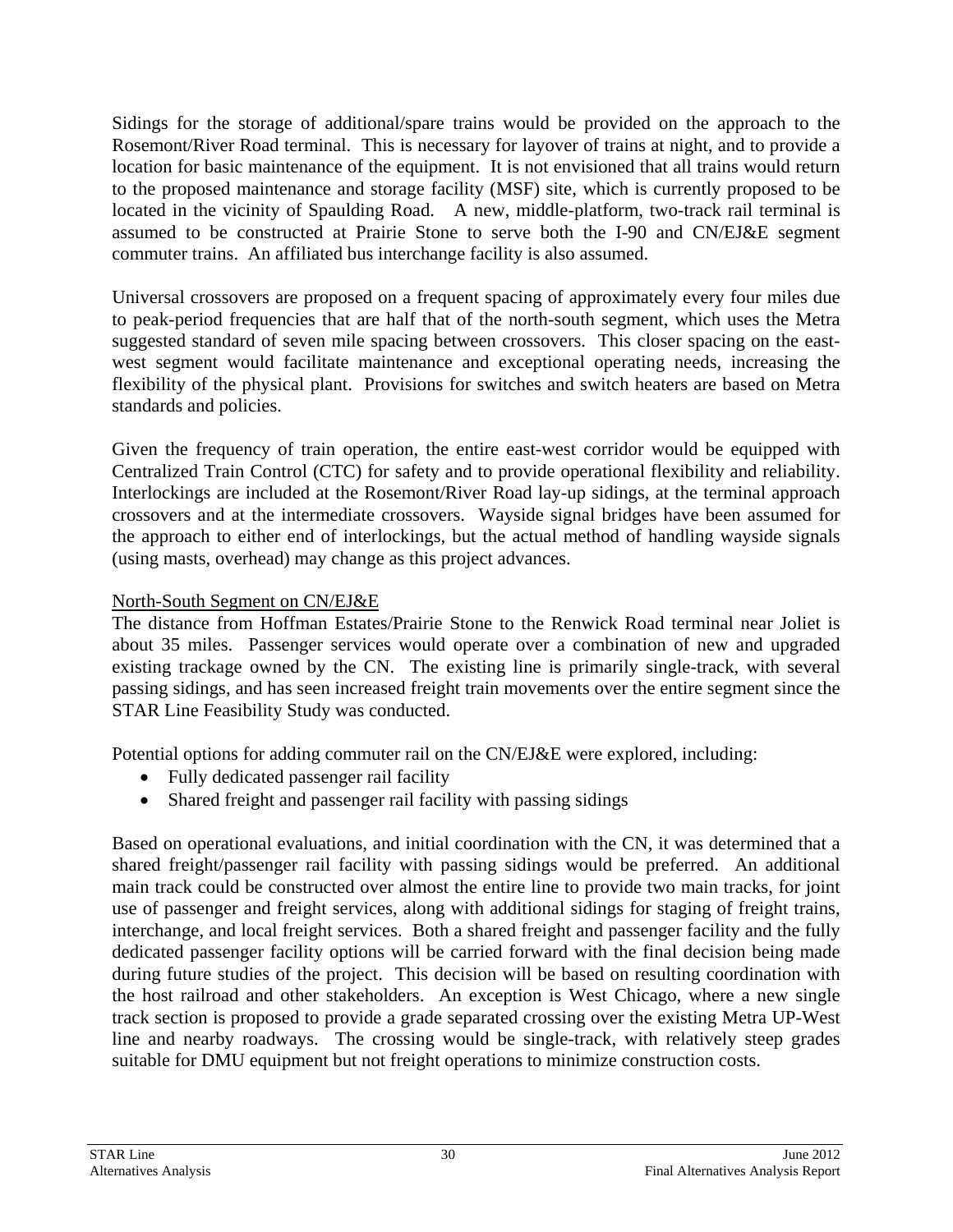Almost all new track would be suitable for use by either freight or passenger trains, and all existing track (both mainline and sidings) would be upgraded to allow higher train speeds. The total miles of new track on the mainline is estimated to approach 35 miles, while 43 miles of existing main and siding track would be upgraded to FRA Class 4 suitable for 79 mph operation. Additional trackage would be provided at key stations:

- About one mile of passenger-only track would be provided at both the Renwick Road and Rosemont/River Road terminals for platform tracks and lay-up sidings.
- A new, median platform, two-track rail terminal is assumed to be constructed at Prairie Stone to serve both the I-90 and CN/EJ&E segment commuter trains. An affiliated bus interchange facility is also assumed. to accommodate movements and layovers for both the east-west and north-south corridor trains.

Universal crossovers are proposed on a spacing of about seven miles over the length of the north-south corridor as suggested by Metra standards. This spacing would facilitate maintenance and exceptional operating needs, increasing the flexibility of the physical plant. Existing switches at the ends of sidings would be rehabilitated, as would switches leading to industrial or team tracks. Upgrade of these other switches would ensure safe operation, particularly where higher-speed operations are provided. New interlockings are assumed for the new siding and at the Renwick Road terminal junction with the CN/EJ&E mainline. Wayside signal bridges have been included on approach to either end of interlockings, but the actual method of handling wayside signals (using masts, overhead) may change as this project advances. Cross section views of typical I-90 and CN/EJ&E segments are shown in Exhibit 3.



**Exhibit 3: Typical Rail Cross Section for I-90 and CN/EJ&E Segments**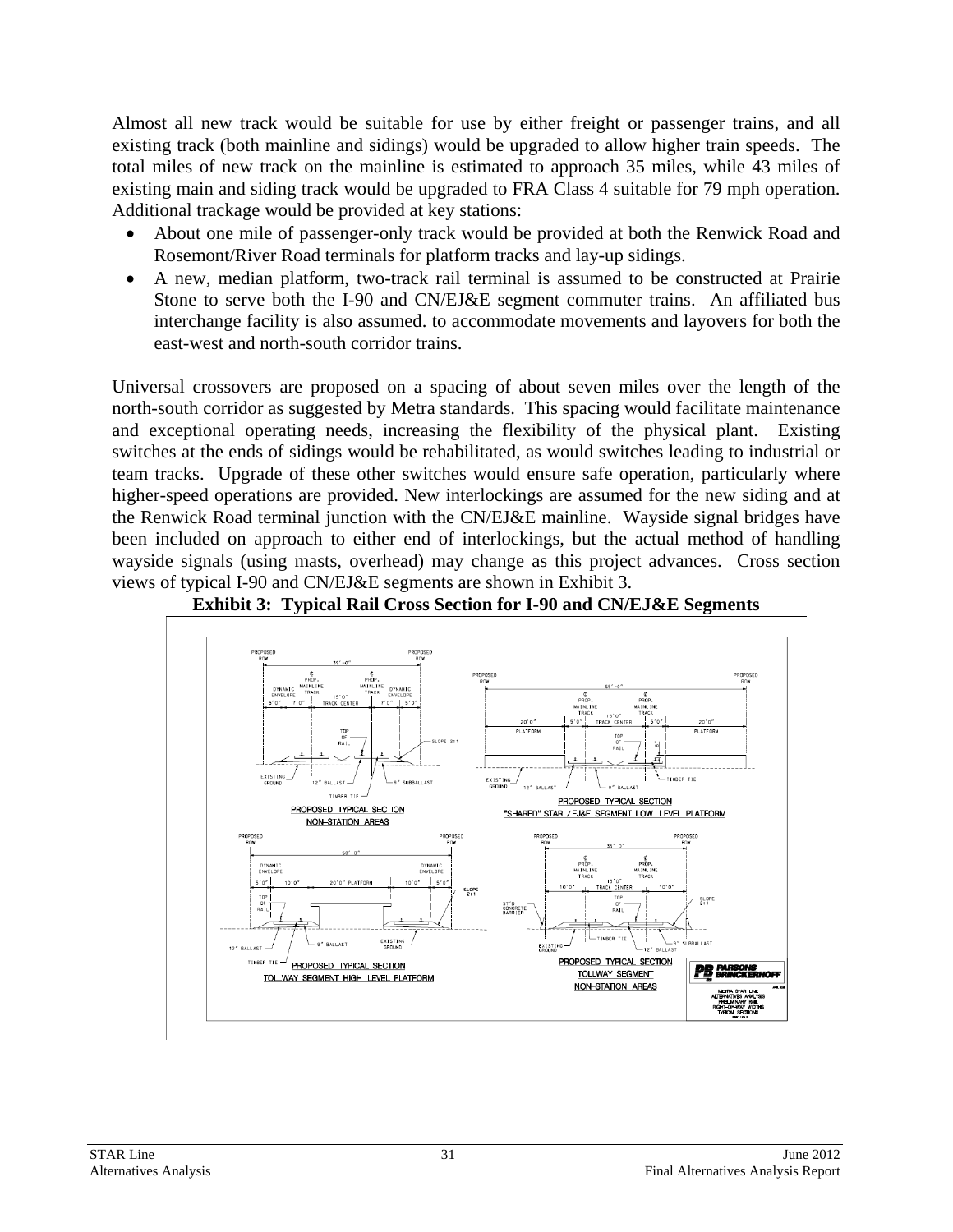#### **4.4.2 Roadway Components**

#### East-West Segment on I-90

Currently, I-90 consists of three or more lanes in each direction over the STAR Line corridor. The Tollway, owner of the infrastructure, has included adding a fourth through lane in each direction in their Long Term Plan. The STAR Line infrastructure assumptions are based on the development of a design that integrates the needs of the additional lane and of the transit improvement, at least to the extent possible. Coordination with the Tollway on these planning phase issues is ongoing.

The rail trackage is proposed to be located in the median of the highway, minimizing impact on roadway entrance and exit ramps, and providing the ability for one station facility to service operations in both directions at each station location. It is also expected to minimize impacts on crossing roadways, as compared to a configuration locating the trackage in the shoulders of I-90. At the east end of the segment, an aerial approach structure at the Rosemont/River Road terminal is proposed to be located to the south of the I-90 right-of-way, beginning east of the I-294/I-190 interchange. At the west end of this segment in Hoffman Estates, while still in the highway median, the rail line would begin to descend in a westward direction after crossing over the CN/EJ&E Railway west of IL 59. Retaining structures would be constructed to minimize the width of the combined roadway/rail cross-section and stay within the available I-90 right-ofway. After reaching a sufficient depth to provide clearance for the rail vehicles, the line would curve to the north and pass under the westbound lanes of I-90 and enter the vicinity of the proposed Prairie Stone station.

At station locations, a wider overall combined highway/rail line facility width would be required. In effect, the outermost lanes would require being located farther away from the overall roadway centerline. Since the existing roadway is largely elevated with respect to adjacent property grades, additional measures would likely be required to support the roadway by means of additional earthen fill and retaining walls, as compared to that needed for the highway alone. In addition, it is possible that a significant utility relocation (one mile of high-tension towers adjacent to I-90 could be required. Further investigations will be necessary to determine the extent of these improvements over and above what would be required for the highway widening project alone. At 14 locations where the I-90 currently crosses over features such as arterial roadways, railroads, and waterways, double-track bridges suitable for DMU rail vehicle loadings would be constructed to support the rail line.

The construction of the rail line would also have impacts on intersecting roads and I-90 interchanges. These include the potential need to reconstruct existing over-crossing bridges to accommodate the revised geometry of I-90 as it passes under bridges and at stations. At Roselle Road station changes to the existing crossing roadway may be needed to provide access to feeder buses serving this location. No toll plaza or oasis modification is proposed as part of the STAR Line project.

North-South Segment on CN/EJ&E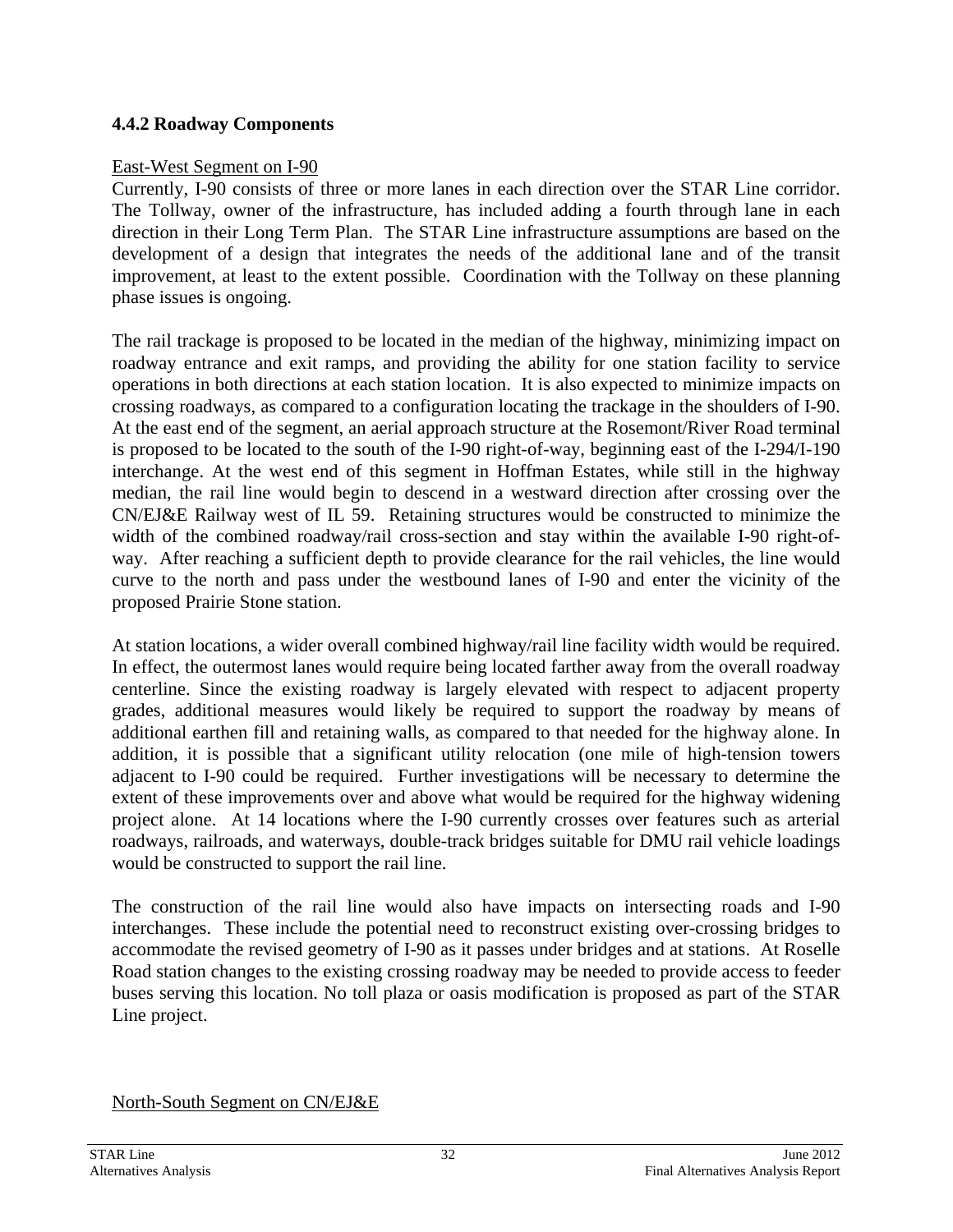New grade crossing surfaces and related warning equipment (estimated to total 31 locations) would be provided on the sections where an additional main track is proposed to be constructed. In addition, an upgrade of two crossing surfaces at existing crossings (to be determined) may be needed. These crossings would also be programmed for receiving new warning equipment. New bridges would be required at more than 17 locations along the north-south corridor, including those for new main track, on new sidings or totally new grade separations (at intersecting rail lines or major road crossings).

# **4.4.3 Maintenance Facilities**

Since the commuter rail alternatives involve the introduction of a totally new fleet of DMU cars as compared to the rest of the Metra system, a totally new dedicated maintenance and shop facility (MSF) is proposed. The preliminary location selected for the MSF is near the CN/EJ&E crossing of the Metra MD-West line at Spaulding Road, subject to further investigation. Additionally, minor daily maintenance and fueling would be performed at the layover track locations at Renwick Road and Rosemont/River Road. Conceptual development of a size and layout for the maintenance facility was performed. To accommodate a fleet of just under 60 cars, the overall facility (including all access and circulation roads, parking, outbuildings, etc.) would be expected to require about 38 acres. Regardless of the active fleet size, it is presumed that the full 38–acre site would be required, to allow for future expansion, should one or more rail segments be implemented.

#### **4.5 Stations**

# **4.5.1 Terminal Station Features**

A new terminal station for the O'Hare Airport vicinity, Rosemont/River Road, is proposed to be constructed just north of the CTA Rosemont Blue Line Station, immediately south of I-90 and east of River Road. Connections to CTA Blue Line rail service and Pace buses currently serving the site would be made via the existing facilities. The Rosemont/River Road terminal is assumed to have an aerial configuration and location, with connections to the existing Pace bus and CTA bus/rail facilities. Yet to be determined, based on travel demand forecasts, is the extent of the existing surface lot parking that may be displaced because of the new rail terminal. Replacement of the lost capacity by structured parking would likely be required.

The Prairie Stone station is assumed to be a new, middle platform, two-track rail station at Prairie Stone to serve both the I-90 and CN/EJ&E segment commuter trains. An affiliated bus interchange facility is also assumed, potentially to include seven bus bays, with three for Prairie Stone vicinity shuttles, and the balance for use by fixed-route bus services. This terminal would also include kiss-and-ride and park-and-ride facilities. The station would be configured to be compatible with potential future expansion to handle increases in train service on the proposed routing or on the potential commuter rail service to the west from Prairie Stone. The station could potentially share parking with the adjacent Sears Centre arena.

The Prairie Stone terminal is based on the tracks/platforms being below-grade level since the tracks must pass underneath the I-90 westbound traffic lanes to access the development which lies to the north of the I-90. This also minimizes the impact on the valuable real estate and road network within the development. This facility would be required to accommodate trains of the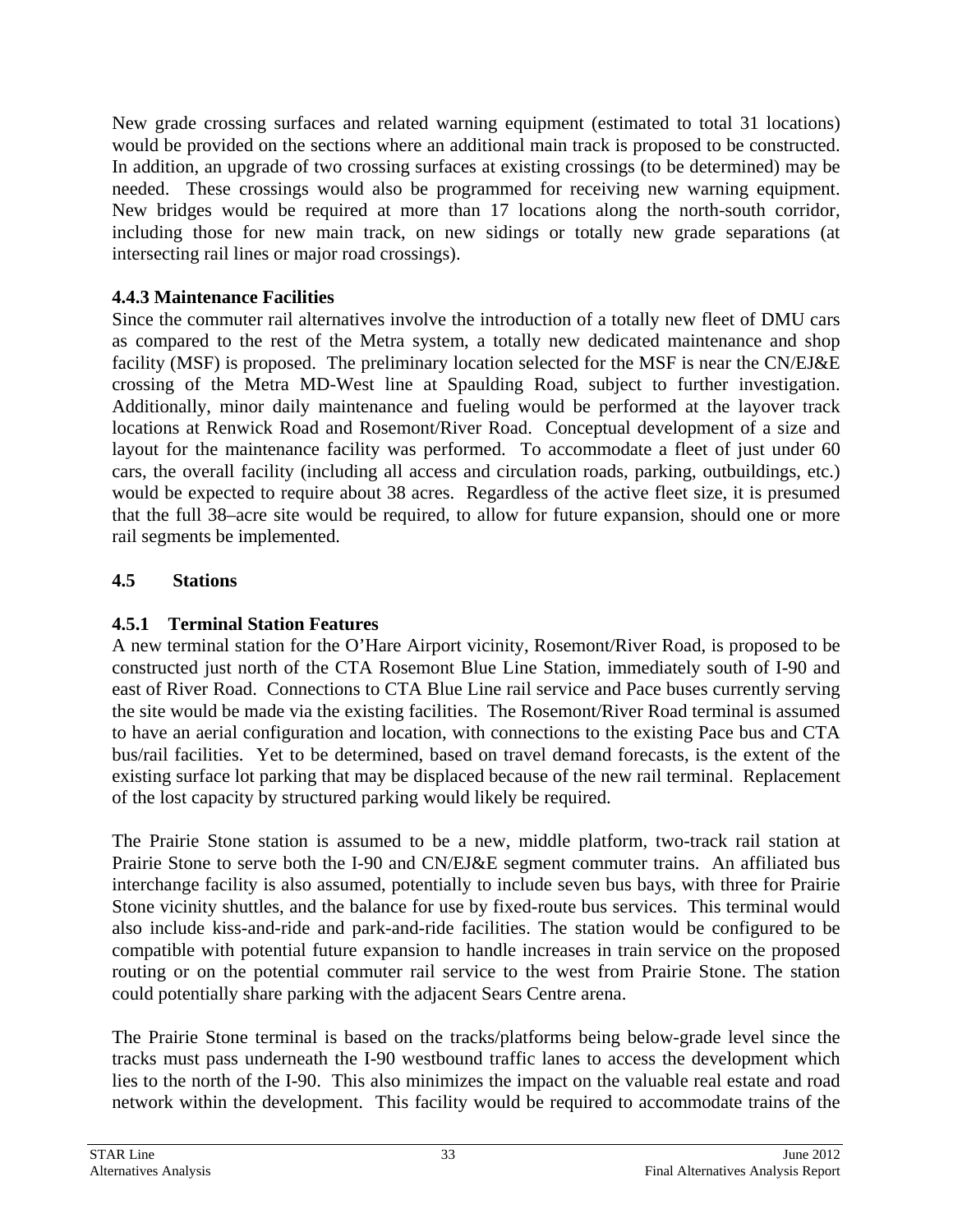east-west and north-south corridors. Vehicles could be through-routed at the Prairie Stone terminal. East of the station, a junction between the east-west and north-south lines will include crossovers to facilitate movements between tracks. Station house facilities and the bus interchange are included at grade level. Other design concepts for this facility are broadly assumed to be the same as those in the intermediate stations.

A new terminal station at Renwick Road near Joliet is proposed to be constructed. It is envisioned to be a double-track station with island-type platform, with station trackage located off of the main line. The configuration would have provisions to extend service further along the CN/EJ&E in the future. The station would provide for bus layover facilities, as well as kiss-andride and park-and-ride facilities.

#### **4.5.2 Intermediate Rail Stations**

All station facilities are proposed to be ADA-compliant, and have canopies on all platforms, similar to traditional Metra rail stations. Each station would have suitable windbreaks, active signage, normal and emergency communications facilities, lighting and vertical circulation elements to tie the station to grade level (where required), and be sufficiently wide to minimize conflicts between passenger flows from trains. Bus interchange, kiss-and-ride and park-and-ride facilities would be provided adjacent to the station. Due to the undeveloped land-use in the area, the surrounding station areas would be suitable to support transit oriented development.

On the east-west segment, all nine intermediate stations will be configured with an island platform. The station design would have provisions for variable message signage and public address systems, as well as heated windbreaks, benches, lighting and other typical commuter rail station amenities. Vertical circulation elements (to cross-roads, etc.) would include stairs and elevators/escalators. Pedestrian bridge access would be needed at all the stations to gain access to remote parking and adjoining land uses. Sidewalks would be constructed to provide access to the platforms from the cross streets or nearby developments. These typical station area features are shown in Exhibit 4.

On the north-south segment, most of the intermediate stations are assumed to include two lowlevel platforms, one located on each side of the double-track CN/EJ&E rail line. Center platforms were considered, but preliminary discussions with the CN/EJ&E and Metra indicated the need to avoid the potential for passenger access to be blocked by standing or moving freight trains. It is assumed that grade separated pedestrian access for side platforms would be provided for safety reasons. Because of the need to jointly operate freight and passenger service on both tracks, full height level boarding provisions are not possible. The North Avenue and Northwest Naperville (BNSF) Stations would be grade-separated and would require vertical circulation elements, including stairs and elevators/escalators. Exhibit 5 shows typical station area features on CN/EJ&E for the commuter rail alternative.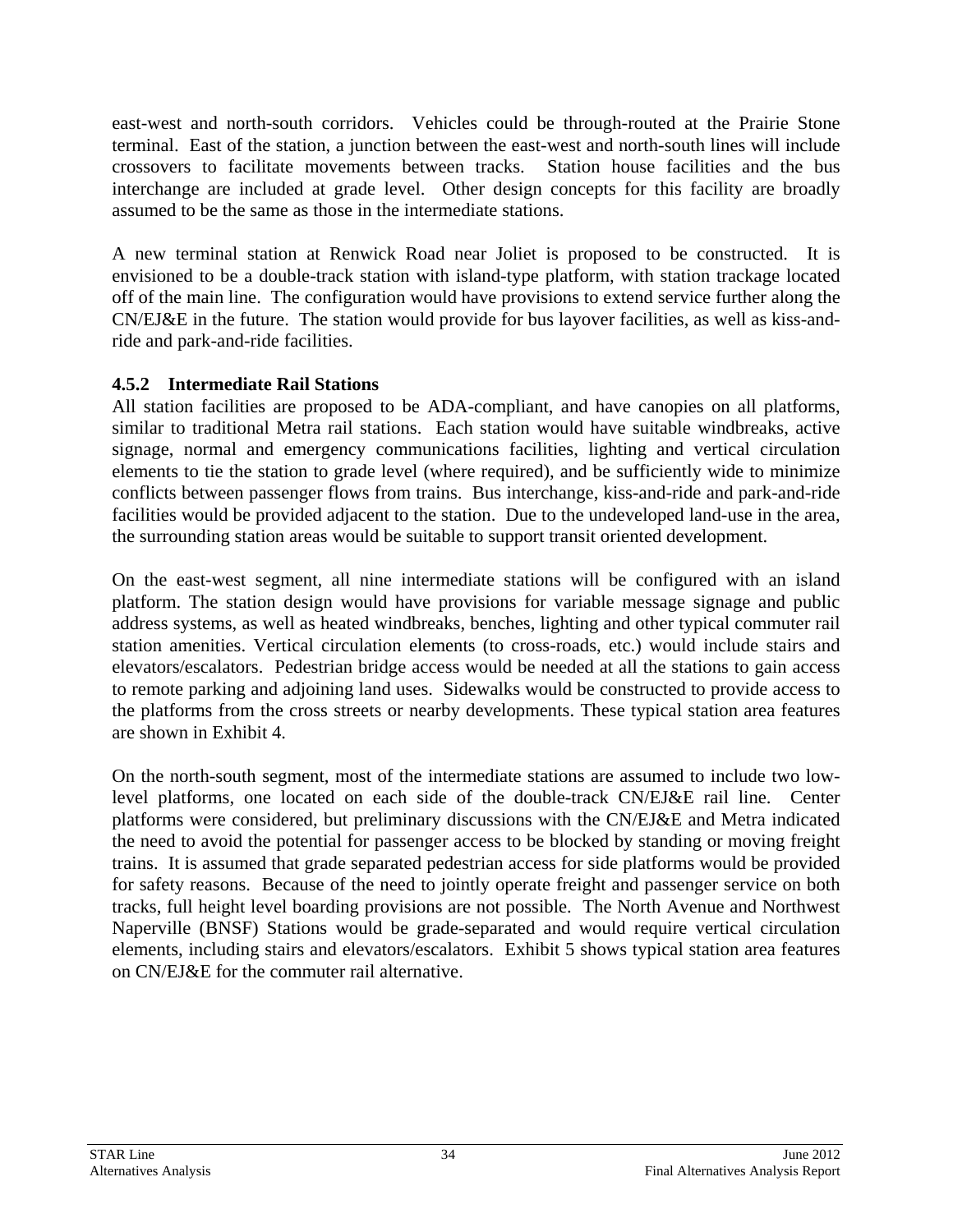

**Exhibit 4: Typical Station Area Features on I-90** 



**Exhibit 5: Typical Station Area Features on CN/EJ&E**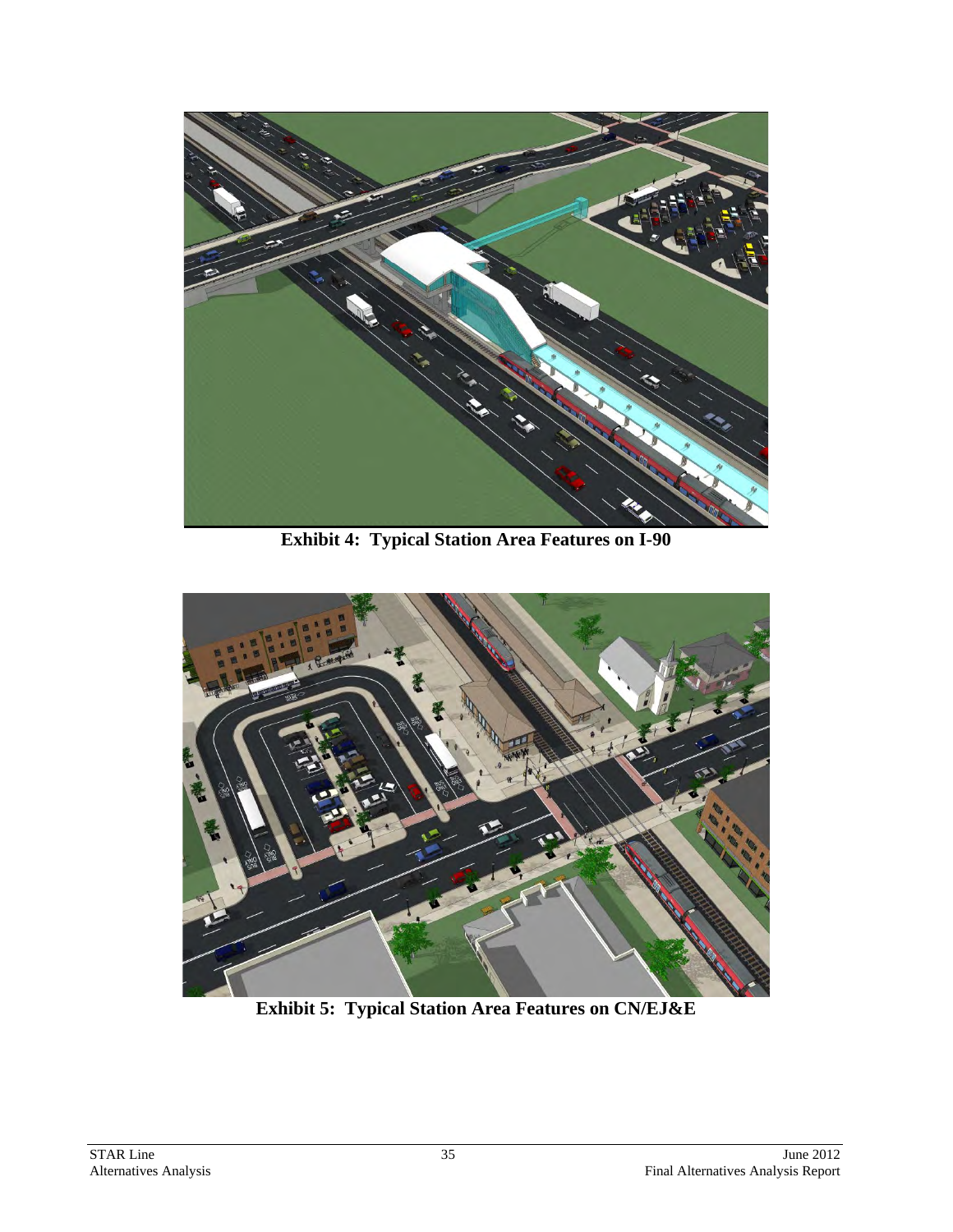#### **4.6 Connecting Services**

The proposed connecting services to the STAR Line have been further refined based on their feasibility and consistency with modal operators' (Pace bus) policies. This is also the result of continued coordination with the area transit operators, a process that will continue as the project advances. The initial investigations considered providing improved links to nearby hospitals, learning centers and major employers, as well as to other transit services (airports and rail lines).

A total of 25 new dedicated feeder bus routes were identified on a preliminary basis as being necessary to link the commuter rail line to area major employers, higher learning institutions and major activity centers. The 25 routes would require 72 accessible, van-type vehicles to provide peak-period service. With spare buses, a total of 88 accessible vehicles would be required.

# **5.0 COST ESTIMATES**

Project costs involve two elements: capital costs and operating costs. Capital costs include costs to build the project whereas operating costs include the annual operating and maintenance costs when the alternative enters revenue service. Details of each are outlined below.

#### **5.1 Capital Costs**

Capital costs include costs to build the project. The projected capital costs are expressed in 2010 dollars. Major elements of the capital costs include:

- Infrastructure costs for east-west running way including signaling and systems, and an allocation for environmental mitigation, utility relocation/protection and other special site conditions
- Infrastructure costs for north-south running way assuming shared trackage with CN/EJ&E including signaling and systems, and an allocation for environmental mitigation, utility relocation/protection and other special site conditions
- Additional highway related infrastructure costs relating to I-90 reconstruction, relocation of major, specialized utilities and land acquisitions
- Special infrastructure items such as Tri-State Tollway Structure/River Road flyover, connection at Prairie Stone fly-under structure, West Chicago flyover
- Station costs including vertical circulation elements, station access bridges and bus interchange facility costs
- Maintenance Facility costs
- Rail vehicle costs for DMU cab car and non-driving car
- Van type bus costs for connecting feeder buses, and an allocation for bus maintenance facility
- Professional services costs including but not limited to design, construction administration, permits, survey, testing, etc. are defined as a percentage of the construction costs and are included as soft costs under each of the major standard cost categories

In 2010 dollars, the capital cost estimate for the LTV is \$2.737 billion, as shown in Table 7.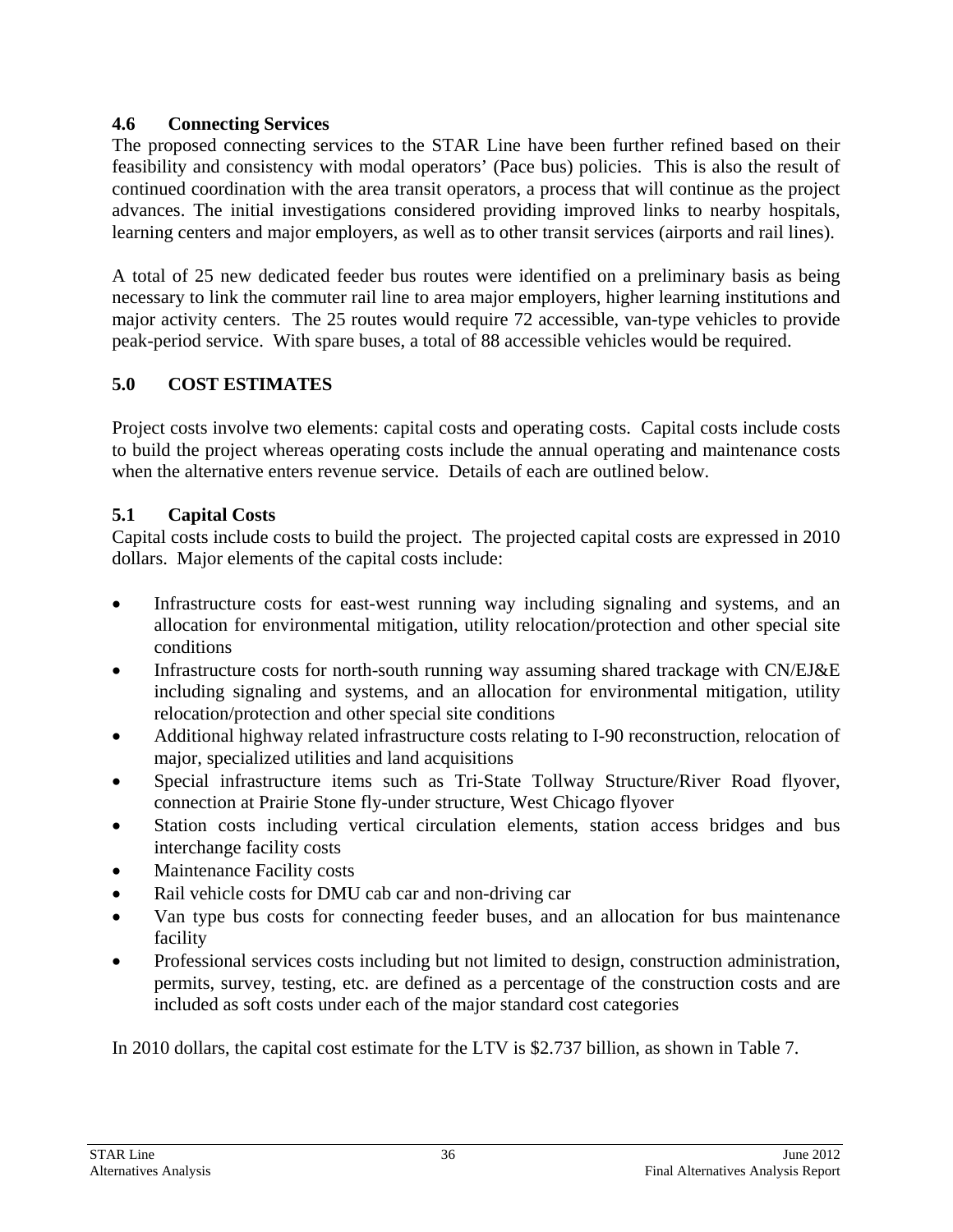| <b>Construction Item</b>                                                     | <b>Base Cost</b> | <b>Contingency</b> | <b>Professional</b><br><b>Services</b> | <b>COST</b> |
|------------------------------------------------------------------------------|------------------|--------------------|----------------------------------------|-------------|
| <b>EAST / WEST TOLLWAY SEGMENT ROW PREPARATION</b>                           |                  |                    |                                        |             |
| Highway-Related<br>Construction<br>of                                        | \$380.0          | \$95.0             | \$109.3                                | \$584.3     |
| Improvements                                                                 |                  |                    |                                        |             |
| Right-of-Way Acquisition                                                     | \$15.7           | \$3.9              | \$4.5                                  | \$24.1      |
| Wetland Mitigation                                                           | \$0.0\$          | \$0.0              | \$0.0                                  | \$0.0       |
| <b>Utility Relocation</b>                                                    | \$97.2           | \$24.3             | \$27.9                                 | \$149.4     |
| <b>Fiber Optic Relocation</b>                                                | \$0.0            | \$0.0              | \$0.0                                  | \$0.0       |
| <b>Assumed Variance for Tollway Master</b><br>Plan Design & Const Mgmt Costs |                  | \$52.2             |                                        | \$52.2      |
| <b>Subtotal</b>                                                              | \$493            | \$175              | \$142                                  | \$810       |
| <b>EAST / WEST SEGMENT TRANSIT BUILD</b>                                     |                  |                    |                                        |             |
| East / West Infrastructure Build                                             | \$257.3          | \$115.2            | \$58.4                                 | \$431.0     |
| Stations (East / West)                                                       | \$165.1          | \$74.0             | \$37.5                                 | \$276.6     |
| Tri-State Tollway / River Road Flyover                                       | \$76.9           | \$34.4             | \$17.5                                 | \$128.8     |
| Prairie Stone Connection                                                     | \$32.1           | \$14.4             | \$7.3                                  | \$53.8      |
| Rolling Stock - Rail Vehicles                                                | \$100.2          | \$21.0             | \$1.0                                  | \$122.3     |
| Rolling Stock - bus Vehicles                                                 | \$12.6           | \$5.6              | \$0.3\$                                | \$18.4      |
| Maintenance & Storage Facility                                               | \$51.8           | \$16.9             | \$8.6                                  | \$77.3      |
| <b>Subtotal</b>                                                              | \$696            | \$282              | \$130                                  | \$1,108     |
| <b>NORTH / SOUTH SEGMENT</b>                                                 |                  |                    |                                        |             |
| North / South Infrastructure Build                                           | \$293.7          | \$113.1            | \$66.7                                 | \$473.5     |
| Stations (North / South)                                                     | \$56.5           | \$25.3             | \$12.8                                 | \$94.7      |
| West Chicago Flyover                                                         | \$57.1           | \$25.6             | \$13.0                                 | \$95.6      |
| Rolling Stock - Rail Vehicles                                                | \$75.2           | \$15.8             | \$0.8                                  | \$91.7      |
| Rolling Stock - Bus Vehicles                                                 | \$6.1            | \$2.7              | \$0.1                                  | \$8.9       |
| Maintenance & Storage Facility                                               | \$35.1           | \$12.7             | \$6.4                                  | \$54.2      |
| <b>Subtotal</b>                                                              | \$524            | \$195              | \$100                                  | \$819       |
| <b>TOTAL FOR CR DEDICATED</b>                                                | \$2,737          |                    |                                        |             |

**Table 7: Capital Cost Estimate by Project Element – 2010 \$M** 

#### **5.2 Operating Costs**

Annual operating and maintenance costs were calculated using an operating cost model based on revenue miles and a unit price for cost per vehicle mile which was provided by Metra and based on experiences from recent, local projects, generally similar in nature and scale. The O&M cost for the commuter rail option was derived to be \$52.2 million, as presented in Table 8. Operations statistics were prepared for the east-west and north-south segments, according to the most recent versions of the schedules. Four-car trains are presumed to operate on all trips. A 10% non-revenue/deadhead factor was built into all estimates. Weekday schedules (15 minute peaks and 30-minute off-peak periods) were presumed to be in effect for 256 days of the year, with the other 109 days being Saturdays, Sundays or Holidays (30-minute headways on a shorter operating day).

**Table 8: Annual O&M Costs for Commuter Rail Alternative**

| <b>Cost Item</b>                    | Cost(SM) |
|-------------------------------------|----------|
| Mainline Operating Cost             | \$52.2   |
| Feeder Bus Operating Cost           | \$30.9   |
| <b>Total Annual Operating Costs</b> | \$83.1   |
| Incremental Annual Operating costs  | \$41.8   |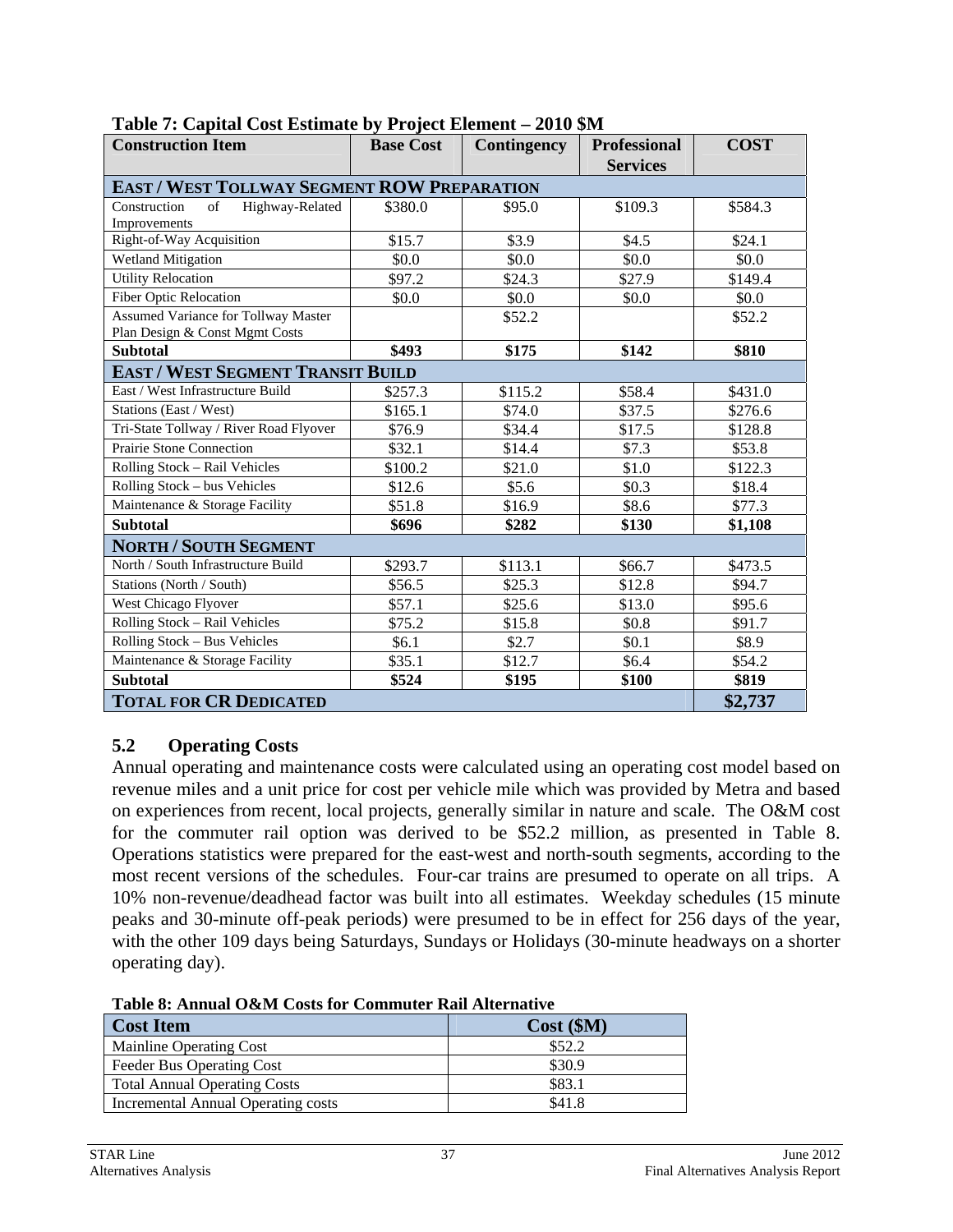Additional analysis of operating plans will be carried out during future studies to refine this estimate.

# **6.0 PROJECTED RIDERSHIP**

Projected ridership and transportation system user benefits for the recommended LTV are presented below.

#### **6.1 Ridership Projections**

Ridership is expressed in weekday boardings, based on travel demand model results (version April 16, 2009). Note that details regarding travel demand forecasting and the ridership modeling process can be found in a separate report titled *Chicago Area New Starts Ridership Forecasting Methods Report DRAFT: Chicago Transit Authority Circle Line Alternatives Analysis & Metra New Starts Corridor Alternatives Analysis*, prepared for CTA and Metra by AECOM Consult in July of 2006. For the 2030 design year, the project average weekday boardings for the CR alternative are estimated at 21,700. As shown in Table 9, The CR alternative generates the highest ridership estimates of all alternatives, and results in an increase of 16,700 over the TSM alternative.

| <b>ALTERNATIVE</b>     | <b>AVG. WEEKDAY RIDERS (2030)</b> |
|------------------------|-----------------------------------|
| <b>TSM</b>             | 5,000                             |
| <b>EBS</b>             | 15,700                            |
| $\mathbb{C}\mathsf{R}$ | 21,700                            |
| <b>MMA</b>             | 16,800                            |
| <b>MMB</b>             | 10,100                            |

**Table 9: Projected Ridership by Alternative** 

# **6.2 Transportation System User Benefits**

The Cost Effectiveness Index for the recommended LTV is \$63. Table 10 provides a breakdown of the inputs to the user benefit calculation.

# **Table 10: Estimated Transportation System User Benefits –**

| <b>Commuter Rail Alternative</b>            |                      |
|---------------------------------------------|----------------------|
| <b>Performance Measures</b>                 | <b>Commuter Rail</b> |
| <b>Average Weekday User Benefit (hours)</b> | 11,034               |
| <b>Average Weekday Riders (2030)</b>        | 21,700               |
| <b>Annualized User Benefits (hours)</b>     | 3,310,200            |
| <b>Annualized Capital Costs (2010 \$M)</b>  | \$2,737              |
| <b>Annual Operating Costs (2010 \$M)</b>    | \$83.1               |
| Cost Effectiveness Index (2010 \$)          | \$63                 |

# **7.0 NEXT STEPS**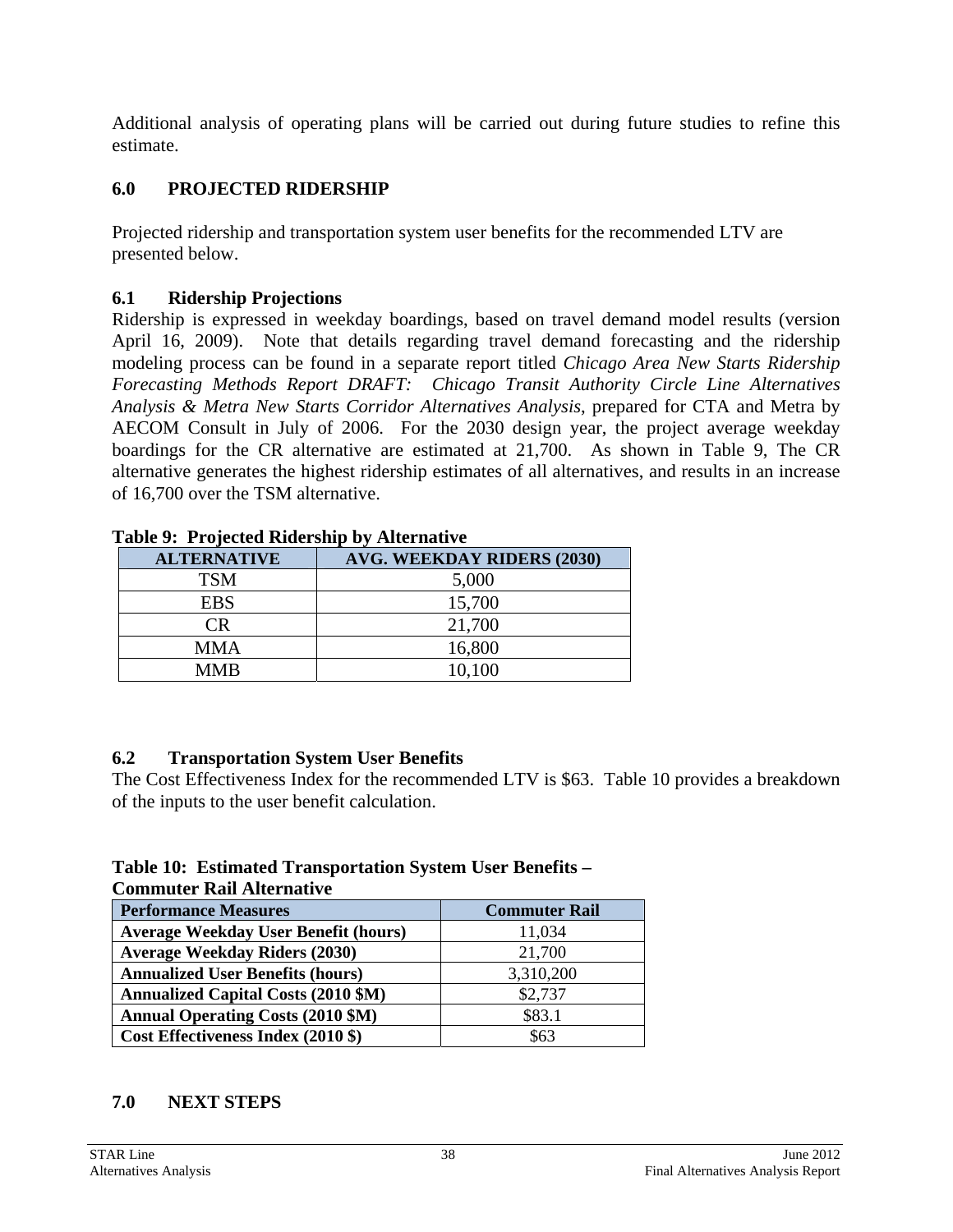The Alternative Analysis process fully evaluated a range of alternatives, leading to a determination of the Commuter Rail alternative as the Long Term Vision for the STAR Line Corridor. However, while the Commuter Rail alternative has been selected as the LTV, the need for a short-to-mid term option has been determined to provide a means to both continue to build a transit market in the corridor and continue to move forward with the long-term vision.

Further need for a short-to-mid term east-west option is based on the condition of I-90. With the I-90 pavement nearing the end of its useful life, the Tollway Board determined that the reconstruction and widening project for I-90 should be accelerated and is now scheduled to begin in 2012. The Illinois Tollway created the I-90 Corridor Planning Council (CPC) to achieve consensus on a plan for the I-90 Corridor from Chicago to Rockford, including the Kennedy Expressway and the Jane Addams Memorial Tollway. The I-90 CPC, chaired by the Tollway, brought together executives from numerous partners including the Tollway, IDOT, RTA, Metra, Pace, CMAP, CTA, MPC, counties of Boone, Cook, Kane, McHenry, and Winnebago, along with other transportation and planning related agencies, business groups, environmental groups, and legislators.

As presented in Exhibit 6, The I-90 CPC recommended a short-to-mid term option for the I-90 corridor, while keeping in mind the long term vision of commuter rail. The short-to-mid term option for I-90 is implementation of express bus service initially using off-line stations. The express bus service would use a new 14-foot congestion-priced lane, or "managed lane" located within the Tollway's existing right-of-way. This option would allow for the building of the transit market in the I-90 corridor and while continuing to move forward with the Long Term Vision of commuter rail for the entire STAR Line Corridor. It should be noted that the express bus service proposed by Pace and the Tollway is a much more modest way to build the market than the EBS option evaluated in the STAR Line Alternatives Analysis study as it does not initially include any on-line stations and limited new connecting service.

The alternatives of express bus service as the short-to-mid term option and commuter rail as the Long Term Vision for the STAR Line corridor have been fully evaluated in the Alternatives Analysis process. Implementing a short-to-mid term option will allow for the further development of the transit market in the STAR Line corridor, while continuing development of the Long Term Vision of commuter rail. The LTV is consistent with Pace, RTA, and Tollway plans for the short and/or medium term.

This LTV will not preclude interim short and/or medium term steps to build the transit rider market in segments of this corridor, but the LTV will represent the long-term goal for the corridor that can be implemented as additional funding becomes available.